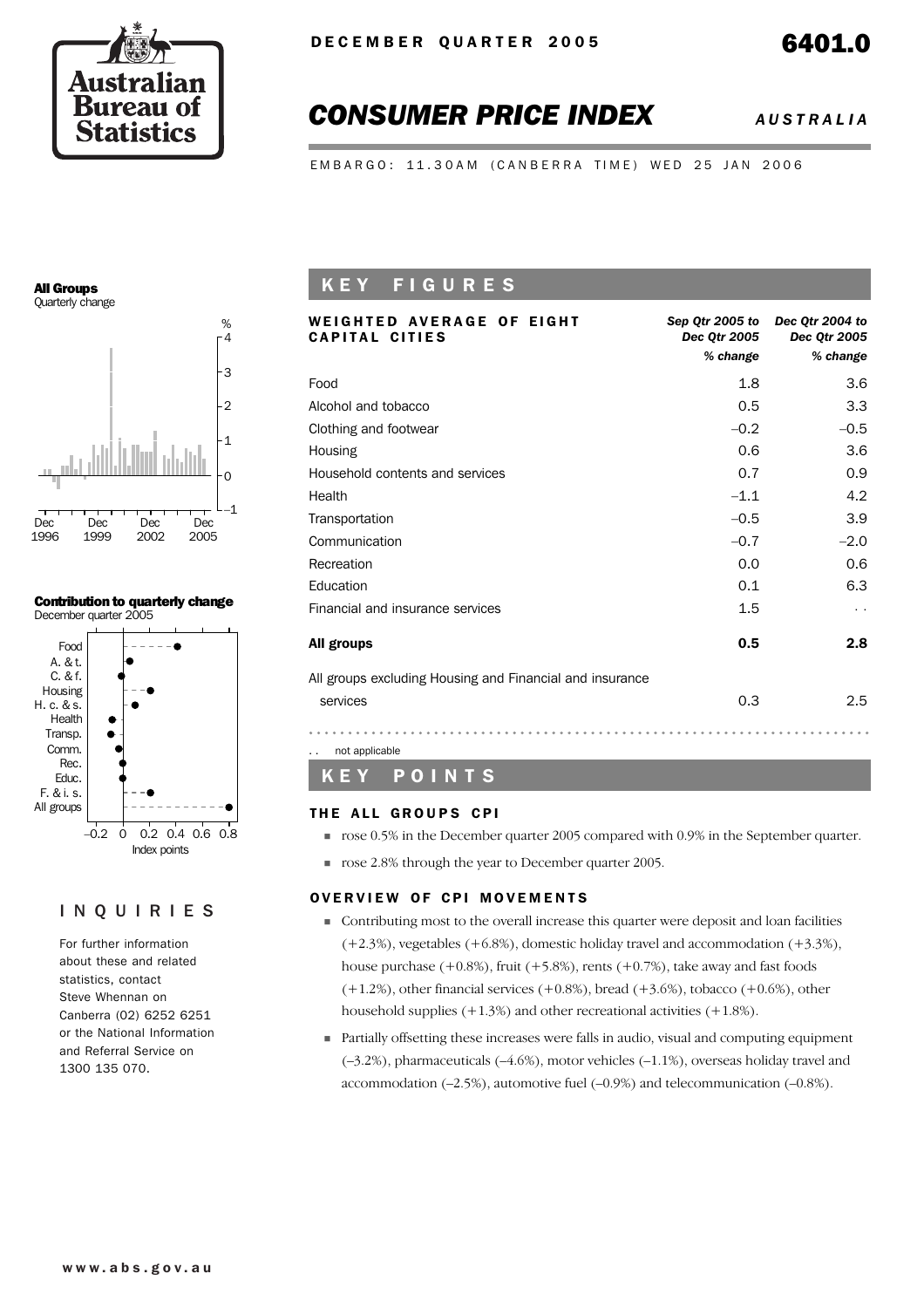# NOTES

| FORTHCOMING ISSUES    | <b>ISSUE</b> (Quarter)              | <b>RELEASE DATE</b>                                                                    |  |  |  |
|-----------------------|-------------------------------------|----------------------------------------------------------------------------------------|--|--|--|
|                       | March 2006                          | 26 April 2006                                                                          |  |  |  |
|                       | June 2006                           | 26 July 2006                                                                           |  |  |  |
|                       |                                     |                                                                                        |  |  |  |
| CHANGES IN THIS ISSUE | There are no changes in this issue. |                                                                                        |  |  |  |
| ROUNDING              | rounding.                           | Any discrepancies between totals and sums of components in this publication are due to |  |  |  |
| ABBREVIATIONS         | ABS Australian Bureau of Statistics |                                                                                        |  |  |  |
|                       | CPI Consumer Price Index            |                                                                                        |  |  |  |

Dennis Trewin Australian Statistician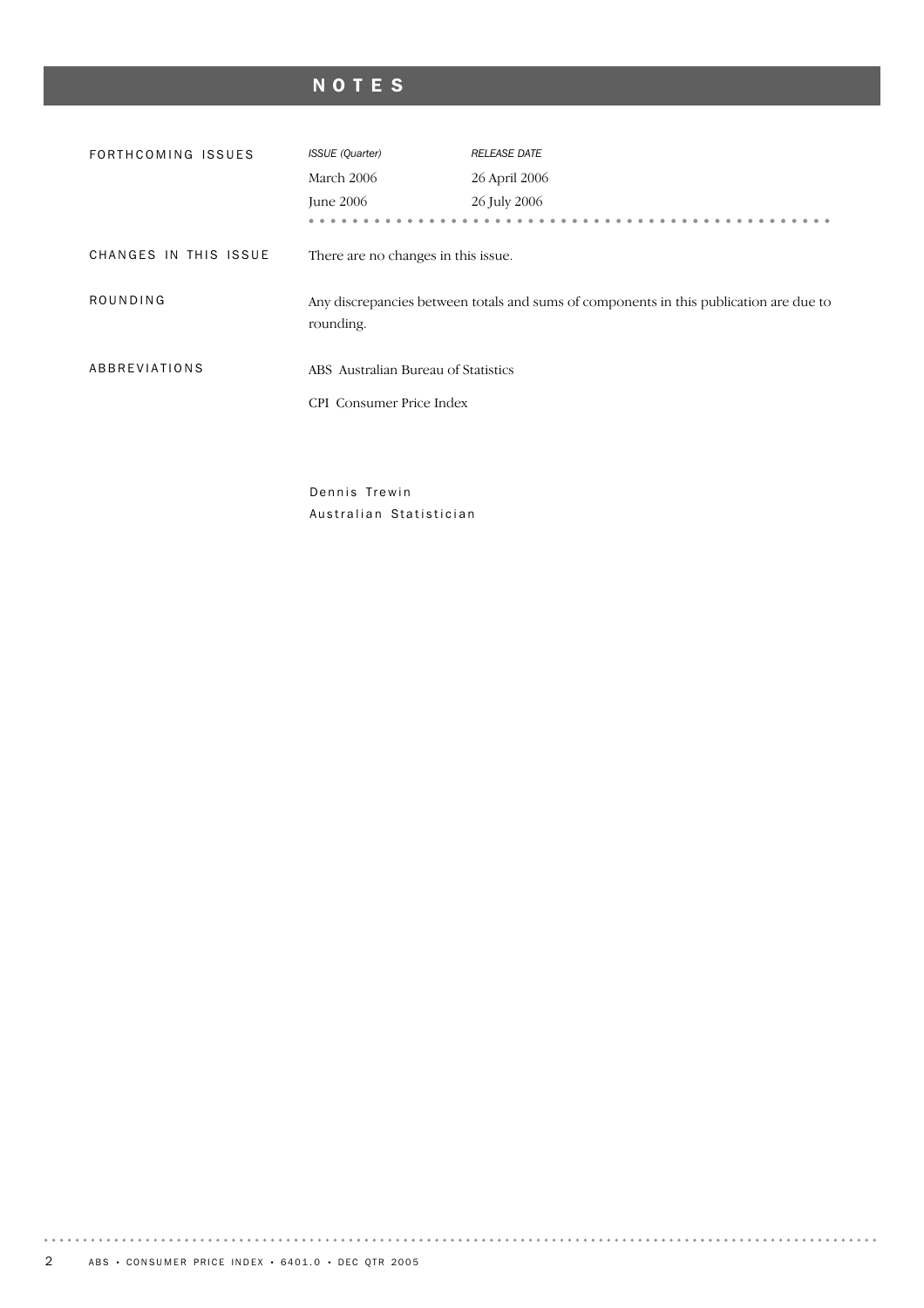### MAIN CONTRIBUTORS TO CHANGE

| CPI GROUPS                                       | WEIGHTED AVERAGE OF EIGHT CAPITAL CITIES, Percentage change<br>from previous quarter                                                                                                                                                                                                                                                                                                                           |  |  |  |  |  |
|--------------------------------------------------|----------------------------------------------------------------------------------------------------------------------------------------------------------------------------------------------------------------------------------------------------------------------------------------------------------------------------------------------------------------------------------------------------------------|--|--|--|--|--|
|                                                  | Food<br>Alcohol and tobacco<br>Clothing and footwear<br>Housing<br>Household contents and services<br>Health<br>Transportation<br>Communication<br>Recreation<br>Education<br>Financial and insurance services<br>All groups<br>$-2$<br>$-1$<br>1<br>2<br>0<br>% change                                                                                                                                        |  |  |  |  |  |
|                                                  | The discussion of the CPI groups below is ordered in terms of their significance to the<br>change in All groups index points (see tables 6 and 7).                                                                                                                                                                                                                                                             |  |  |  |  |  |
| $FOOD (+1.8%)$                                   | The rise in food prices was largely as a result of vegetables $(+6.8\%)$ , fruit $(+5.8\%)$ , take<br>away and fast foods $(+1.2%)$ and bread $(+3.6%)$ . Lamb and mutton $(-2.5%)$ and food<br>additives and condiments (-1.7%) provided minor offsetting price falls.                                                                                                                                        |  |  |  |  |  |
|                                                  | The rise in vegetable prices was due to adverse weather in major growing areas affecting<br>supplies, particularly of potatoes, broccoli, onions and tomatoes. Poor weather also<br>impacted on supplies of pears, apples and oranges, pushing fruit prices up overall.                                                                                                                                        |  |  |  |  |  |
|                                                  | Some respondents have indicated an increase in the cost of fuel affected prices for a<br>number of food categories including milk, bread, restaurant meals and take away and fast<br>foods.                                                                                                                                                                                                                    |  |  |  |  |  |
|                                                  | Through the year to December quarter 2005, the food group rose 3.6%.                                                                                                                                                                                                                                                                                                                                           |  |  |  |  |  |
| HOUSING $(+0.6%)$                                | Most categories of housing recorded price rises this quarter with house purchase<br>$(+0.8\%)$ , rents $(+0.7\%)$ , electricity $(+0.7\%)$ , water and sewerage $(+2.0\%)$ and house<br>repairs and maintenance $(+0.6%)$ contributing to the increase.                                                                                                                                                        |  |  |  |  |  |
|                                                  | House purchase rose in all capital cities except Melbourne and Hobart, which were flat.<br>The increases in the other capitals ranged from 0.3% in Sydney and Adelaide to 3.9% in<br>Perth. Builders reported material costs and labour and tradesmen's costs as the main<br>contributing factors. Rents rose in all capital cities, with the increases ranging from 0.3%<br>in Melbourne to 1.6% in Brisbane. |  |  |  |  |  |
|                                                  | Through the year to December quarter 2005, the housing group rose 3.6%.                                                                                                                                                                                                                                                                                                                                        |  |  |  |  |  |
| FINANCIAL AND<br>INSURANCE SERVICES<br>$(+1.5%)$ | All categories of financial and insurance services rose this quarter with deposit and loan<br>facilities $(+2.3\%)$ , other financial services $(+0.8\%)$ and insurance services $(+0.8\%)$<br>contributing to the increase.                                                                                                                                                                                   |  |  |  |  |  |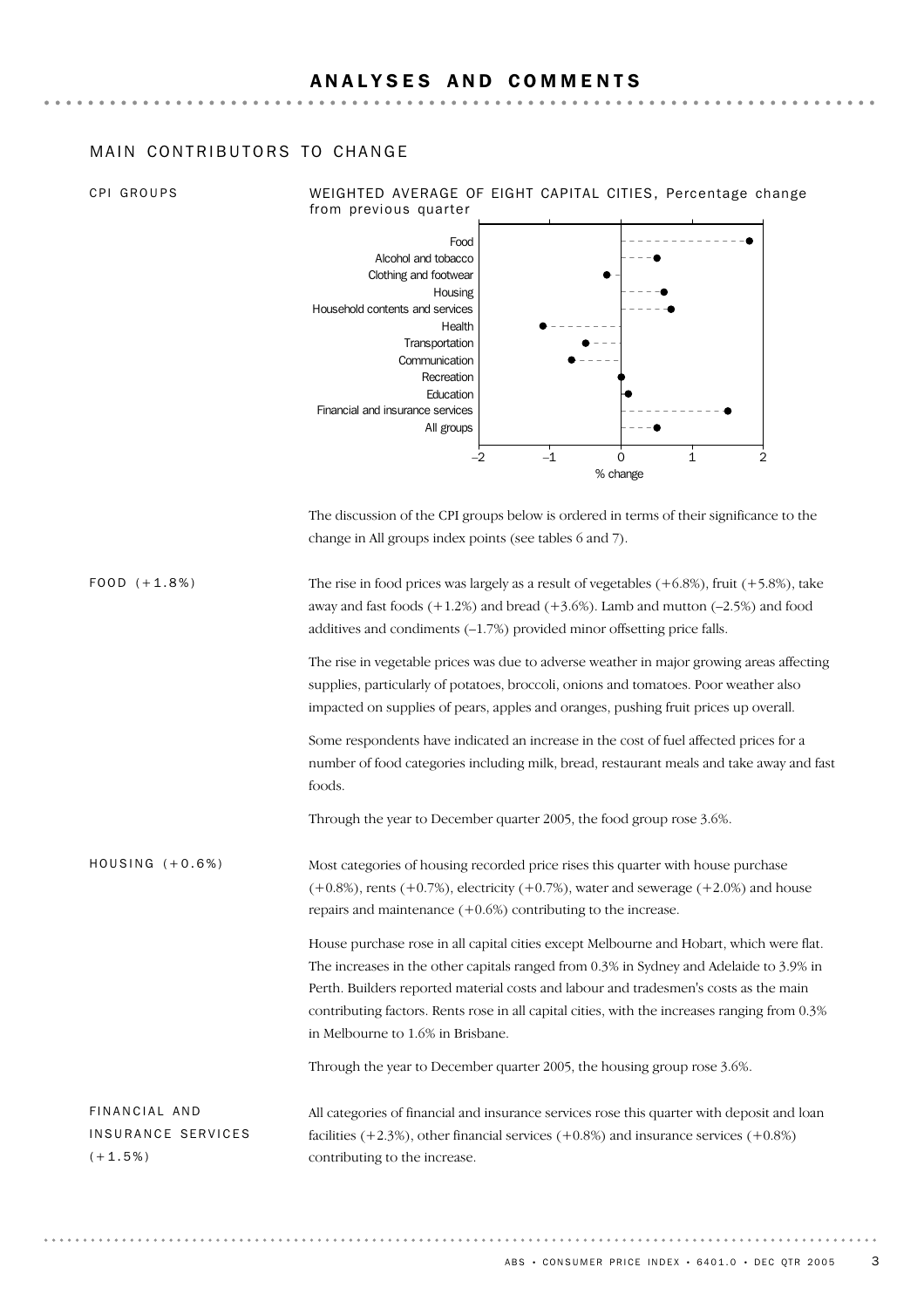## A N A L Y S E S A N D C O M M E N T S *continued*

| FINANCIAL AND<br>INSURANCE SERVICES<br>$(+1.5%) continued$ | The rise in deposit and loan facilities was due to increases in some banking charges, such<br>as account keeping and transaction fees. The rise in other financial services was due to<br>increased stamp duty payments on real estate transfers.                                                                                                                                                              |
|------------------------------------------------------------|----------------------------------------------------------------------------------------------------------------------------------------------------------------------------------------------------------------------------------------------------------------------------------------------------------------------------------------------------------------------------------------------------------------|
| HOUSEHOLD CONTENTS<br>AND SERVICES (+0.7%)                 | Most categories of household contents and services rose this quarter with other<br>household supplies $(+1.3\%)$ , toiletries and personal care products $(+1.2\%)$ and child<br>care $(+3.6%)$ being the most significant. The rises were partially offset by falls in<br>glassware, tableware and household utensils (-2.2%) and major household appliances<br>$(-1.0\%).$                                   |
|                                                            | The net price rise in child care was due to increases in gross fees charged by child care<br>providers to cover increases in wages and other running costs, and adjustments to<br>income levels more than offsetting increases in the Child Care Benefit. The fall in<br>glassware, tableware and household utensils and major household appliances was due to<br>discounting at major retailers.              |
|                                                            | Through the year to December quarter 2005, the household contents and services group<br>rose 0.9%.                                                                                                                                                                                                                                                                                                             |
| <b>TRANSPORTATION</b><br>$(-0.5\%)$                        | The fall in transportation was due to decreases in motor vehicles $(-1.1\%)$ and automotive<br>fuel (-0.9%). These falls were partially offset by rises in motor vehicle repair and servicing<br>$(+0.6%)$ , motor vehicle parts and accessories $(+1.4%)$ and urban transport fares<br>$(+1.1\%).$                                                                                                            |
|                                                            | The fall in motor vehicles was mainly due to competitive pricing and drive-away offers on<br>vehicle run-outs in order to clear stocks of 2005 plated vehicles.                                                                                                                                                                                                                                                |
|                                                            | Automotive fuel prices rose in July $(+4.9\%)$ , August $(+5.9\%)$ and September $(+9.1\%)$<br>before falling in October $(-3.6\%)$ , November $(-6.2\%)$ and December $(-2.0\%)$ , resulting in<br>a fall of 0.9% between the September and December quarters. The following graph<br>shows the pattern of daily price behaviour for unleaded petrol for the eight capital cities<br>over the last 15 months. |
|                                                            | AVERAGE PRICE OF ULP, cents per litre<br>cents<br>- Daily average<br>140                                                                                                                                                                                                                                                                                                                                       |
|                                                            | - Quarterly average<br>M<br>130<br>$\mathbf{A}$                                                                                                                                                                                                                                                                                                                                                                |



Through the year to December quarter 2005, the transportation group rose 3.9%.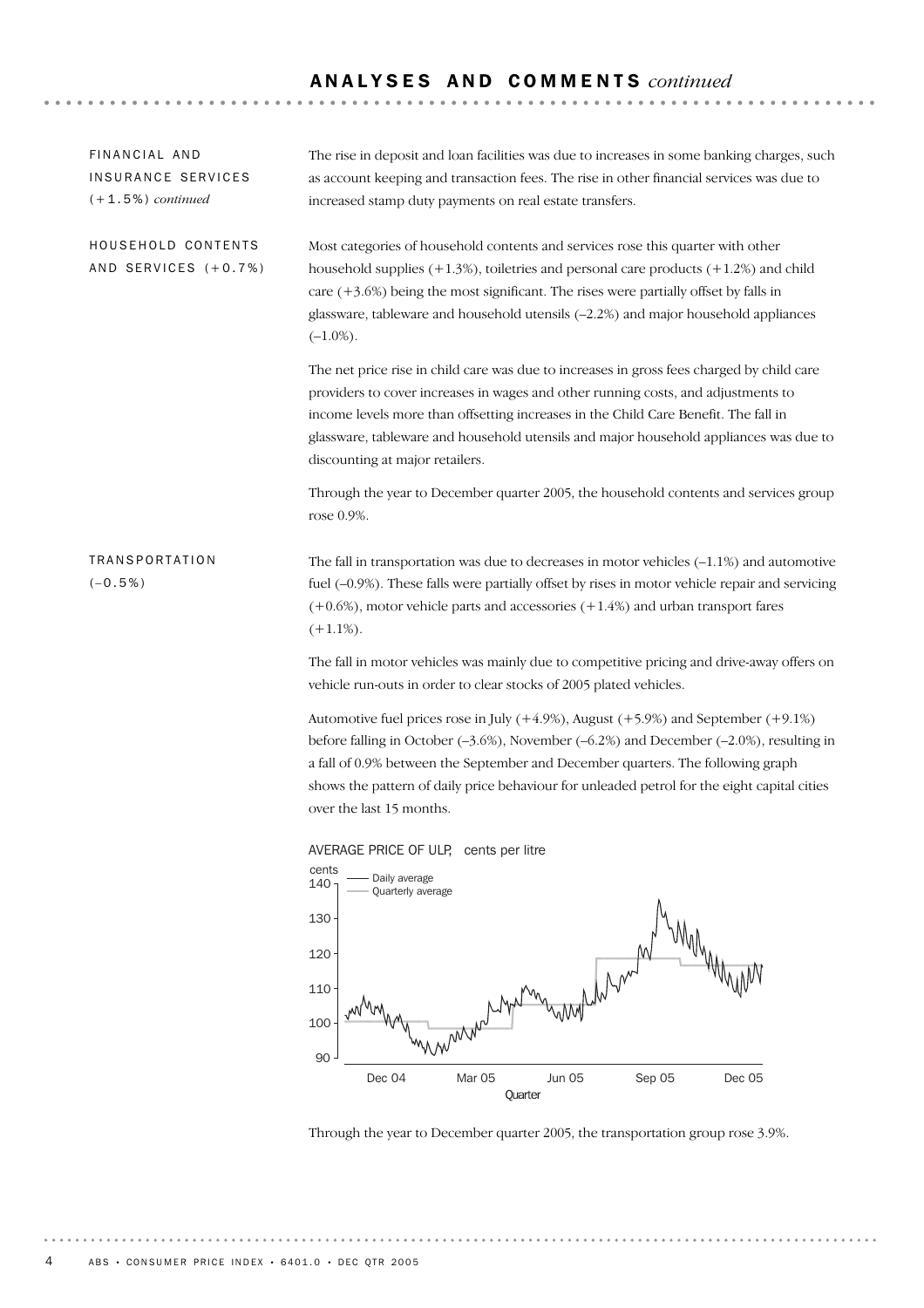# A N A L Y S E S A N D C O M M E N T S *continued*

| HEALTH $(-1.1%)$                 | The fall in health costs was due to pharmaceuticals $(-4.6%)$ and hospital and medical<br>services $(-0.2%)$ . These falls were partially offset by rises in optical services $(+1.3%)$ and<br>dental services $(+0.7%)$ .                                                                                                                                                                                                                                                                                                                                                                                                                                             |  |  |  |  |
|----------------------------------|------------------------------------------------------------------------------------------------------------------------------------------------------------------------------------------------------------------------------------------------------------------------------------------------------------------------------------------------------------------------------------------------------------------------------------------------------------------------------------------------------------------------------------------------------------------------------------------------------------------------------------------------------------------------|--|--|--|--|
|                                  | The fall in the net cost of pharmaceuticals was a direct result of the cyclical effect of the<br>Pharmaceutical Benefits Scheme safety net. The small fall in hospital and medical<br>services was due to increased bulk billing ratios for some services and the negative<br>impact on out-of-hospital medical expenses of the Medicare Plus Safety Net more than<br>offsetting general increases for a number of medical practitioners' fees and hospital<br>charges.                                                                                                                                                                                                |  |  |  |  |
|                                  | Through the year to December quarter 2005, the health group rose 4.2%.                                                                                                                                                                                                                                                                                                                                                                                                                                                                                                                                                                                                 |  |  |  |  |
| ALCOHOL AND TOBACCO<br>$(+0.5%)$ | The rise in alcohol and tobacco this quarter was due to tobacco $(+0.6\%)$ , spirits $(+1.0\%)$<br>and beer $(+0.5\%)$ .                                                                                                                                                                                                                                                                                                                                                                                                                                                                                                                                               |  |  |  |  |
|                                  | The rise in tobacco prices was mainly due to a residual of the increase in Federal excise<br>and customs duty from 1 August, together with the end of some discounting. Increases<br>in both bar service and bottle shop prices accounted for the increase in spirits.                                                                                                                                                                                                                                                                                                                                                                                                 |  |  |  |  |
|                                  | Through the year to December quarter 2005, the alcohol and tobacco group rose 3.3%.                                                                                                                                                                                                                                                                                                                                                                                                                                                                                                                                                                                    |  |  |  |  |
| TRADABLES AND<br>NON-TRADABLES   | The non-tradables component (see table 8) of the CPI rose 0.8% in the December<br>quarter. This component includes goods and services whose prices are largely<br>determined by domestic price pressures and represents approximately 58% of the weight<br>of the CPI. Within non-tradables, the goods component rose 1.0%, mainly due to house<br>purchase, take away and fast foods and bread. The non-tradables services component<br>rose 0.8% with deposit and loan facilities, domestic holiday travel and accommodation,<br>rents and other financial services being the main contributors. Falls in<br>telecommunication provided the most significant offset. |  |  |  |  |
|                                  | The tradables component, which includes goods and services whose prices are largely<br>determined on the world market was flat in the December quarter. The largest positive<br>contributors were vegetables, fruit, tobacco and other household supplies. The largest<br>negative contributors were audio, visual and computing equipment, pharmaceuticals<br>motor vehicles, overseas holiday travel and accommodation and automotive fuel.                                                                                                                                                                                                                          |  |  |  |  |
|                                  | Through the year to December quarter 2005, non-tradables rose 3.5% and tradables rose<br>2.0%. This compares with rises of 3.4% and 2.6%, respectively, for these components<br>through the year to September quarter 2005.                                                                                                                                                                                                                                                                                                                                                                                                                                            |  |  |  |  |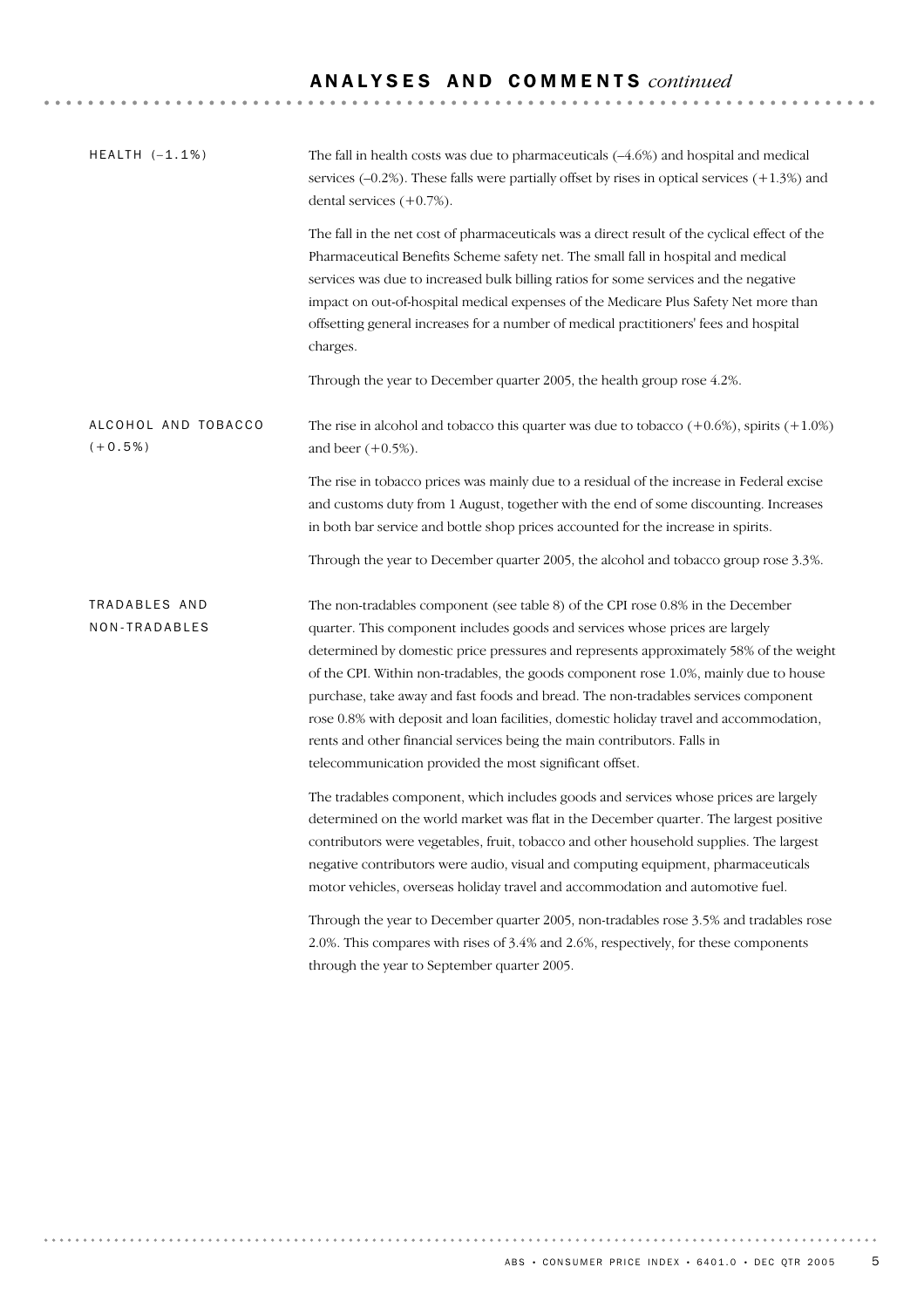#### CAPITAL CITIFS COMPARISON

#### ALL GROUPS ALL GROUPS: PERCENTAGE CHANGE FROM PREVIOUS OUARTER



At the All groups level, the CPI rose in all capital cities in the December quarter 2005, with the increases ranging from 0.3% in Sydney to 0.8% in Brisbane, Perth and Canberra. Canberra recorded the largest rises in food, household contents and services and financial and insurance services. Perth had the largest increase in housing costs, at almost four times the weighted average of eight capital cities. Brisbane recorded increases above the weighted average of eight capital cities in food, alcohol and tobacco, housing, household contents and services and recreation.

Sydney recorded movements that were below the weighted average of eight capital cities in a number of categories including alcohol and tobacco, clothing, transportation and financial and insurance services.

Through the year to December quarter 2005, the All groups CPI rose in each of the eight capital cities and ranged from 2.5% in Sydney to 4.0% in Perth. The higher result for Perth was largely due to a 9.3% increase in housing, more than double the weighted average of eight capital cities increase of 3.6%. The rise in Perth's housing costs was largely attributable to a 16.0% increase in new house purchase prices through the year.

#### CPI, All groups index numbers and percentage changes

|                      | <b>INDEX</b><br>NUMBER(a) | PERCENTAGE CHANGE               |                                 |
|----------------------|---------------------------|---------------------------------|---------------------------------|
|                      | Dec Qtr<br>2005           | Sep Qtr 2005 to<br>Dec 0tr 2005 | Dec Otr 2004 to<br>Dec 0tr 2005 |
|                      |                           |                                 |                                 |
| Sydney               | 151.0                     | 0.3                             | 2.5                             |
| Melbourne            | 149.2                     | 0.4                             | 2.7                             |
| <b>Brisbane</b>      | 152.1                     | 0.8                             | 2.8                             |
| Adelaide             | 154.1                     | 0.5                             | 2.7                             |
| Perth                | 149.0                     | 0.8                             | 4.0                             |
| Hobart               | 151.0                     | 0.6                             | 2.9                             |
| Darwin               | 145.4                     | 0.5                             | 3.0                             |
| Canberra             | 150.9                     | 0.8                             | 3.1                             |
| Weighted average of  |                           |                                 |                                 |
| eight capital cities | 150.6                     | 0.5                             | 2.8                             |
|                      |                           |                                 |                                 |

(a) Base of each index:  $1989 - 90 = 100.0$ .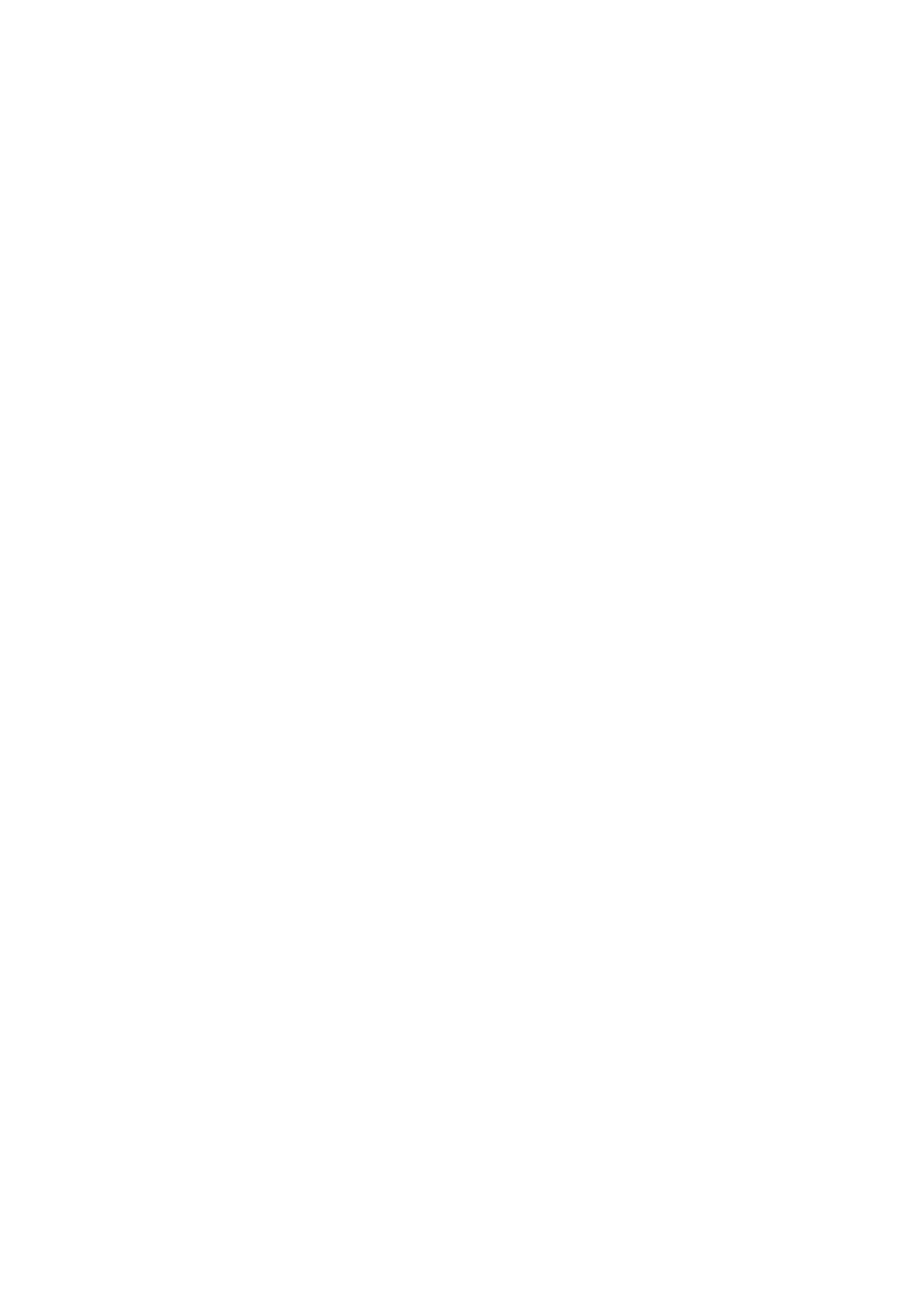

ALL GROUPS, Index numbers(a)

|           |        |           |                 |          |       |        |        |                | Weighted          |
|-----------|--------|-----------|-----------------|----------|-------|--------|--------|----------------|-------------------|
|           |        |           |                 |          |       |        |        |                | average           |
|           |        |           |                 |          |       |        |        |                | of eight          |
|           |        |           | <b>Brisbane</b> | Adelaide | Perth | Hobart |        | Canberra       | capital<br>cities |
| Period    | Sydney | Melbourne |                 |          |       |        | Darwin |                |                   |
|           |        |           |                 |          |       |        |        |                |                   |
| 2001-02   | 137.2  | 135.3     | 136.3           | 137.2    | 133.1 | 134.7  | 133.7  | 135.2          | 136.0             |
| 2002-03   | 141.1  | 139.7     | 140.7           | 142.7    | 136.8 | 139.1  | 136.8  | 139.7          | 140.2             |
| 2003-04   | 144.1  | 142.8     | 144.8           | 147.0    | 139.6 | 142.6  | 138.7  | 143.4          | 143.5             |
| 2004-05   | 147.7  | 145.7     | 148.5           | 150.4    | 144.0 | 147.1  | 141.8  | 146.7          | 147.0             |
| 2001      |        |           |                 |          |       |        |        |                |                   |
| December  | 136.6  | 134.8     | 135.8           | 136.6    | 132.6 | 133.9  | 133.5  | 134.9          | 135.4             |
| 2002      |        |           |                 |          |       |        |        |                |                   |
| March     | 137.9  | 136.0     | 137.1           | 137.7    | 133.7 | 135.2  | 133.8  | 135.6          | 136.6             |
| June      | 138.8  | 136.9     | 138.1           | 139.1    | 134.6 | 137.0  | 135.0  | 137.2          | 137.6             |
| September | 139.6  | 137.8     | 139.2           | 140.3    | 135.8 | 137.5  | 135.4  | 138.1          | 138.5             |
| December  | 140.4  | 139.0     | 139.9           | 141.5    | 136.4 | 138.0  | 136.2  | 139.2          | 139.5             |
| 2003      |        |           |                 |          |       |        |        |                |                   |
| March     | 142.1  | 140.9     | 141.8           | 144.6    | 137.4 | 140.0  | 137.5  | 140.7          | 141.3             |
| June      | 142.2  | 140.9     | 141.8           | 144.3    | 137.4 | 140.8  | 137.9  | 140.7          | 141.3             |
| September | 142.4  | 141.8     | 143.3           | 145.4    | 138.6 | 141.1  | 137.8  | 141.9          | 142.1             |
| December  | 143.6  | 142.1     | 144.2           | 146.2    | 139.2 | 142.0  | 138.5  | 142.9          | 142.8             |
| 2004      |        |           |                 |          |       |        |        |                |                   |
| March     | 145.0  | 143.5     | 145.4           | 147.7    | 139.6 | 143.0  | 139.0  | 143.9          | 144.1             |
| June      | 145.5  | 143.9     | 146.3           | 148.6    | 141.0 | 144.3  | 139.6  | 144.8          | 144.8             |
| September | 146.2  | 144.2     | 146.8           | 149.0    | 142.0 | 145.0  | 140.8  | 145.5          | 145.4             |
| December  | 147.3  | 145.3     | 148.0           | 150.0    | 143.3 | 146.7  | 141.1  | 146.3          | 146.5             |
| 2005      |        |           |                 |          |       |        |        |                |                   |
| March     | 148.2  | 146.4     | 149.2           | 150.9    | 144.4 | 148.0  | 141.9  | 147.0          | 147.5             |
| June      | 149.0  | 146.9     | 150.0           | 151.8    | 146.3 | 148.8  | 143.2  | 147.8          | 148.4             |
| September | 150.5  | 148.6     | 150.9           | 153.4    | 147.8 | 150.1  | 144.7  | 149.7          | 149.8             |
| December  | 151.0  | 149.2     | 152.1           | 154.1    | 149.0 | 151.0  | 145.4  | 150.9          | 150.6             |
|           |        |           |                 |          |       |        |        | $\bullet$<br>٠ | $- -$             |

(a) Base of each index:  $1989-90 = 100.0$ .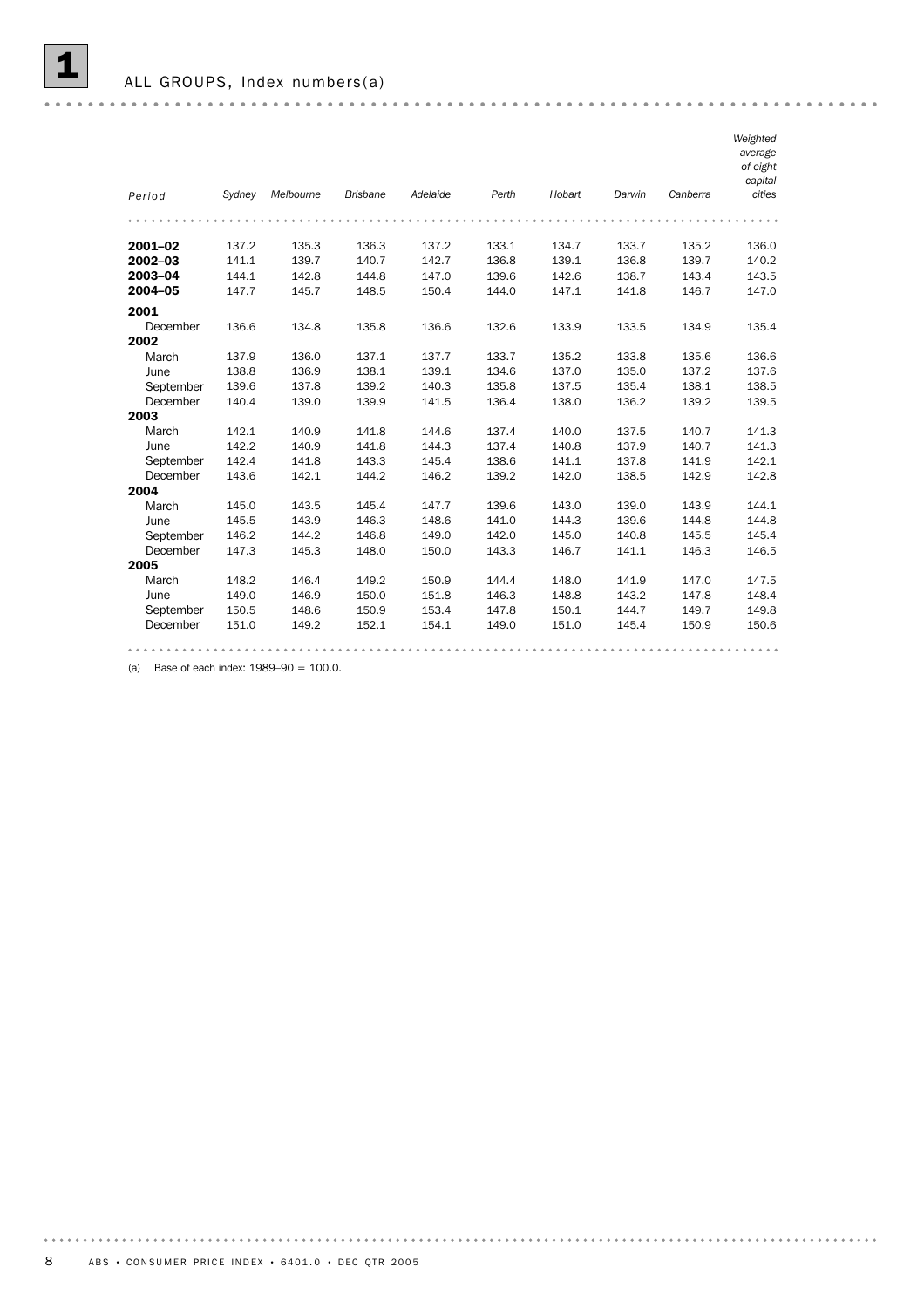

#### ALL GROUPS, Percentage changes

|                       |            |                                                                 |                 |                                           |            |            |            |                  | Weighted<br>average<br>of eight<br>capital |
|-----------------------|------------|-----------------------------------------------------------------|-----------------|-------------------------------------------|------------|------------|------------|------------------|--------------------------------------------|
| Period                | Sydney     | Melbourne                                                       | <b>Brisbane</b> | Adelaide                                  | Perth      | Hobart     | Darwin     | Canberra         | cities                                     |
|                       |            | PERCENTAGE CHANGE (from previous financial year)                |                 |                                           |            |            |            |                  |                                            |
| 2001-02               | 3.0        | 2.8                                                             | 2.9             | 2.8                                       | 2.7        | 2.0        | 2.1        | 2.5              | 2.9                                        |
| 2002-03               | 2.8        | 3.3                                                             | 3.2             | 4.0                                       | 2.8        | 3.3        | 2.3        | 3.3              | 3.1                                        |
| 2003-04<br>2004-05    | 2.1<br>2.5 | 2.2<br>2.0                                                      | 2.9<br>2.6      | 3.0<br>2.3                                | 2.0<br>3.2 | 2.5<br>3.2 | 1.4<br>2.2 | 2.6<br>2.3       | 2.4<br>2.4                                 |
|                       |            |                                                                 |                 |                                           |            |            |            |                  | $\cdots$                                   |
|                       |            | PERCENTAGE CHANGE (from corresponding quarter of previous year) |                 |                                           |            |            |            |                  |                                            |
| 2001                  |            |                                                                 |                 |                                           |            |            |            |                  |                                            |
| December              | 3.3        | 3.1                                                             | 3.2             | 3.1                                       | 3.0        | 2.1        | 2.2        | 2.9              | 3.1                                        |
| 2002<br>March         | 2.9        | 2.9                                                             | 3.3             | 2.7                                       | 3.2        | 2.3        | 2.4        | 2.6              | 2.9                                        |
| June                  | 2.8        | 2.9                                                             | 3.1             | 3.0                                       | 2.4        | 2.7        | 2.1        | 2.8              | 2.8                                        |
| September             | 3.1        | 3.1                                                             | 3.7             | 3.7                                       | 3.3        | 3.5        | 2.2        | 3.7              | 3.2                                        |
| December              | 2.8        | 3.1                                                             | 3.0             | 3.6                                       | 2.9        | 3.1        | 2.0        | 3.2              | 3.0                                        |
| 2003                  |            |                                                                 |                 |                                           |            |            |            |                  |                                            |
| March                 | 3.0        | 3.6                                                             | 3.4             | 5.0                                       | 2.8        | 3.6        | 2.8        | 3.8              | 3.4                                        |
| June                  | 2.4        | 2.9                                                             | 2.7<br>2.9      | 3.7<br>3.6                                | 2.1<br>2.1 | 2.8<br>2.6 | 2.1<br>1.8 | 2.6              | 2.7<br>2.6                                 |
| September<br>December | 2.0<br>2.3 | 2.9<br>2.2                                                      | 3.1             | 3.3                                       | 2.1        | 2.9        | 1.7        | 2.8<br>2.7       | 2.4                                        |
| 2004                  |            |                                                                 |                 |                                           |            |            |            |                  |                                            |
| March                 | 2.0        | 1.8                                                             | 2.5             | 2.1                                       | 1.6        | 2.1        | 1.1        | 2.3              | 2.0                                        |
| June                  | 2.3        | 2.1                                                             | 3.2             | 3.0                                       | 2.6        | 2.5        | 1.2        | 2.9              | 2.5                                        |
| September             | 2.7        | 1.7                                                             | 2.4             | 2.5                                       | 2.5        | 2.8        | $2.2\,$    | 2.5              | 2.3                                        |
| December              | 2.6        | 2.3                                                             | 2.6             | 2.6                                       | 2.9        | 3.3        | 1.9        | 2.4              | 2.6                                        |
| 2005                  |            |                                                                 |                 |                                           |            |            |            |                  |                                            |
| March                 | 2.2        | 2.0                                                             | 2.6             | 2.2                                       | 3.4        | 3.5        | 2.1        | $2.2\phantom{0}$ | 2.4                                        |
| June<br>September     | 2.4<br>2.9 | 2.1<br>3.1                                                      | 2.5<br>2.8      | 2.2<br>3.0                                | 3.8<br>4.1 | 3.1<br>3.5 | 2.6<br>2.8 | 2.1<br>2.9       | 2.5<br>3.0                                 |
| December              | 2.5        | 2.7                                                             | 2.8             | 2.7                                       | 4.0        | 2.9        | 3.0        | 3.1              | 2.8                                        |
|                       |            |                                                                 |                 |                                           |            |            |            |                  |                                            |
|                       |            |                                                                 |                 | PERCENTAGE CHANGE (from previous quarter) |            |            |            |                  |                                            |
| 2001                  |            |                                                                 |                 |                                           |            |            |            |                  |                                            |
| December<br>2002      | 0.9        | 0.9                                                             | 1.2             | 1.0                                       | 0.8        | 0.8        | 0.8        | 1.3              | 0.9                                        |
| March                 | 1.0        | 0.9                                                             | 1.0             | 0.8                                       | 0.8        | 1.0        | 0.2        | 0.5              | 0.9                                        |
| June                  | 0.7        | 0.7                                                             | 0.7             | 1.0                                       | 0.7        | 1.3        | 0.9        | 1.2              | 0.7                                        |
| September             | 0.6        | 0.7                                                             | 0.8             | 0.9                                       | 0.9        | 0.4        | 0.3        | 0.7              | 0.7                                        |
| December<br>2003      | 0.6        | 0.9                                                             | 0.5             | 0.9                                       | 0.4        | 0.4        | 0.6        | 0.8              | 0.7                                        |
| March                 | 1.2        | 1.4                                                             | 1.4             | 2.2                                       | 0.7        | 1.4        | $1.0\,$    | $1.1\,$          | $1.3\,$                                    |
| June                  | 0.1        | 0.0                                                             | 0.0             | $-0.2$                                    | 0.0        | 0.6        | 0.3        | 0.0              | 0.0                                        |
| September             | 0.1        | 0.6                                                             | $1.1\,$         | 0.8                                       | 0.9        | $0.2\,$    | $-0.1$     | 0.9              | 0.6                                        |
| December              | 0.8        | 0.2                                                             | 0.6             | 0.6                                       | 0.4        | 0.6        | 0.5        | 0.7              | 0.5                                        |
| 2004                  |            |                                                                 |                 |                                           |            |            |            |                  |                                            |
| March                 | $1.0\,$    | $1.0\,$                                                         | 0.8             | $1.0\,$                                   | 0.3        | 0.7        | 0.4        | 0.7              | 0.9                                        |
| June                  | 0.3        | 0.3                                                             | 0.6             | 0.6                                       | 1.0        | 0.9        | 0.4        | 0.6              | 0.5                                        |
| September             | 0.5        | $0.2\,$                                                         | 0.3             | 0.3                                       | 0.7        | 0.5        | 0.9        | 0.5              | 0.4                                        |
| December<br>2005      | 0.8        | 0.8                                                             | 0.8             | 0.7                                       | 0.9        | 1.2        | 0.2        | 0.5              | 0.8                                        |
| March                 | 0.6        | 0.8                                                             | 0.8             | 0.6                                       | 0.8        | 0.9        | 0.6        | 0.5              | 0.7                                        |
| June                  | 0.5        | 0.3                                                             | 0.5             | 0.6                                       | 1.3        | 0.5        | 0.9        | 0.5              | 0.6                                        |
| September             | 1.0        | 1.2                                                             | 0.6             | 1.1                                       | 1.0        | 0.9        | 1.0        | 1.3              | 0.9                                        |

December 0.3 0.4 0.8 0.5 0.8 0.6 0.5 0.8 0.5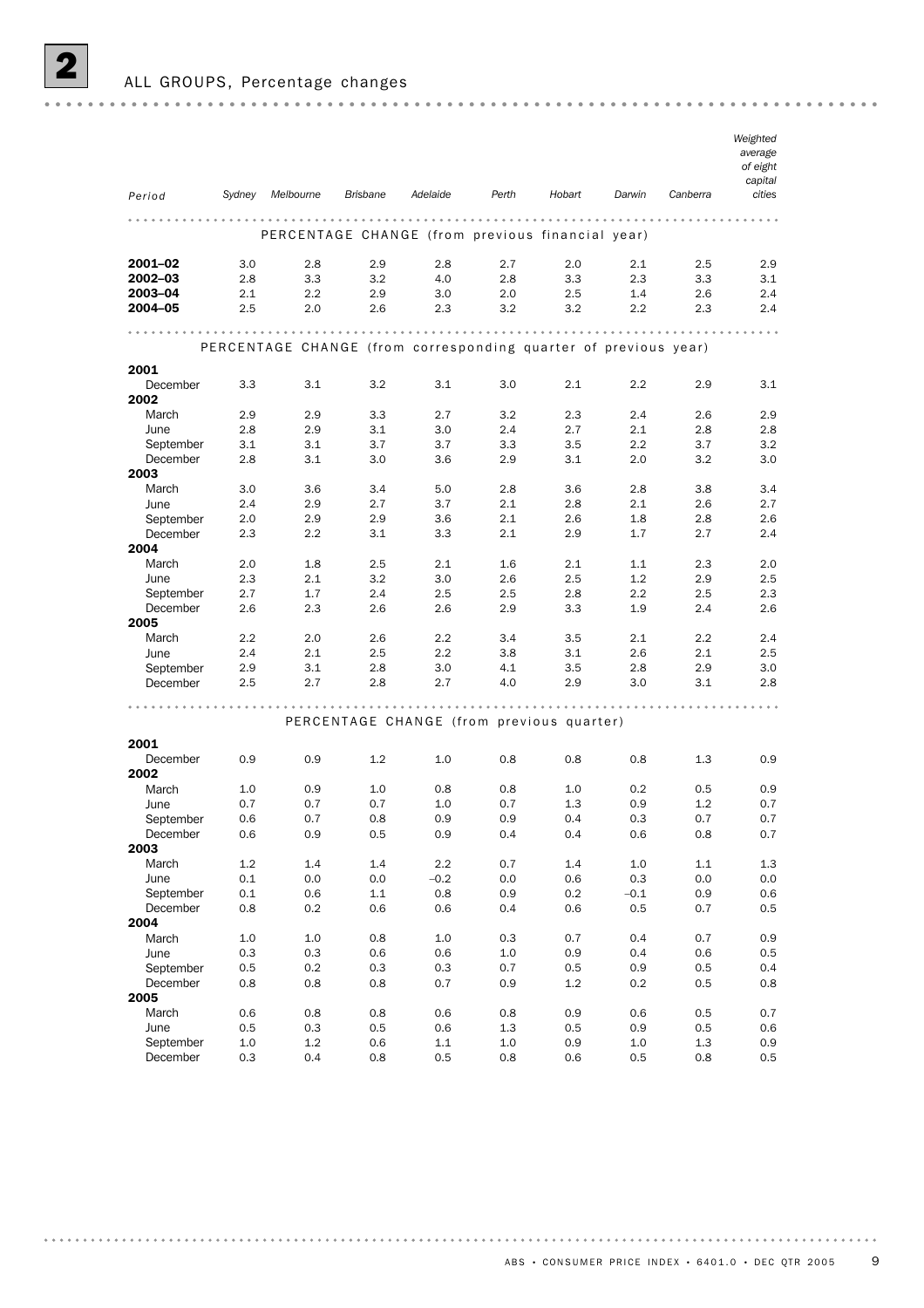#### CPI GROUPS, Weighted average of eight capital cities-Index numbers(a)

#### *Alcohol and Clothing and Household contents Period Food tobacco Housing and services footwear Health* **2001–02** 142.7 203.1 112.4 111.1 119.7 169.9 2002–03 147.9 208.9 113.3 115.1 121.0 181.5<br>2003–04 152.3 217.8 112.7 120.2 121.1 193.9 **2003–04** 152.3 217.8 112.7 120.2 121.1 193.9 **2004–05** 154.8 225.4 110.8 124.8 120.7 204.3 2001 ---<br>December 143.4 201.8 112.7 110.7 120.3 166.1 **2002**<br>March March 144.2 203.9 112.2 111.5 119.4 171.1 June 143.5 205.0 113.7 112.2 120.3 175.9 September 145.0 207.3 113.0 113.7 120.5 176.4 December 147.0 207.3 114.0 114.2 121.6 177.1 2003 March 149.8 209.9 112.4 115.7 120.4 183.5 June 149.8 211.2 113.7 116.8 121.4 189.1 September 149.3 215.2 113.3 118.9 121.5 189.1 December 152.0 216.5 113.1 119.6 121.4 189.4 2004 March 154.7 218.8 111.5 120.7 120.7 120.7 195.5 June 153.3 220.5 112.7 121.5 120.7 201.6 September 152.4 222.5 112.5 123.2 120.6 200.1 December 154.6 224.0 110.9 124.3 121.3 198.8 2005 March 156.0 226.9 109.4 125.5 119.7 206.7 June 156.2 228.1 110.3 126.2 121.2 211.6 September 157.4 230.3 110.5 128.0 121.6 209.3 December 160.2 231.4 110.3 128.8 122.4 207.1

(a) Unless otherwise specified, base of each index: 1989–90 = 100.0.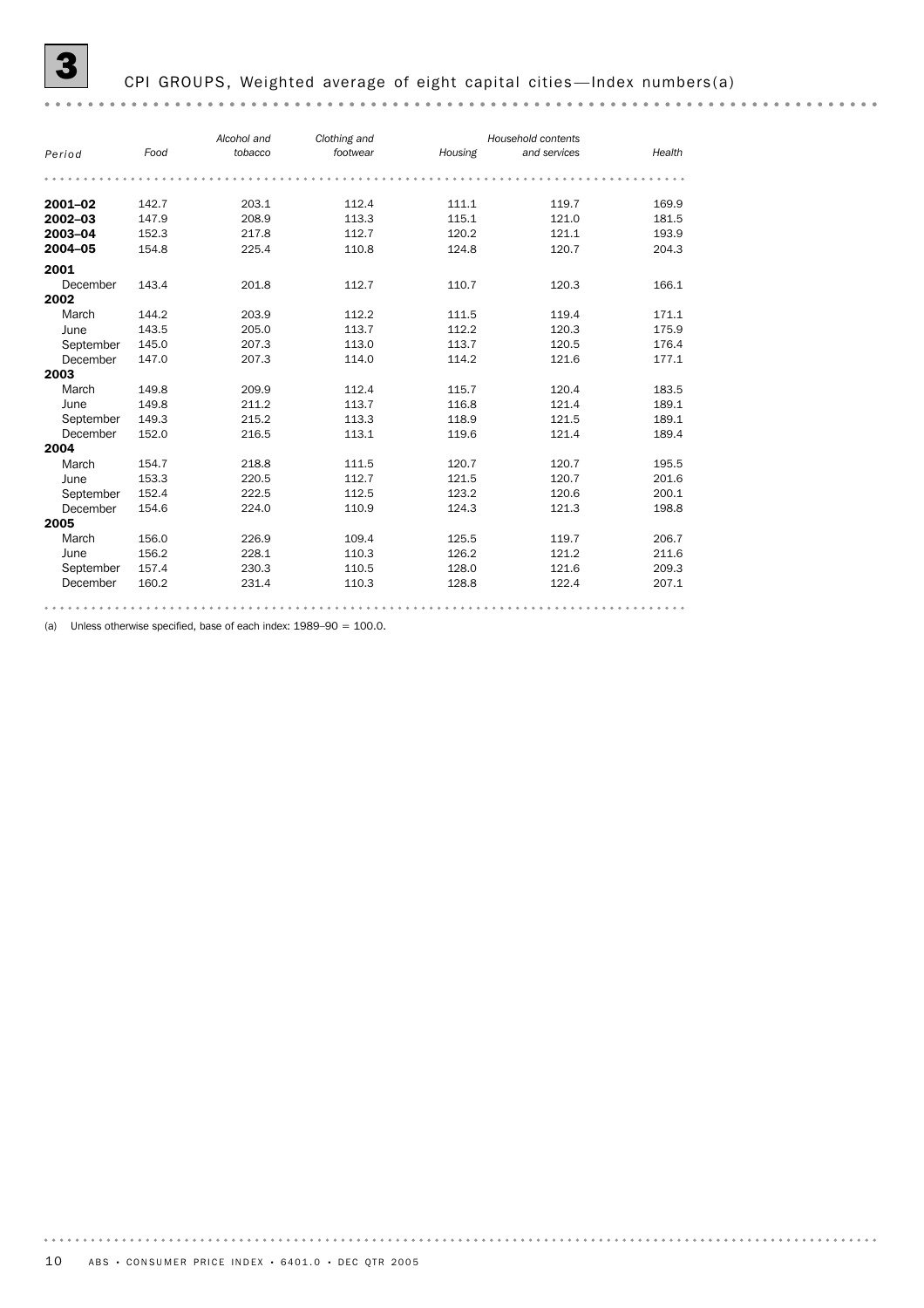|           |                |               |            |           | Financial and<br>insurance |            |
|-----------|----------------|---------------|------------|-----------|----------------------------|------------|
| Period    | Transportation | Communication | Recreation | Education | services(b)                | All groups |
|           |                |               |            |           |                            |            |
| 2001-02   | 137.3          | 105.2         | 128.6      | 200.0     | . .                        | 136.0      |
| 2002-03   | 140.6          | 108.5         | 131.9      | 210.0     | . .                        | 140.2      |
| 2003-04   | 142.0          | 110.0         | 130.0      | 223.3     | . .                        | 143.5      |
| 2004-05   | 146.8          | 111.1         | 130.7      | 238.7     | $\ddot{\phantom{0}}$       | 147.0      |
| 2001      |                |               |            |           |                            |            |
| December  | 136.1          | 105.4         | 127.5      | 195.5     | $\ddotsc$                  | 135.4      |
| 2002      |                |               |            |           |                            |            |
| March     | 136.8          | 105.5         | 130.4      | 204.6     | . .                        | 136.6      |
| June      | 139.3          | 106.3         | 131.1      | 204.6     | $\ddotsc$                  | 137.6      |
| September | 138.8          | 107.9         | 131.8      | 205.0     | . .                        | 138.5      |
| December  | 140.3          | 108.4         | 131.9      | 205.3     | $\ddotsc$                  | 139.5      |
| 2003      |                |               |            |           |                            |            |
| March     | 143.7          | 108.8         | 132.4      | 214.7     | . .                        | 141.3      |
| June      | 139.4          | 108.9         | 131.5      | 214.8     | . .                        | 141.3      |
| September | 141.3          | 109.7         | 130.0      | 215.1     | . .                        | 142.1      |
| December  | 140.7          | 109.9         | 131.1      | 215.1     | . .                        | 142.8      |
| 2004      |                |               |            |           |                            |            |
| March     | 141.7          | 110.0         | 129.7      | 231.4     | . .                        | 144.1      |
| June      | 144.1          | 110.4         | 129.3      | 231.5     | . .                        | 144.8      |
| September | 145.2          | 110.9         | 129.9      | 231.5     | . .                        | 145.4      |
| December  | 147.2          | 111.2         | 130.9      | 231.7     | $\ddot{\phantom{1}}$       | 146.5      |
| 2005      |                |               |            |           |                            |            |
| March     | 145.8          | 111.6         | 131.8      | 245.7     | . .                        | 147.5      |
| June      | 148.8          | 110.6         | 130.1      | 245.9     | 100.0                      | 148.4      |
| September | 153.7          | 109.8         | 131.7      | 246.0     | 100.1                      | 149.8      |
| December  | 153.0          | 109.0         | 131.7      | 246.3     | 101.6                      | 150.6      |
|           |                |               |            |           |                            |            |

.. not applicable  $\qquad \qquad$  (b) Base: June quarter 2005 = 100.0.

(a) Unless otherwise specified, base of each index: 1989–90 = 100.0.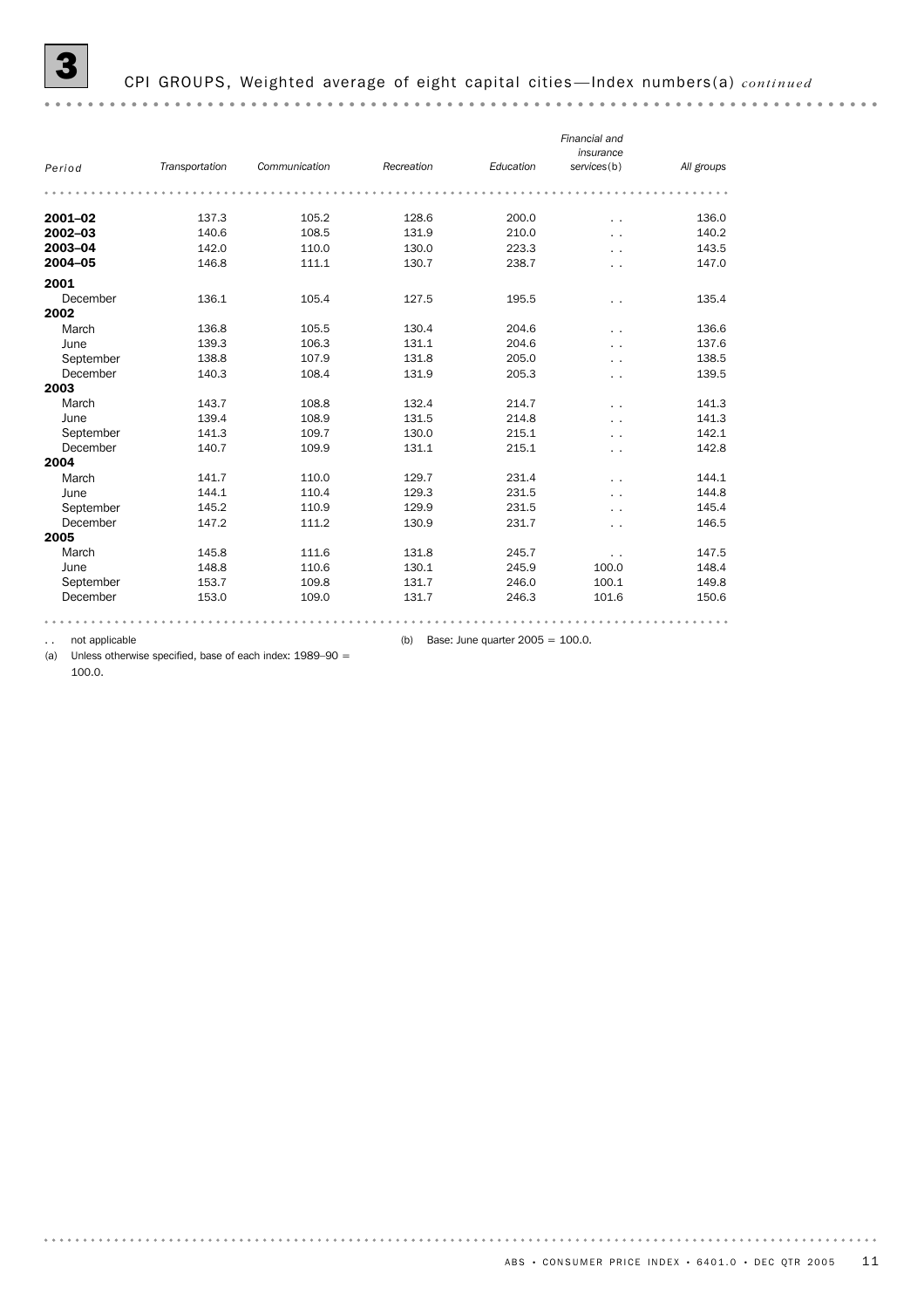

#### 4 CPI GROUPS, Weighted average of eight capital cities —Percentage changes

| Period                | Food          | Alcohol and<br>tobacco                                          | Clothing and<br>footwear | Housing                                   | Household contents<br>and services | Health           |
|-----------------------|---------------|-----------------------------------------------------------------|--------------------------|-------------------------------------------|------------------------------------|------------------|
|                       |               |                                                                 |                          |                                           |                                    |                  |
|                       |               |                                                                 |                          |                                           |                                    |                  |
|                       |               | PERCENTAGE CHANGE (from previous financial year)                |                          |                                           |                                    |                  |
| 2001-02               | 5.2           | 4.3                                                             | $-0.1$                   | 3.0                                       | 2.0                                | 3.4              |
| 2002-03               | 3.6           | 2.9                                                             | 0.8                      | 3.6                                       | 1.1                                | 6.8              |
| 2003-04               | 3.0           | 4.3                                                             | $-0.5$                   | 4.4                                       | 0.1                                | 6.8              |
| 2004-05               | 1.6           | 3.5                                                             | $-1.7$                   | 3.8                                       | $-0.3$                             | 5.4              |
|                       |               |                                                                 |                          |                                           |                                    |                  |
|                       |               | PERCENTAGE CHANGE (from corresponding quarter of previous year) |                          |                                           |                                    |                  |
| 2001                  |               |                                                                 |                          |                                           |                                    |                  |
| December              | 7.5           | 5.0                                                             | $-0.4$                   | 2.8                                       | 3.4                                | 2.6              |
| 2002                  |               |                                                                 |                          |                                           |                                    |                  |
| March                 | 4.8           | 3.5                                                             | 1.4                      | 3.0                                       | 1.9                                | 2.8              |
| June                  | 3.4           | 2.8                                                             | 1.1                      | 3.5                                       | 0.8                                | 5.5              |
| September             | 3.7           | 2.9                                                             | 1.7                      | 3.4                                       | 1.3                                | 5.9              |
| December              | 2.5           | 2.7                                                             | 1.2                      | 3.2                                       | 1.1                                | 6.6              |
| 2003                  |               |                                                                 |                          |                                           |                                    |                  |
| March                 | 3.9           | 2.9                                                             | 0.2                      | 3.8                                       | 0.8                                | 7.2              |
| June                  | 4.4           | 3.0                                                             | 0.0                      | 4.1                                       | 0.9                                | 7.5              |
| September             | 3.0           | 3.8                                                             | 0.3                      | 4.6                                       | 0.8                                | 7.2              |
| December              | 3.4           | 4.4                                                             | $-0.8$                   | 4.7                                       | $-0.2$                             | 6.9              |
| 2004                  |               |                                                                 |                          |                                           |                                    |                  |
| March                 | 3.3           | 4.2                                                             | $-0.8$                   | 4.3                                       | 0.2                                | 6.5              |
| June                  | 2.3           | 4.4                                                             | $-0.9$                   | 4.0                                       | $-0.6$                             | 6.6              |
| September             | 2.1           | 3.4                                                             | $-0.7$                   | 3.6                                       | $-0.7$                             | 5.8              |
| December              | 1.7           | 3.5                                                             | $-1.9$                   | 3.9                                       | $-0.1$                             | 5.0              |
| 2005                  |               |                                                                 |                          |                                           |                                    |                  |
| March                 | 0.8           | 3.7                                                             | $-1.9$                   | 4.0                                       | $-0.8$                             | 5.7              |
| June                  | 1.9<br>3.3    | 3.4<br>3.5                                                      | $-2.1$<br>$-1.8$         | 3.9<br>3.9                                | 0.4<br>0.8                         | 5.0<br>4.6       |
| September<br>December | 3.6           | 3.3                                                             | $-0.5$                   | 3.6                                       | 0.9                                | 4.2              |
|                       |               |                                                                 |                          |                                           |                                    |                  |
|                       |               |                                                                 |                          |                                           |                                    |                  |
|                       |               |                                                                 |                          | PERCENTAGE CHANGE (from previous quarter) |                                    |                  |
| 2001                  |               |                                                                 |                          |                                           |                                    |                  |
| December              | 2.6           | 0.1                                                             | 1.4                      | 0.6                                       | 1.2                                | $-0.2$           |
| 2002                  |               |                                                                 |                          |                                           |                                    |                  |
| March                 | 0.6           | 1.0                                                             | $-0.4$                   | 0.7                                       | $-0.7$                             | 3.0              |
| June                  | $-0.5$        | 0.5                                                             | 1.3                      | 0.6                                       | 0.8                                | 2.8              |
| September             | 1.0           | 1.1                                                             | $-0.6$                   | 1.3                                       | 0.2                                | 0.3              |
| December              | 1.4           | 0.0                                                             | 0.9                      | 0.4                                       | 0.9                                | 0.4              |
| 2003                  |               |                                                                 |                          |                                           |                                    |                  |
| March                 | 1.9           | 1.3                                                             | $-1.4$                   | $1.3\,$                                   | $-1.0$                             | 3.6              |
| June                  | $0.0\,$       | 0.6                                                             | 1.2                      | $1.0\,$                                   | 0.8                                | 3.1              |
| September             | $-0.3$        | 1.9                                                             | $-0.4$                   | $1.8\,$                                   | $0.1\,$                            | 0.0              |
| December              | 1.8           | 0.6                                                             | $-0.2$                   | 0.6                                       | $-0.1$                             | 0.2              |
| 2004                  |               |                                                                 |                          |                                           |                                    |                  |
| March                 | $1.8\,$       | $1.1\,$                                                         | $-1.4$                   | 0.9                                       | $-0.6$                             | 3.2              |
| June                  | $-0.9$        | 0.8                                                             | $1.1\,$                  | 0.7<br>1.4                                | 0.0                                | 3.1              |
| September<br>December | $-0.6$<br>1.4 | 0.9<br>0.7                                                      | $-0.2$<br>$-1.4$         | $0.9\,$                                   | $-0.1$<br>0.6                      | $-0.7$<br>$-0.6$ |
| 2005                  |               |                                                                 |                          |                                           |                                    |                  |
| March                 | 0.9           | 1.3                                                             | $-1.4$                   | $1.0\,$                                   | $-1.3$                             | $4.0\,$          |
| June                  | $0.1\,$       | 0.5                                                             | 0.8                      | 0.6                                       | 1.3                                | 2.4              |
| September             | 0.8           | $1.0\,$                                                         | $0.2\,$                  | $1.4\,$                                   | 0.3                                | $-1.1$           |
| December              | $1.8\,$       | 0.5                                                             | $-0.2$                   | 0.6                                       | 0.7                                | $-1.1$           |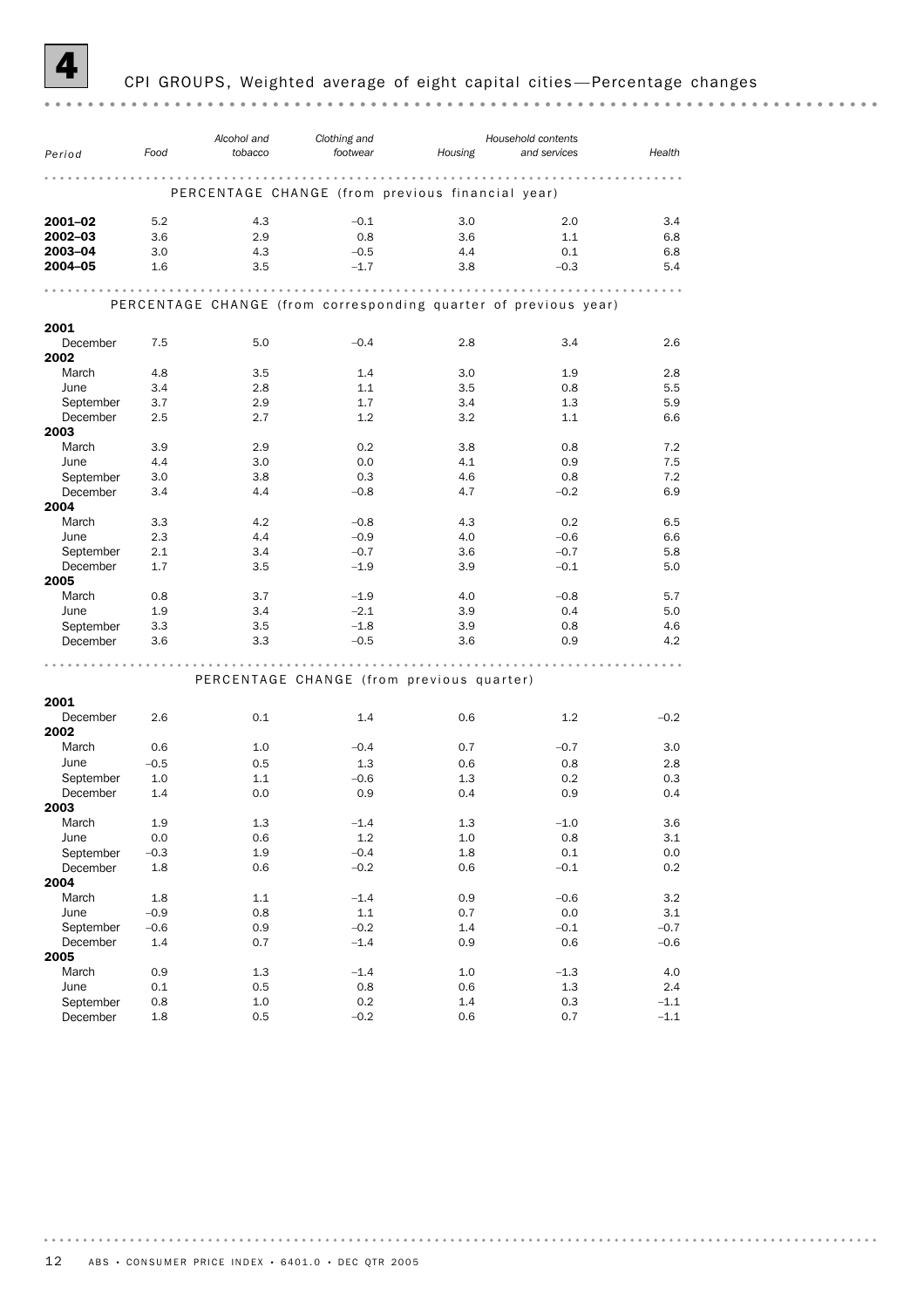

#### 4 CPI GROUPS, Weighted average of eight capital cities —Percentage changes *continued*

|               |                | Communication                                                   | Recreation | Education  | Financial and<br>insurance<br>services |            |
|---------------|----------------|-----------------------------------------------------------------|------------|------------|----------------------------------------|------------|
| Period        | Transportation |                                                                 |            |            |                                        | All groups |
|               |                | PERCENTAGE CHANGE (from previous financial year)                | .          | .          | .                                      |            |
| 2001-02       | 0.2            | 0.5                                                             | 3.2        | 4.5        | $\sim$                                 | 2.9        |
| 2002-03       | 2.4            | 3.1                                                             | 2.6        | 5.0        | $\ddot{\phantom{0}}$                   | 3.1        |
| 2003-04       | 1.0            | 1.4                                                             | $-1.4$     | 6.3        | $\ddot{\phantom{0}}$                   | 2.4        |
| 2004-05       | 3.4            | 1.0                                                             | 0.5        | 6.9        |                                        | 2.4        |
|               |                | PERCENTAGE CHANGE (from corresponding quarter of previous year) |            |            |                                        |            |
| 2001          |                |                                                                 |            |            |                                        |            |
| December      | $-0.2$         | 0.5                                                             | 2.3        | 4.3        | $\ddot{\phantom{0}}$                   | 3.1        |
| 2002<br>March | 0.1            | 1.1                                                             | 4.7        |            |                                        | 2.9        |
| June          | $-0.1$         | 2.4                                                             | 5.5        | 4.7<br>4.7 | $\cdot$ .                              | 2.8        |
| September     | 1.3            | 4.2                                                             | 5.1        | 4.9        |                                        | 3.2        |
| December      | 3.1            | 2.8                                                             | 3.5        | 5.0        |                                        | 3.0        |
| 2003          |                |                                                                 |            |            |                                        |            |
| March         | 5.0            | 3.1                                                             | 1.5        | 4.9        |                                        | 3.4        |
| June          | 0.1            | 2.4                                                             | 0.3        | 5.0        | $\cdot$ .                              | 2.7        |
| September     | 1.8            | 1.7                                                             | $-1.4$     | 4.9        |                                        | 2.6        |
| December      | 0.3            | 1.4                                                             | $-0.6$     | 4.8        |                                        | 2.4        |
| 2004          |                |                                                                 |            |            |                                        |            |
| March         | $-1.4$         | 1.1                                                             | $-2.0$     | 7.8        | $\ddotsc$                              | 2.0        |
| June          | 3.4            | 1.4                                                             | $-1.7$     | 7.8        |                                        | 2.5        |
| September     | 2.8            | 1.1                                                             | $-0.1$     | 7.6        |                                        | 2.3        |
| December      | 4.6            | 1.2                                                             | $-0.2$     | 7.7        |                                        | 2.6        |
| 2005          |                |                                                                 |            |            |                                        |            |
| March         | 2.9            | 1.5                                                             | 1.6        | 6.2        | $\ddotsc$                              | 2.4        |
| June          | 3.3            | 0.2                                                             | 0.6        | 6.2        |                                        | 2.5        |
| September     | 5.9            | $-1.0$                                                          | 1.4        | 6.3        |                                        | 3.0        |
| December      | 3.9            | $-2.0$                                                          | 0.6        | 6.3        |                                        | 2.8        |
|               |                | PERCENTAGE CHANGE (from previous quarter)                       |            |            |                                        |            |
| 2001          |                |                                                                 |            |            |                                        |            |
| December      | $-0.7$         | 1.7                                                             | 1.7        | 0.1        | $\cdot$ .                              | 0.9        |
| 2002          |                |                                                                 |            |            |                                        |            |
| March         | 0.5            | 0.1                                                             | 2.3        | 4.7        |                                        | 0.9        |
| June          | 1.8            | 0.8                                                             | 0.5        | 0.0        |                                        | 0.7        |
| September     | $-0.4$         | 1.5                                                             | 0.5        | 0.2        |                                        | 0.7        |
| December      | 1.1            | 0.5                                                             | 0.1        | 0.1        | $\cdot$ .                              | 0.7        |
| 2003          |                |                                                                 |            |            |                                        |            |
| March         | 2.4            | 0.4                                                             | 0.4        | 4.6        |                                        | $1.3\,$    |
| June          | $-3.0$         | 0.1                                                             | $-0.7$     | 0.0        |                                        | 0.0        |
| September     | 1.4            | 0.7                                                             | $-1.1$     | 0.1        |                                        | 0.6        |
| December      | $-0.4$         | 0.2                                                             | 0.8        | 0.0        | . .                                    | 0.5        |
| 2004          |                |                                                                 |            |            |                                        |            |
| March         | 0.7            | 0.1                                                             | $-1.1$     | 7.6        |                                        | 0.9        |
| June          | 1.7            | 0.4                                                             | $-0.3$     | 0.0        |                                        | 0.5        |
| September     | 0.8            | 0.5                                                             | 0.5        | 0.0        |                                        | 0.4        |
| December      | 1.4            | 0.3                                                             | 0.8        | 0.1        | $\cdot$ .                              | 0.8        |
| 2005          |                |                                                                 |            |            |                                        |            |
| March         | $-1.0$         | 0.4                                                             | 0.7        | 6.0        |                                        | 0.7        |
| June          | 2.1            | $-0.9$                                                          | $-1.3$     | 0.1        | $\ddotsc$                              | 0.6        |
| September     | 3.3            | $-0.7$                                                          | 1.2        | 0.0        | 0.1                                    | 0.9        |
| December      | $-0.5$         | $-0.7$                                                          | 0.0        | 0.1        | 1.5                                    | 0.5        |
|               |                |                                                                 |            |            |                                        |            |

. . not applicable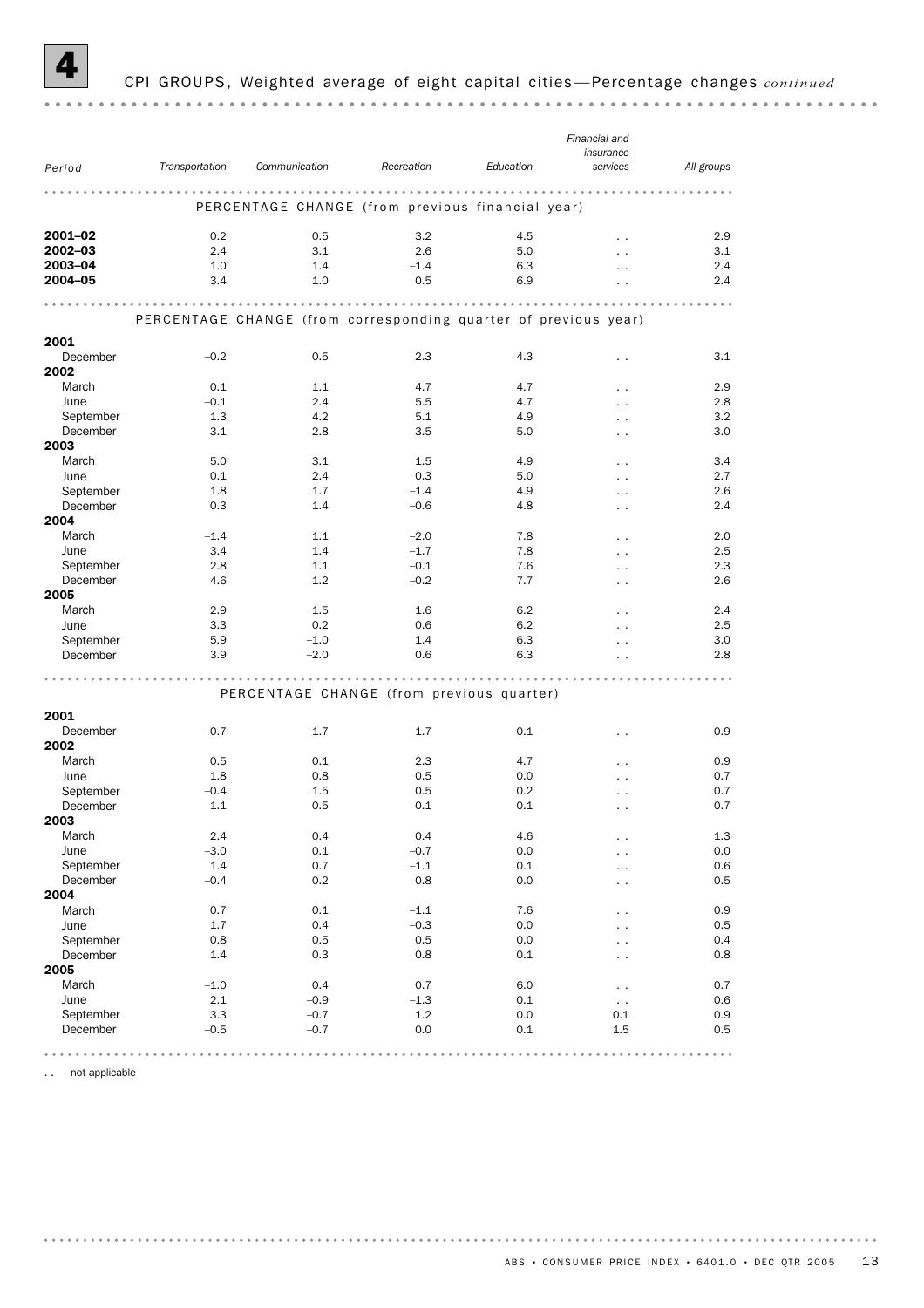|                       |                |                |                 |                       |                |                |                |                | Weighted            |
|-----------------------|----------------|----------------|-----------------|-----------------------|----------------|----------------|----------------|----------------|---------------------|
|                       |                |                |                 |                       |                |                |                |                | average<br>of eight |
|                       |                |                |                 |                       |                |                |                |                | capital             |
| Quarters              | Sydney         | Melbourne      | <b>Brisbane</b> | Adelaide              | Perth          | Hobart         | Darwin         | Canberra       | cities              |
|                       |                |                |                 |                       |                |                |                |                |                     |
|                       |                |                |                 |                       |                |                |                |                |                     |
|                       |                |                |                 | FOOD                  |                |                |                |                |                     |
| 2003                  |                |                |                 |                       |                |                |                |                |                     |
| December              | 152.6          | 151.8          | 153.0           | 153.8                 | 149.2          | 147.7          | 147.1          | 155.0          | 152.0               |
| 2004                  |                |                |                 |                       |                |                |                |                |                     |
| March                 | 155.8          | 154.5          | 155.7           | 157.0                 | 150.4          | 149.1          | 149.1          | 158.4          | 154.7               |
| June                  | 153.8          | 152.9          | 153.3           | 156.7                 | 151.3          | 149.8          | 148.4          | 157.4          | 153.3               |
| September             | 152.8          | 151.5          | 152.5           | 155.8                 | 151.8          | 148.4          | 148.0          | 156.4          | 152.4               |
| December              | 155.3          | 153.3          | 155.5           | 158.8                 | 152.8          | 150.7          | 149.6          | 158.4          | 154.6               |
| 2005                  |                |                |                 |                       |                |                |                |                |                     |
| March                 | 156.9          | 154.1          | 157.5           | 159.9                 | 154.4          | 152.9          | 151.9          | 160.0          | 156.0               |
| June                  | 156.4          | 154.5          | 157.4           | 160.3                 | 156.5          | 153.1          | 151.4          | 159.6          | 156.2               |
| September<br>December | 158.0<br>161.0 | 156.0<br>158.1 | 157.2<br>160.8  | 161.9<br>165.5        | 157.4<br>159.7 | 153.4<br>156.1 | 152.4<br>154.4 | 159.4<br>164.3 | 157.4<br>160.2      |
|                       |                |                |                 |                       |                |                |                |                |                     |
|                       |                |                |                 |                       |                |                |                |                |                     |
|                       |                |                |                 | ALCOHOL AND TOBACCO   |                |                |                |                |                     |
| 2003                  |                |                |                 |                       |                |                |                |                |                     |
| December              | 221.4          | 217.6          | 212.4           | 222.3                 | 204.2          | 208.9          | 208.0          | 203.4          | 216.5               |
| 2004                  |                |                |                 |                       |                |                |                |                |                     |
| March                 | 224.5          | 219.9          | 215.2           | 224.7                 | 204.1          | 210.0          | 210.8          | 206.2          | 218.8               |
| June                  | 226.7          | 220.7          | 217.4           | 227.7                 | 205.2          | 210.7          | 211.5          | 207.6          | 220.5               |
| September             | 229.1          | 222.3          | 219.8           | 228.3                 | 207.4          | 213.9          | 215.0          | 209.9          | 222.5               |
| December              | 231.4          | 224.3          | 219.8           | 228.6                 | 208.8          | 214.5          | 214.5          | 209.9          | 224.0               |
| 2005                  |                |                |                 |                       |                |                |                |                |                     |
| March                 | 234.5          | 226.5          | 222.7           | 232.1                 | 212.2          | 215.9          | 216.4          | 212.5          | 226.9               |
| June                  | 235.0          | 227.5          | 224.5           | 234.4                 | 214.1          | 217.5          | 218.9          | 213.6          | 228.1               |
| September             | 237.7          | 230.1          | 225.5           | 237.7                 | 215.2          | 217.7          | 222.7          | 215.2          | 230.3               |
| December              | 238.0          | 231.5          | 227.8           | 238.7                 | 215.9          | 220.5          | 224.3          | 217.3          | 231.4               |
|                       |                |                |                 |                       |                |                |                |                |                     |
|                       |                |                |                 | CLOTHING AND FOOTWEAR |                |                |                |                |                     |
|                       |                |                |                 |                       |                |                |                |                |                     |
| 2003                  |                |                |                 |                       |                |                |                |                |                     |
| December              | 115.4          | 114.9          | 105.5           | 112.3                 | 109.4          | 106.8          | 109.3          | 116.2          | 113.1               |
| 2004                  |                |                |                 |                       |                |                |                |                |                     |
| March                 | 114.4          | 112.9          | 103.7           | 111.5                 | 106.8          | 104.3          | 106.8          | 114.9          | 111.5               |
| June                  | 115.9          | 113.0          | 106.2           | 113.3                 | 108.1          | 105.6          | 106.5          | 115.1          | 112.7               |
| September<br>December | 115.5<br>113.4 | 113.4          | 106.5           | 111.7                 | 107.4          | 105.2          | 105.4          | 114.6          | 112.5               |
| 2005                  |                | 112.4          | 105.2           | 110.5                 | 105.6          | 103.5          | 105.2          | 112.3          | 110.9               |
| March                 | 112.6          | 110.3          | 102.1           | 109.5                 | 104.1          | 103.5          | 103.4          | 112.4          | 109.4               |
| June                  | 112.5          | 111.7          | 104.1           | 111.1                 | 105.6          | 104.1          | 103.6          | 112.7          | 110.3               |
| September             | 113.2          | 110.9          | 105.0           | 111.0                 | 105.4          | 105.5          | 103.6          | 113.9          | 110.5               |
| December              | 112.5          | 111.8          | 104.6           | 110.5                 | 104.5          | 105.0          | 104.9          | 113.3          | 110.3               |
|                       |                |                |                 |                       |                |                |                |                |                     |
|                       |                |                |                 |                       |                |                |                |                |                     |
|                       |                |                |                 | HOUSING               |                |                |                |                |                     |
| 2003                  |                |                |                 |                       |                |                |                |                |                     |
| December              | 125.6          | 109.3          | 129.2           | 121.6                 | 111.7          | 119.3          | 131.1          | 125.3          | 119.6               |
| 2004                  |                |                |                 |                       |                |                |                |                |                     |
| March                 | 126.3          | 110.5          | 130.4           | 123.6                 | 112.8          | 121.2          | 131.9          | 126.8          | 120.7               |
| June                  | 127.4          | 110.7          | 132.0           | 123.1                 | 114.4          | 122.9          | 133.9          | 127.8          | 121.5               |
| September             | 129.4          | 112.0          | 133.5           | 124.2                 | 116.5          | 124.5          | 135.8          | 129.0          | 123.2               |
| December              | 130.5          | 112.5          | 135.0           | 125.1                 | 118.7          | 126.9          | 136.5          | 129.5          | 124.3               |
| 2005                  |                |                |                 |                       |                |                |                |                |                     |
| March                 | 131.1          | 114.0          | 135.7           | 126.8                 | 121.6          | 128.5          | 138.6          | 130.0          | 125.5               |
| June                  | 132.0          | 113.9          | 136.6           | 126.2                 | 124.1          | 129.4          | 140.5          | 131.1          | 126.2               |
| September             | 133.6          | 115.5          | 138.3           | 127.3                 | 126.9          | 130.9          | 142.0          | 133.5          | 128.0               |
| December              | 134.4          | 115.6          | 139.7           | 127.9                 | 129.7          | 131.4          | 143.7          | 134.4          | 128.8               |
|                       |                |                |                 |                       |                |                |                |                |                     |
|                       |                |                |                 |                       |                |                |                |                |                     |

(a) Unless otherwise specified, base of each index:  $1989-90 = 100.0$ .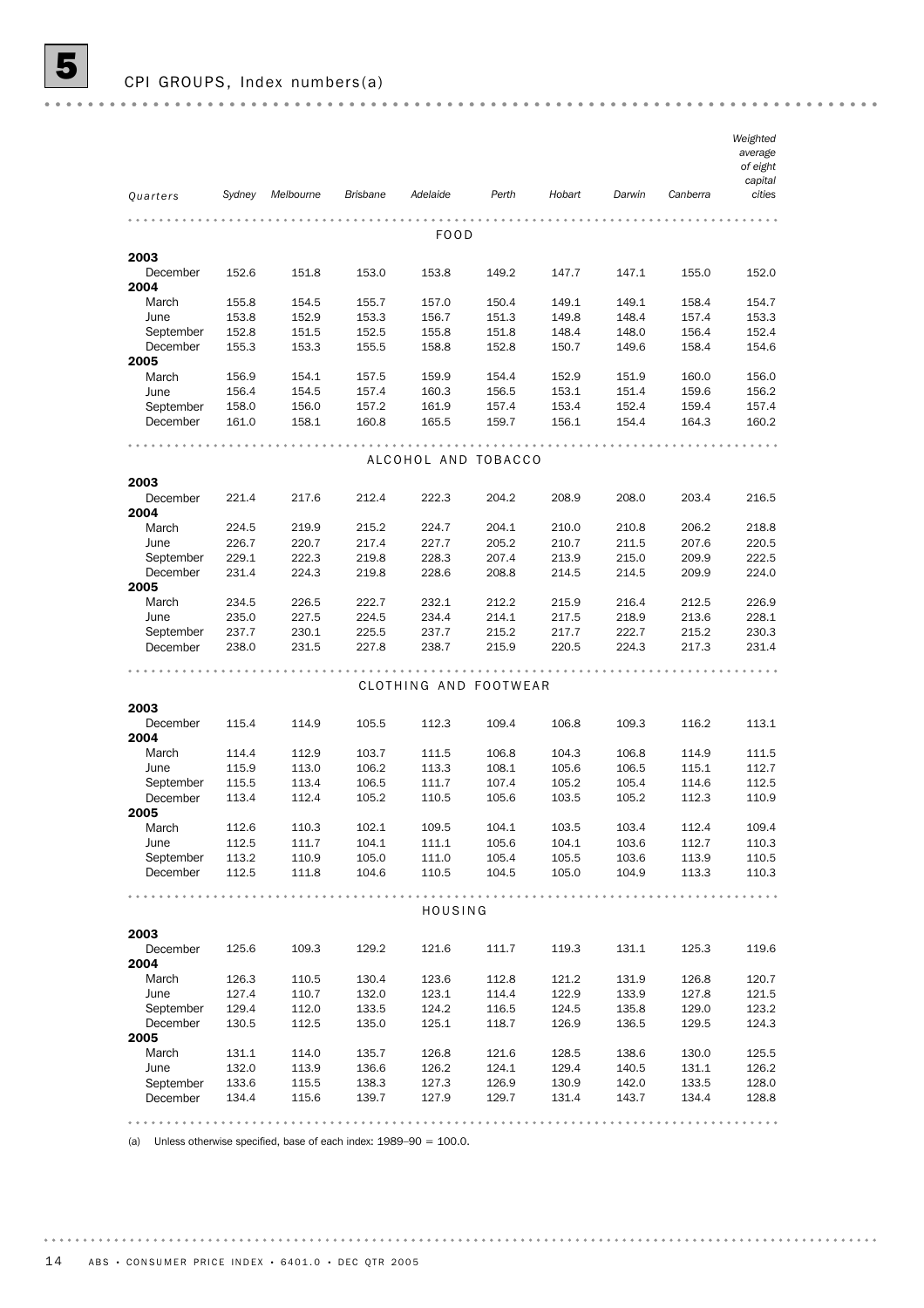|                       |                |                |                 |                |                |                                 |                |                | Weighted<br>average<br>of eight<br>capital |
|-----------------------|----------------|----------------|-----------------|----------------|----------------|---------------------------------|----------------|----------------|--------------------------------------------|
| Quarters              | Sydney         | Melbourne      | <b>Brisbane</b> | Adelaide       | Perth          | Hobart                          | Darwin         | Canberra       | cities                                     |
|                       |                |                |                 |                |                |                                 |                |                |                                            |
|                       |                |                |                 |                |                | HOUSEHOLD CONTENTS AND SERVICES |                |                |                                            |
| 2003<br>December      | 120.4          | 121.9          | 122.5           | 123.1          | 118.7          | 128.1                           | 111.3          | 125.1          | 121.4                                      |
| 2004                  |                |                |                 |                |                |                                 |                |                |                                            |
| March                 | 120.3          | 121.1          | 121.9           | 121.1          | 117.1          | 127.1                           | 111.2          | 124.3          | 120.7                                      |
| June                  | 120.0          | 120.8          | 122.4           | 120.8          | 118.1          | 128.2                           | 111.3          | 124.8          | 120.7                                      |
| September<br>December | 119.7<br>120.7 | 121.0<br>122.0 | 123.0<br>123.1  | 120.2<br>120.8 | 117.7<br>117.8 | 128.5<br>129.4                  | 111.0<br>112.1 | 125.3<br>125.9 | 120.6<br>121.3                             |
| 2005                  |                |                |                 |                |                |                                 |                |                |                                            |
| March                 | 118.7          | 120.9          | 123.3           | 118.2          | 114.7          | 129.2                           | 111.5          | 124.1          | 119.7                                      |
| June                  | 120.0          | 121.4          | 124.2           | 120.7          | 118.3          | 129.8                           | 113.0          | 126.7          | 121.2                                      |
| September             | 120.3          | 122.3          | 123.5           | 121.6          | 119.0          | 130.7                           | 113.1          | 127.8          | 121.6                                      |
| December              | 120.9          | 123.3          | 124.8           | 121.9          | 119.3          | 131.5                           | 114.3          | 129.3          | 122.4                                      |
|                       |                |                |                 | <b>HEALTH</b>  |                |                                 |                |                |                                            |
| 2003                  |                |                |                 |                |                |                                 |                |                |                                            |
| December              | 176.0          | 202.6          | 190.6           | 193.3          | 181.7          | 207.4                           | 175.9          | 187.9          | 189.4                                      |
| 2004                  |                |                |                 |                |                |                                 |                |                |                                            |
| March                 | 182.0          | 209.3          | 197.1           | 197.9          | 187.3          | 214.5                           | 180.5          | 193.5          | 195.5                                      |
| June                  | 187.6          | 214.7          | 203.4           | 207.2          | 192.8          | 223.0                           | 186.8          | 197.7          | 201.6                                      |
| September             | 185.9          | 213.2          | 202.6           | 205.5          | 191.9          | 221.3                           | 186.4          | 197.4          | 200.1                                      |
| December              | 184.5          | 212.0          | 200.5           | 204.8          | 190.9          | 218.5                           | 185.7          | 196.4          | 198.8                                      |
| 2005                  |                |                |                 |                |                |                                 |                |                |                                            |
| March                 | 192.1          | 220.5          | 209.1           | 211.3          | 197.7          | 226.8                           | 191.6          | 205.5          | 206.7                                      |
| June                  | 197.7          | 224.4          | 214.4           | 218.2          | 200.5          | 234.2                           | 196.2          | 209.1          | 211.6                                      |
| September             | 195.3          | 221.9          | 211.2           | 215.5          | 199.3          | 230.8                           | 194.8          | 208.9          | 209.3                                      |
| December              | 193.0          | 219.8          | 207.5           | 214.4          | 198.7          | 228.2                           | 193.6          | 205.7          | 207.1                                      |
|                       |                |                |                 | TRANSPORTATION |                |                                 |                |                |                                            |
| 2003                  |                |                |                 |                |                |                                 |                |                |                                            |
| December              | 143.2          | 139.7          | 138.6           | 139.9          | 140.3          | 136.3                           | 135.8          | 140.2          | 140.7                                      |
| 2004                  |                |                |                 |                |                |                                 |                |                |                                            |
| March                 | 143.2          | 141.3          | 140.2           | 142.0          | 141.4          | 137.0                           | 137.1          | 139.9          | 141.7                                      |
| June                  | 145.2          | 144.1          | 142.6           | 145.1          | 143.6          | 139.8                           | 137.9          | 142.7          | 144.1                                      |
| September             | 146.8          | 144.7          | 143.4           | 147.4          | 144.3          | 141.5                           | 139.0          | 143.3          | 145.2                                      |
| December<br>2005      | 148.8          | 146.7          | 145.0           | 149.4          | 146.6          | 144.1                           | 140.2          | 144.9          | 147.2                                      |
| March                 | 147.5          | 145.4          | 144.3           | 147.8          | 144.6          | 142.3                           | 139.5          | 143.4          | 145.8                                      |
| June                  | 150.7          | 148.3          | 147.2           | 151.5          | 147.3          | 145.1                           | 141.6          | 145.8          | 148.8                                      |
| September             | 154.7          | 153.9          | 152.0           | 157.4          | 152.1          | 150.0                           | 144.3          | 151.6          | 153.7                                      |
| December              | 153.6          | 153.1          | 151.4           | 156.5          | 152.1          | 150.1                           | 146.7          | 152.1          | 153.0                                      |
|                       |                |                |                 |                |                |                                 |                |                |                                            |
|                       |                |                |                 | COMMUNICATION  |                |                                 |                |                |                                            |
| 2003                  |                |                |                 |                |                |                                 |                |                |                                            |
| December<br>2004      | 109.5          | 109.7          | 113.4           | 111.2          | 108.3          | 110.8                           | 101.8          | 108.7          | 109.9                                      |
| March                 | 109.6          | 109.8          | 113.4           | 111.2          | 108.3          | 110.9                           | 101.8          | 108.7          | 110.0                                      |
| June                  | 110.0          | 110.2          | 113.9           | 111.8          | 108.7          | 111.4                           | 102.2          | 109.1          | 110.4                                      |
| September             | 110.5          | 110.7          | 114.4           | 112.3          | 109.2          | 111.9                           | 102.6          | 109.6          | 110.9                                      |
| December              | 110.7          | 111.0          | 114.7           | 112.6          | 109.5          | 112.1                           | 102.9          | 109.8          | 111.2                                      |
| 2005                  |                |                |                 |                |                |                                 |                |                |                                            |
| March                 | 111.1          | 111.4          | 115.1           | 113.0<br>112.0 | 109.9          | 112.5                           | 103.2<br>102.3 | 110.2          | 111.6                                      |
| June<br>September     | 110.1<br>109.3 | 110.4<br>109.6 | 114.1<br>113.3  | 111.2          | 108.9<br>108.1 | 111.5<br>110.8                  | 101.6          | 109.2<br>108.5 | 110.6<br>109.8                             |
| December              | 108.5          | 108.8          | 112.4           | 110.4          | 107.3          | 110.0                           | 100.8          | 107.7          | 109.0                                      |
|                       |                |                |                 |                |                |                                 |                |                |                                            |
|                       |                |                |                 |                |                |                                 |                |                |                                            |

(a) Unless otherwise specified, base of each index:  $1989-90 = 100.0$ .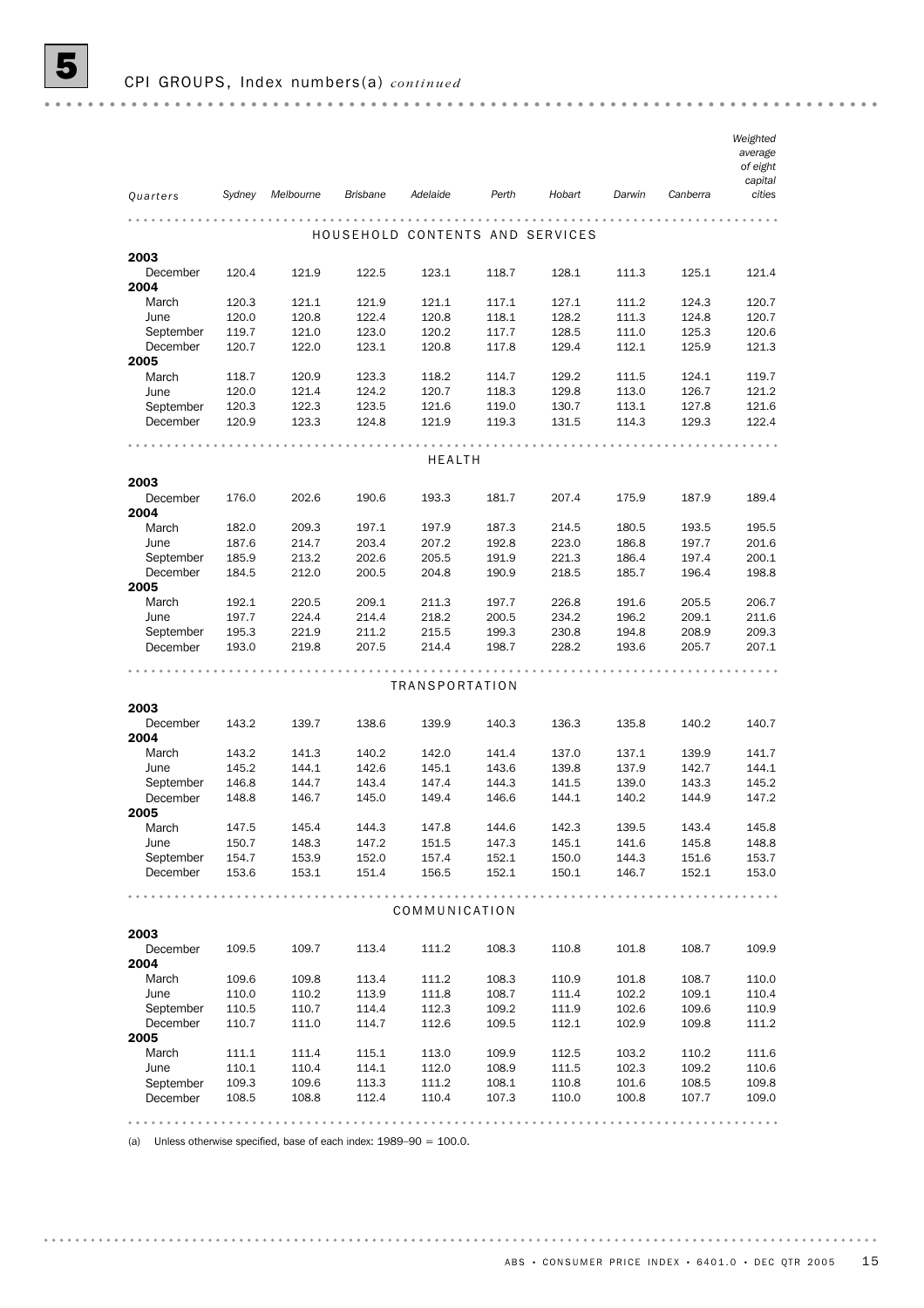|           |                      |                      |                      |                                      |                      |                      |                      |                      | Weighted             |
|-----------|----------------------|----------------------|----------------------|--------------------------------------|----------------------|----------------------|----------------------|----------------------|----------------------|
|           |                      |                      |                      |                                      |                      |                      |                      |                      | average<br>of eight  |
|           |                      |                      |                      |                                      |                      |                      |                      |                      | capital              |
| Quarters  | Sydney               | Melbourne            | <b>Brisbane</b>      | Adelaide                             | Perth                | Hobart               | Darwin               | Canberra             | cities               |
|           |                      |                      |                      |                                      |                      |                      |                      |                      |                      |
|           |                      |                      |                      | RECREATION                           |                      |                      |                      |                      |                      |
|           |                      |                      |                      |                                      |                      |                      |                      |                      |                      |
| 2003      |                      |                      |                      |                                      |                      |                      |                      |                      |                      |
| December  | 134.1                | 131.0                | 129.5                | 131.2                                | 127.0                | 125.6                | 110.8                | 127.4                | 131.1                |
| 2004      |                      |                      |                      |                                      |                      |                      |                      |                      |                      |
| March     | 132.9                | 130.3                | 126.9                | 130.5                                | 124.4                | 125.2                | 107.7                | 125.3                | 129.7                |
| June      | 132.4                | 129.4                | 126.4                | 130.6                                | 125.3                | 123.8                | 107.6                | 125.7                | 129.3                |
| September | 133.0                | 129.8                | 126.5                | 131.6                                | 125.8                | 125.0                | 110.3                | 127.3                | 129.9                |
| December  | 134.3                | 131.1                | 126.9                | 131.8                                | 127.3                | 128.0                | 108.2                | 128.4                | 130.9                |
| 2005      |                      |                      |                      |                                      |                      |                      |                      |                      |                      |
| March     | 134.5                | 132.7                | 128.1                | 132.0                                | 127.9                | 129.5                | 106.6                | 128.9                | 131.8                |
| June      | 133.3                | 130.4                | 125.7                | 130.7                                | 127.1                | 126.9                | 107.3                | 127.2                | 130.1                |
| September | 134.7                | 132.0                | 126.7                | 132.1                                | 129.0                | 128.7                | 111.1                | 129.5                | 131.7                |
| December  | 134.7                | 132.0                | 127.6                | 132.1                                | 129.2                | 129.1                | 108.3                | 128.9                | 131.7                |
|           |                      |                      |                      |                                      |                      |                      |                      |                      |                      |
|           |                      |                      |                      | EDUCATION                            |                      |                      |                      |                      |                      |
| 2003      |                      |                      |                      |                                      |                      |                      |                      |                      |                      |
| December  | 215.5                | 208.0                | 236.3                | 251.8                                | 205.5                | 233.6                | 161.4                | 202.2                | 215.1                |
| 2004      |                      |                      |                      |                                      |                      |                      |                      |                      |                      |
| March     | 239.0                | 221.6                | 248.7                | 266.4                                | 214.9                | 241.6                | 167.0                | 213.4                | 231.4                |
| June      | 239.2                | 221.6                | 248.9                | 266.4                                | 214.9                | 241.8                | 167.0                | 213.4                | 231.5                |
| September | 239.3                | 221.7                | 248.9                | 266.5                                | 214.9                | 241.5                | 167.0                | 213.6                | 231.5                |
| December  | 239.6                | 221.7                | 249.0                | 266.6                                | 214.9                | 241.6                | 167.0                | 213.7                | 231.7                |
| 2005      |                      |                      |                      |                                      |                      |                      |                      |                      |                      |
| March     | 254.5                | 234.4                | 265.8                | 282.9                                | 227.9                | 249.9                | 173.9                | 227.1                | 245.7                |
| June      | 254.7                | 234.7                | 265.9                | 283.0                                | 227.9                | 250.0                | 174.1                | 227.2                | 245.9                |
| September | 254.6                | 234.8                | 266.6                | 283.2                                | 227.9                | 250.0                | 174.3                | 227.2                | 246.0                |
| December  | 254.7                | 235.3                | 266.7                | 283.4                                | 227.9                | 250.4                | 174.3                | 227.6                | 246.3                |
|           |                      |                      |                      |                                      |                      |                      |                      |                      |                      |
|           |                      |                      |                      | FINANCIAL AND INSURANCE SERVICES (b) |                      |                      |                      |                      |                      |
| 2003      |                      |                      |                      |                                      |                      |                      |                      |                      |                      |
| December  |                      |                      |                      |                                      |                      |                      |                      |                      |                      |
| 2004      |                      |                      |                      |                                      |                      |                      |                      |                      |                      |
| March     | $\ddot{\phantom{0}}$ | $\ddot{\phantom{0}}$ | $\ddotsc$            | $\ddot{\phantom{0}}$                 | $\ddotsc$            | $\ddot{\phantom{0}}$ | $\ddot{\phantom{0}}$ | $\ddot{\phantom{0}}$ | $\ddotsc$            |
| June      |                      | $\ddot{\phantom{1}}$ | $\ddot{\phantom{0}}$ | $\ddot{\phantom{0}}$                 | $\ddot{\phantom{0}}$ | $\ddot{\phantom{0}}$ | $\ddot{\phantom{0}}$ | $\ddot{\phantom{1}}$ | . .                  |
| September | $\ddotsc$            | $\ddot{\phantom{1}}$ | $\ddotsc$            | $\ddot{\phantom{0}}$                 | $\ddot{\phantom{0}}$ | $\ddot{\phantom{0}}$ | $\ddotsc$            | $\ddot{\phantom{0}}$ | $\ddot{\phantom{0}}$ |
| December  | $\ddotsc$            |                      | $\ddot{\phantom{0}}$ |                                      |                      |                      |                      |                      |                      |
| 2005      |                      |                      |                      |                                      |                      |                      |                      |                      |                      |
| March     | $\sim$ $\sim$        | $\sim$ $\sim$        | $\sim$ $\sim$        | $\sim$ $\sim$                        | $\sim$ $\sim$        | $\sim$ $\sim$        | $\sim$ $\sim$        | $\sim$               | $\sim$ $\sim$        |
| June      | 100.0                | 100.0                | 100.0                | 100.0                                | 100.0                | 100.0                | 100.0                | 100.0                | 100.0                |
| September | 100.8                | 100.2                | 99.4                 | 99.3                                 | 98.7                 | 99.9                 | 98.9                 | 100.1                | 100.1                |
| December  | 101.9                | 102.2                | 100.9                | 100.5                                | 100.5                | 101.4                | 99.4                 | 102.2                | 101.6                |
|           |                      |                      |                      |                                      |                      |                      |                      |                      |                      |
|           |                      |                      |                      |                                      |                      |                      |                      |                      |                      |

.. not applicable (b) Base: June quarter 2005 = 100.0.

(a) Unless otherwise specified, base of each index: 1989–90 = 100.0.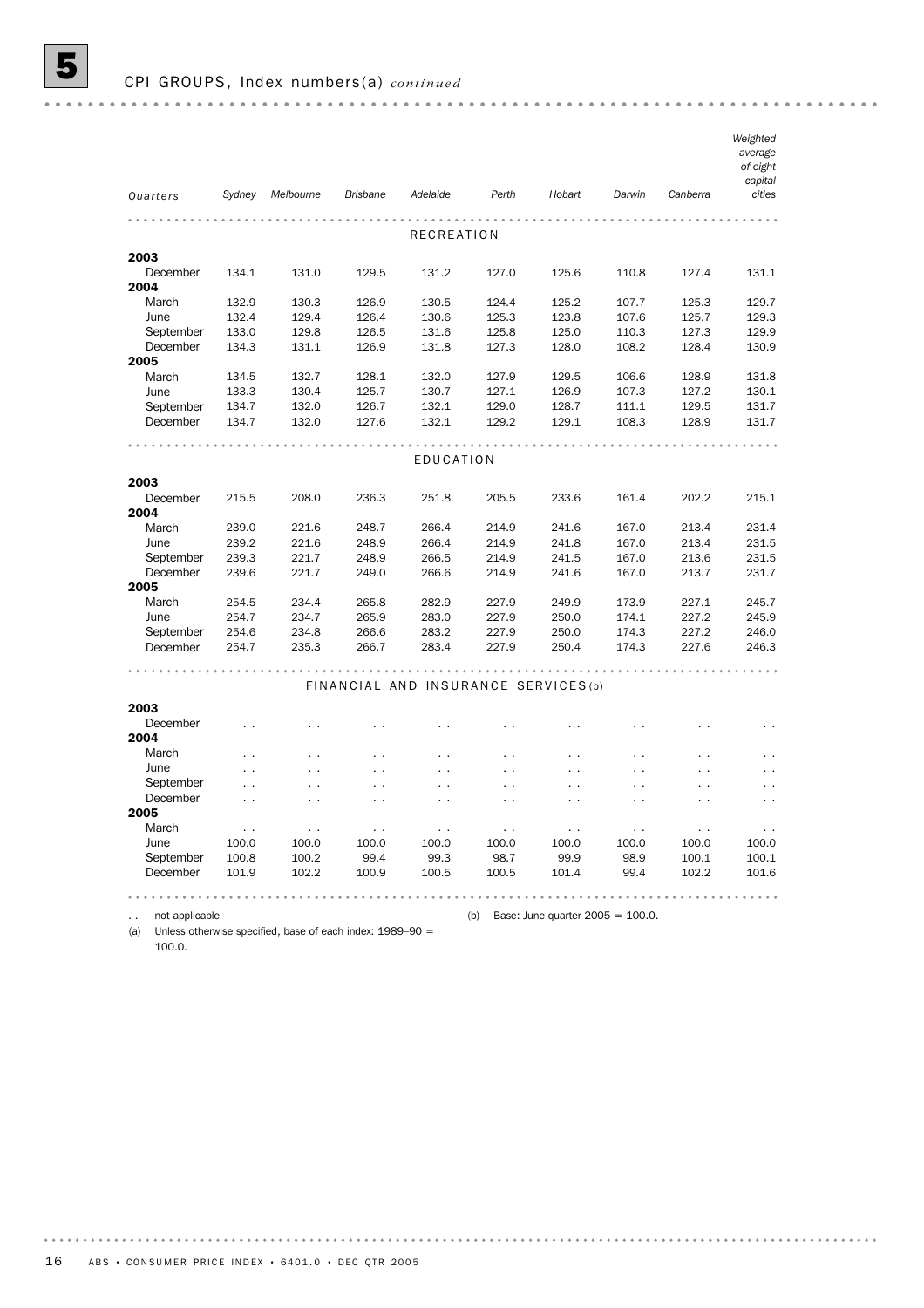#### 6 CONTRIBUTION TO CHANGE IN ALL GROUPS INDEXES (a) —Dec Qtr 2005

*Weighted average of eight capital Group, sub-group and expenditure class Sydney Melbourne Brisbane Adelaide Perth Hobart Darwin Canberra cities* Food 0.44 0.30 0.52 0.52 0.32 0.42 0.28 0.66 0.41 Dairy and related products 0.02 0.02 0.02 0.07 0.06 0.05 0.03 0.03 0.03 Milk 0.02 0.01 0.01 0.03 0.03 0.04 0.02 0.02 0.02 Cheese — 0.02 0.01 0.02 0.02 0.01 0.01 0.01 0.01 Ice cream and other dairy products  $-$  0.02 0.01  $-$  0.01 Bread and cereal products 0.06 0.07 0.05 0.05 0.05 –0.01 0.02 0.05 0.06 Bread 0.03 0.05 0.04 –0.01 0.01 –0.03 0.01 0.03 0.03 Cakes and biscuits 0.02 0.01 0.01 0.04 — 0.01 — 0.02 0.02 Breakfast cereals 0.01 0.01 0.01 0.02 — — Other cereal products — — — — — — 0.01 — — Meat and seafoods — 0.01 0.01 0.01 0.05 0.04 0.03 0.04 0.01 Beef and veal **beef** and veal **beef** and veal **beef** and veal **beef** and veal **beef** and veal **beef** and veal **beef** and veal **beef** and veal **beef** and veal **beef** and veal **beef** and veal **beef** and veal **beef** and veal Lamb and mutton  $-0.02$   $-0.01$   $-0.01$  0.02 0.01  $-0.02$   $-0.01$ Pork –0.01 –0.01 –0.01 — –0.01 — –0.02 –0.01 — Poultry –0.02 –0.01 –0.01 0.02 0.01 0.02 0.03 0.03 — Bacon and ham  $-0.02$   $0.01$   $-0.02$   $-0.01$   $0.01$   $-$ Other fresh and processed meat  $0.01$   $0.01$   $0.02$   $0.03$   $0.01$   $0.02$   $0.01$   $0.02$   $0.01$ Fish and other seafood **0.03** 0.01 0.03 0.02 — 0.02 — 0.01 0.02 Fruit and vegetables 0.25 0.14 0.26 0.28 0.02 0.21 0.20 0.35 0.20 Fruit 0.12 0.07 0.06 0.06 0.05 0.05 0.04 0.12 0.08 Vegetables 0.13 0.08 0.19 0.22 –0.03 0.15 0.16 0.23 0.12 Non-alcoholic drinks and snack food 0.03 — 0.06 0.01 0.04 0.04 –0.03 0.07 0.02 Soft drinks, waters and juices  $\qquad \qquad -0.01$   $\qquad \qquad 0.04$   $\qquad -0.01$   $\qquad \qquad -0.03$   $\qquad -0.04$   $\qquad \qquad 0.03$  0.01 Snacks and confectionery 0.02 — 0.02 0.02 0.02 0.07 0.01 0.03 0.01 Meals out and take away foods 0.04 0.05 0.11 0.10 0.07 0.06 0.05 0.07 0.06 Restaurant meals 0.01 — 0.02 0.04 0.04 — — 0.02 0.02 Take away and fast foods 0.02 0.05 0.08 0.07 0.03 0.05 0.05 0.04 0.05 Other food 0.04 0.01 0.01 0.01 0.04 0.03 –0.01 0.06 0.02 Eggs — 0.01 — — 0.01 — — — — Jams, honey and sandwich spreads  $-$  0.01  $0.01$   $-$ 0.01  $-$ Tea, coffee and food drinks  $0.02 - 0.01 - 0.02 - 0.02 - 0.02$  $\frac{1}{2}$  Food additives and condiments  $\frac{1}{2}$   $\frac{1}{2}$   $\frac{1}{2}$   $\frac{1}{2}$   $\frac{1}{2}$   $\frac{1}{2}$   $\frac{1}{2}$   $\frac{1}{2}$   $\frac{1}{2}$   $\frac{1}{2}$   $\frac{1}{2}$   $\frac{1}{2}$   $\frac{1}{2}$   $\frac{1}{2}$   $\frac{1}{2}$   $\frac{1}{2}$   $\frac{1}{2}$   $\frac{1}{2}$  Fats and oils 0.01 0.01 0.01 0.01 0.01 0.01 0.01 0.01 0.01 Food n.e.c. 0.01 0.01 — –0.01 0.04 — –0.01 0.02 0.01 Alcohol and tobacco 0.01 0.06 0.10 0.05 0.04 0.16 0.09 0.08 0.05 Alcoholic drinks — 0.04 0.07 0.04 0.01 0.12 0.05 0.05 0.03 Beer 0.02 –0.01 0.03 0.03 –0.02 0.10 0.01 0.03 0.01 Wine –0.02 0.01 0.03 –0.02 0.01 — 0.01 0.02 — Spirits 0.01 0.03 0.01 0.02 0.01 0.02 0.02 0.01 0.02 Tobacco 0.01 0.03 0.02 0.01 0.03 0.05 0.05 0.03 0.03 Clothing and footwear  $-0.03$   $-0.03$   $-0.03$   $-0.03$   $-0.02$   $-0.04$   $-0.03$   $-0.03$   $-0.01$   $-0.03$   $-0.01$ Men's clothing -0.02 -0.01 0.03 -0.01 — Men's outerwear — — –0.03 –0.01 0.01 0.01 0.03 –0.02 –0.01 Men's underwear, nightwear and socks  $0.01 - 4 = 0.01 - 0.01 - 0.01 - 0.01 = 0.01 - 0.01$ Women's clothing –0.02 –0.01 –0.03 –0.03 –0.01 –0.02 — –0.01 –0.01 Women's outerwear –0.01 –0.01 –0.01 –0.02 — –0.02 — –0.01 –0.01 Women's underwear, nightwear and hosiery  $-0.01$   $-0.02$   $-0.01$   $-0.01$   $-0.01$ Children's and infants' clothing  $-0.01$   $0.01$   $0.01$   $-0.01$   $0.01$   $-0.01$ Footwear — 0.03 0.01 — –0.02 0.01 0.01 0.01 0.01 Men's footwear –0.01 0.01 0.01 — –0.01 — — — — Women's footwear — 0.02 — — –0.01 — 0.01 — 0.01 Children's footwear  $-$ Accessories and clothing services  $-0.01$   $0.02$   $0.01$   $-0.02$   $0.01$   $-0.02$   $0.01$ Accessories — 0.02 — –0.01 –0.01 –0.02 0.01 –0.02 — Clothing services and shoe repair  $0.01 - 0.02 - 0.02$ 

— nil or rounded to zero (including null cells) (a) All groups index points.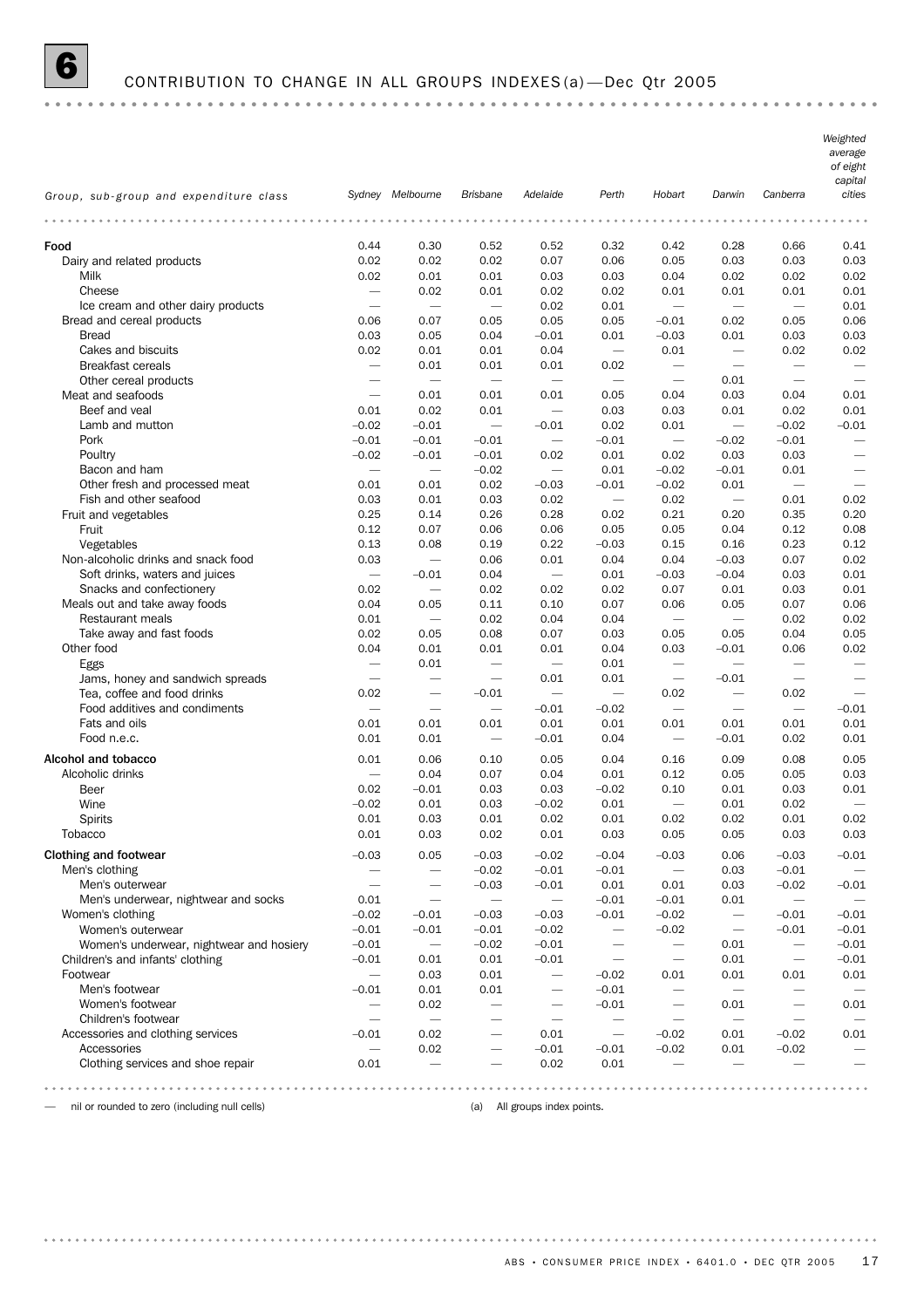

# 6 CONTRIBUTION TO CHANGE IN ALL GROUPS INDEXES (a) —Dec Qtr 2005 *continued*

|                                                             |                                  |                                                                    |                                  |                                  |                          |                                     |                          |                                  | Weighted<br>average<br>of eight<br>capital |
|-------------------------------------------------------------|----------------------------------|--------------------------------------------------------------------|----------------------------------|----------------------------------|--------------------------|-------------------------------------|--------------------------|----------------------------------|--------------------------------------------|
| Group, sub-group and expenditure class                      |                                  | Sydney Melbourne                                                   | <b>Brisbane</b>                  | Adelaide                         | Perth                    | Hobart                              | Darwin                   | Canberra                         | cities                                     |
|                                                             |                                  |                                                                    |                                  |                                  |                          |                                     |                          |                                  |                                            |
| Housing                                                     | 0.17                             | 0.03                                                               | 0.32                             | 0.12                             | 0.65                     | 0.11                                | 0.39                     | 0.21                             | 0.21                                       |
| Rents                                                       | 0.04                             | 0.02                                                               | 0.16                             | 0.05                             | 0.06                     | 0.05                                | 0.08                     | 0.06                             | 0.06                                       |
| <b>Utilities</b>                                            | 0.07                             | 0.01                                                               | 0.05                             | 0.01                             | 0.02                     | 0.02                                |                          | 0.02                             | 0.04                                       |
| Electricity                                                 | $\overline{\phantom{m}}$         | 0.05                                                               | 0.03                             | $\overbrace{\qquad \qquad }$     |                          | $\overline{\phantom{m}}$            | $\overline{\phantom{0}}$ | $\overline{\phantom{0}}$         | 0.02                                       |
| Gas and other household fuels                               |                                  | $-0.04$                                                            | 0.03                             |                                  | 0.01                     | 0.01                                | $\overline{\phantom{0}}$ | 0.02                             |                                            |
| Water and sewerage                                          | 0.07                             | $\overline{\phantom{0}}$                                           | $\overline{\phantom{m}}$         | $\overbrace{\qquad \qquad }$     | $\overline{\phantom{a}}$ |                                     | $\overline{\phantom{m}}$ |                                  | 0.02                                       |
| Other housing                                               | 0.06                             | 0.01                                                               | 0.11                             | 0.06                             | 0.57                     | 0.05                                | 0.30                     | 0.13                             | 0.11                                       |
| House purchase                                              | 0.03<br>$\overline{\phantom{m}}$ | $\overbrace{\phantom{1232211}}$<br>$\overbrace{\phantom{1232211}}$ | 0.09<br>$\overline{\phantom{m}}$ | 0.03<br>$\overline{\phantom{m}}$ | 0.53                     | $\overline{\phantom{m}}$            | 0.30                     | 0.12<br>$\overline{\phantom{0}}$ | 0.09                                       |
| Property rates and charges<br>House repairs and maintenance | 0.02                             | 0.01                                                               | 0.02                             | 0.02                             | 0.05                     | 0.04                                |                          |                                  | 0.02                                       |
|                                                             |                                  |                                                                    |                                  |                                  |                          |                                     |                          |                                  |                                            |
| Household contents and services                             | 0.07                             | 0.10<br>0.01                                                       | 0.17<br>0.03                     | 0.04                             | 0.04                     | 0.10                                | 0.14                     | 0.17                             | 0.09<br>0.02                               |
| Furniture and furnishings<br>Furniture                      | 0.03<br>0.02                     | $-0.01$                                                            | 0.03                             | 0.01<br>0.03                     | 0.01<br>0.03             | $\overline{\phantom{m}}$<br>$-0.01$ | $-0.01$<br>0.01          | 0.02                             | 0.01                                       |
| Floor and window coverings                                  |                                  | 0.01                                                               | $-0.01$                          | $\overbrace{\phantom{1232211}}$  | 0.01                     | $\overbrace{\phantom{1232211}}$     |                          | $-0.01$                          | 0.01                                       |
| Towels and linen                                            | 0.01                             | 0.01                                                               | 0.02                             | $-0.02$                          | $-0.03$                  | $\overline{\phantom{m}}$            | $-0.02$                  | $-0.01$                          | 0.01                                       |
| Household appliances, utensils and tools                    | $-0.03$                          | $\overline{\phantom{m}}$                                           | $-0.02$                          | $-0.10$                          | $-0.09$                  | $-0.02$                             | 0.01                     | $-0.02$                          | $-0.03$                                    |
| Major household appliances                                  | $-0.01$                          | $-0.02$                                                            | $\overline{\phantom{m}}$         | $-0.03$                          | $-0.02$                  | $\overline{\phantom{m}}$            | 0.02                     | $\overline{\phantom{0}}$         | $-0.01$                                    |
| Small electric household appliances                         | $-0.01$                          | $\overbrace{\phantom{1232211}}$                                    |                                  | $\overline{\phantom{0}}$         | $-0.02$                  | $\overbrace{\phantom{1232211}}$     | $\overline{\phantom{0}}$ | $-0.01$                          |                                            |
| Glassware, tableware and household utensils                 | $-0.02$                          | 0.02                                                               | $-0.02$                          | $-0.05$                          | $-0.05$                  | $-0.01$                             | $\overline{\phantom{0}}$ | $-0.02$                          | $-0.02$                                    |
| Tools                                                       | 0.01                             |                                                                    | 0.01                             | $\overline{\phantom{m}}$         | $\overline{\phantom{m}}$ |                                     | $-0.01$                  | 0.01                             |                                            |
| Household supplies                                          | 0.05                             | 0.04                                                               | 0.09                             | 0.04                             | 0.08                     | 0.05                                | 0.05                     | 0.04                             | 0.05                                       |
| Household cleaning agents                                   | 0.01                             | 0.01                                                               | $\overline{\phantom{0}}$         | 0.01                             | $\overline{\phantom{m}}$ |                                     | $-0.01$                  | 0.01                             |                                            |
| Toiletries and personal care products                       | 0.03                             | 0.01                                                               | 0.03                             | 0.01                             | 0.03                     | 0.01                                | $\overline{\phantom{0}}$ | 0.03                             | 0.02                                       |
| Other household supplies                                    | 0.01                             | 0.02                                                               | 0.06                             | 0.01                             | 0.05                     | 0.04                                | 0.06                     | 0.01                             | 0.03                                       |
| Household services<br>Child care                            | 0.02<br>$\overline{\phantom{m}}$ | 0.05<br>0.04                                                       | 0.07<br>0.04                     | 0.08<br>0.02                     | 0.05<br>0.02             | 0.08<br>0.02                        | 0.09<br>0.03             | 0.14<br>0.08                     | 0.04<br>0.02                               |
| Hairdressing and personal care services                     | $\overline{\phantom{0}}$         | $\overline{\phantom{m}}$                                           | 0.03                             | 0.02                             | 0.01                     | 0.02                                | 0.01                     | 0.01                             | 0.01                                       |
| Other household services                                    |                                  | 0.01                                                               | $\overline{\phantom{m}}$         | 0.04                             | 0.02                     | 0.03                                | 0.05                     | 0.04                             | 0.01                                       |
|                                                             |                                  |                                                                    |                                  |                                  |                          |                                     |                          |                                  |                                            |
| Health                                                      | $-0.08$                          | $-0.06$                                                            | $-0.11$<br>$-0.02$               | $-0.04$                          | $-0.02$                  | $-0.08$                             | $-0.03$                  | $-0.11$<br>$-0.04$               | $-0.08$                                    |
| Health services<br>Hospital and medical services            | $-0.01$<br>$-0.02$               | 0.02<br>0.01                                                       | $-0.04$                          | 0.03<br>0.02                     | 0.03<br>0.02             | 0.02                                | 0.02<br>0.01             | $-0.06$                          | $-0.01$                                    |
| Optical services                                            |                                  | $\overline{\phantom{0}}$                                           |                                  | $\overbrace{\phantom{1232211}}$  |                          | 0.01                                | 0.01                     |                                  | 0.01                                       |
| Dental services                                             | 0.01                             | $\overline{\phantom{m}}$                                           | 0.02                             |                                  | 0.01                     | 0.02                                |                          | 0.02                             | 0.01                                       |
| Pharmaceuticals                                             | $-0.07$                          | $-0.08$                                                            | $-0.09$                          | $-0.07$                          | $-0.05$                  | $-0.10$                             | $-0.04$                  | $-0.08$                          | $-0.07$                                    |
| Transportation                                              | $-0.14$                          | $-0.12$                                                            | $-0.07$                          | $-0.12$                          | 0.01                     | 0.01                                | 0.28                     | 0.07                             | $-0.09$                                    |
| Private motoring                                            | $-0.13$                          | $-0.14$                                                            | $-0.10$                          | $-0.11$                          |                          | $-0.01$                             | 0.28                     | 0.07                             | $-0.11$                                    |
| Motor vehicles                                              | $-0.08$                          | $-0.08$                                                            | $-0.07$                          | $-0.12$                          | $-0.03$                  | $-0.14$                             | $-0.07$                  | $-0.07$                          | $-0.07$                                    |
| Automotive fuel                                             | $-0.05$                          | $-0.11$                                                            | $-0.05$                          | $-0.06$                          | $-0.07$                  | 0.06                                | 0.32                     | 0.08                             | $-0.05$                                    |
| Motor vehicle repair and servicing                          | $-0.02$                          | 0.03                                                               | 0.01                             | 0.03                             | 0.06                     | 0.03                                | 0.01                     | 0.01                             | 0.02                                       |
| Motor vehicle parts and accessories                         | $\qquad \qquad -$                | 0.02                                                               | 0.01                             | 0.02                             | 0.03                     | 0.01                                | 0.03                     | $\overline{\phantom{0}}$         | 0.02                                       |
| Other motoring charges                                      | 0.01                             | $\overline{\phantom{m}}$                                           | $\overline{\phantom{m}}$         | 0.01                             | 0.01                     | 0.03                                |                          | 0.03                             | $\qquad \qquad -$                          |
| Urban transport fares                                       |                                  | 0.03                                                               | 0.02                             |                                  | 0.01                     | 0.03                                | $\overline{\phantom{0}}$ | $\overline{\phantom{0}}$         | 0.01                                       |
| Communication                                               | $-0.03$                          | $-0.03$                                                            | $-0.03$                          | $-0.04$                          | $-0.03$                  | $-0.03$                             | $-0.03$                  | $-0.03$                          | $-0.03$                                    |
| Postal                                                      |                                  |                                                                    | $\qquad \qquad -$                | -                                |                          | $\overline{\phantom{m}}$            |                          | 0.01                             | 0.01                                       |
| Telecommunication                                           | $-0.04$                          | $-0.03$                                                            | $-0.03$                          | $-0.03$                          | $-0.04$                  | $-0.04$                             | $-0.04$                  | $-0.04$                          | $-0.04$                                    |
|                                                             |                                  |                                                                    |                                  |                                  |                          |                                     |                          |                                  |                                            |

— nil or rounded to zero (including null cells) (a) All groups index points.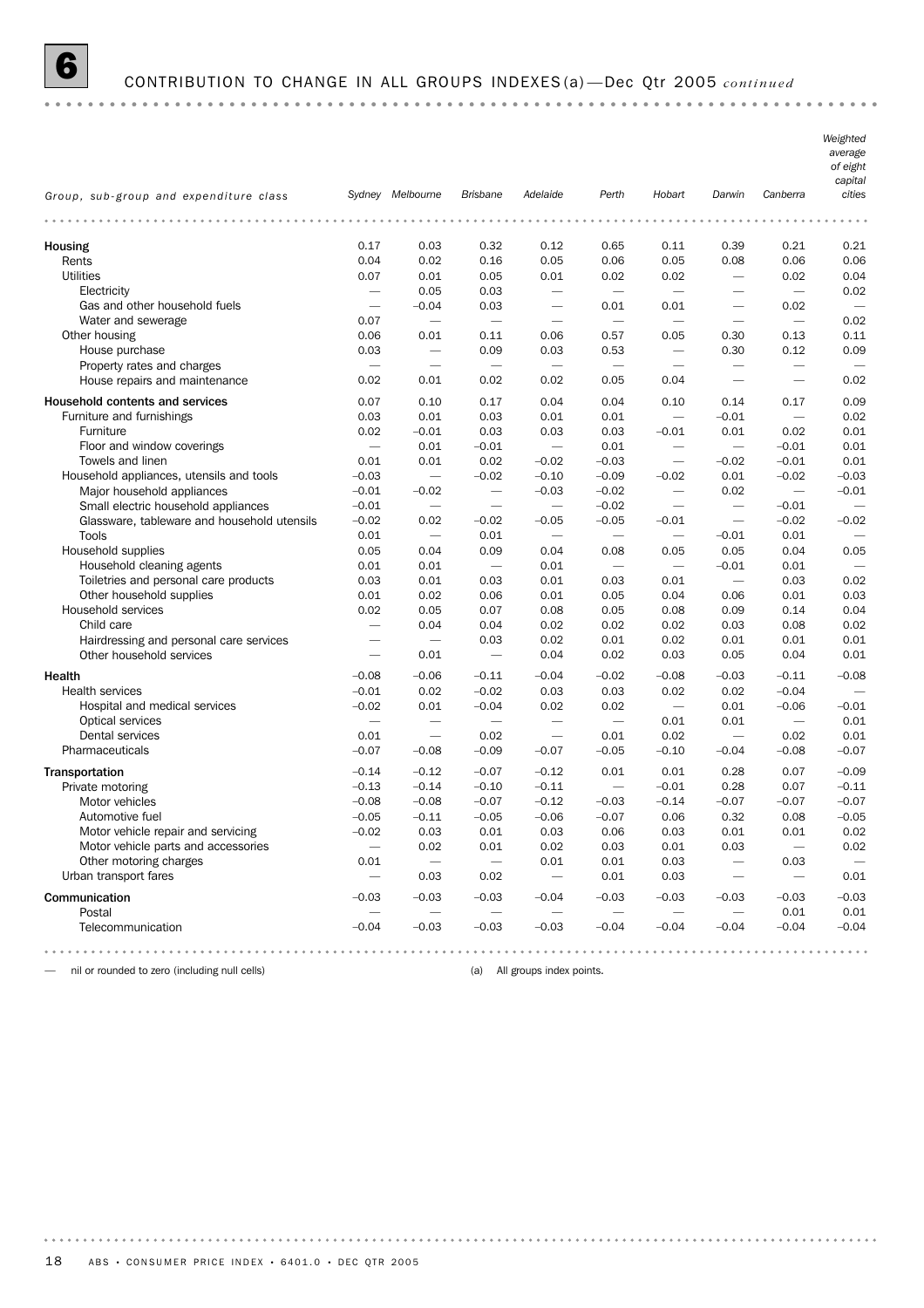

#### 6 CONTRIBUTION TO CHANGE IN ALL GROUPS INDEXES (a) —Dec Qtr 2005 *continued*

*Weighted average of eight capital Group, sub-group and expenditure class Sydney Melbourne Brisbane Adelaide Perth Hobart Darwin Canberra cities* Recreation –0.01 –0.01 0.09 — 0.04 0.05 –0.49 –0.09 — Audio, visual and computing  $-0.08$   $-0.08$   $-0.10$   $-0.11$   $-0.09$   $-0.15$   $-0.07$   $-0.11$   $-0.09$ Audio, visual and computing equipment  $-0.06$   $-0.08$   $-0.07$   $-0.10$   $-0.08$   $-0.09$   $-0.04$   $-0.10$   $-0.08$ Audio, visual and computing media and services -0.02 -0.02 -0.02 -0.03 -0.02 -0.04 -0.02 -0.02 -0.02 -0.02 Books, newspapers and magazines  $\qquad -$  0.01  $\qquad \qquad \qquad -$  0.01 0.01 0.01  $\qquad -$ Books — — — — — — — — — Newspapers and magazines  $-$  0.01  $-$  0.01  $-$  0.01  $-$  0.01 Sport and other recreation 0.05 0.04 0.07 0.04 0.02 0.02 — 0.02 0.04 Sports and recreational equipment  $-0.02$   $-0.01$   $-0.01$  0.01 0.01  $-0.01$   $-0.01$   $-0.01$   $-0.01$ Toys, games and hobbies  $-0.02$   $0.01$   $-0.01$   $-0.03$   $0.01$   $-0.01$   $-0.01$ Sports participation **12.1** — 0.01 0.01 -0.01 — 0.02 — — 0.01 0.01 Pets, pet foods and supplies 0.01 0.03 0.02 0.02 0.02 0.01 — 0.03 0.02 Pet services including veterinary  $-$  0.01 0.02  $-$ Other recreational activities  $0.04$   $0.02$   $0.02$   $0.03$   $0.02$   $0.02$   $-$  0.03 Holiday travel and accommodation 0.03 0.03 0.11 0.08 0.11 0.17 –0.43 — 0.05 Domestic holiday travel and accommodation 0.12 0.10 0.13 0.16 0.15 0.22 –0.28 0.07 0.12 Overseas holiday travel and accommodation –0.09 –0.07 –0.01 –0.07 –0.05 –0.05 –0.16 –0.07 –0.07 Education — 0.01 — — — — — 0.01 — Preschool and primary education  $-$  0.01 0.01  $-$  0.01  $-$  0.01  $-$ Secondary education — — — — — — — — — Tertiary education — — — — — — — — — Financial and insurance services 0.16 0.28 0.20 0.15 0.24 0.14 0.06 0.27 0.21 Financial services 0.21 0.21 0.29 0.21 0.19 0.10 0.15 0.26 0.12 0.08 0.24 0.19 Financial services 0.21 0.19 0.10 0.15 0.26 0.12 0.08 0.24 0.19 Deposit and loan facilities 0.18 0.16 0.08 0.12 0.16 0.09 0.08 0.11 0.15 Other financial services 0.03 0.03 0.02 0.03 0.10 0.03 — 0.14 0.04 Insurance services –0.05 0.09 0.10 –0.01 –0.01 0.02 –0.02 0.03 0.02 All groups 0.5 0.6 1.2 0.7 1.2 0.9 0.7 1.2 0.8 

— nil or rounded to zero (including null cells) (a) All groups index points.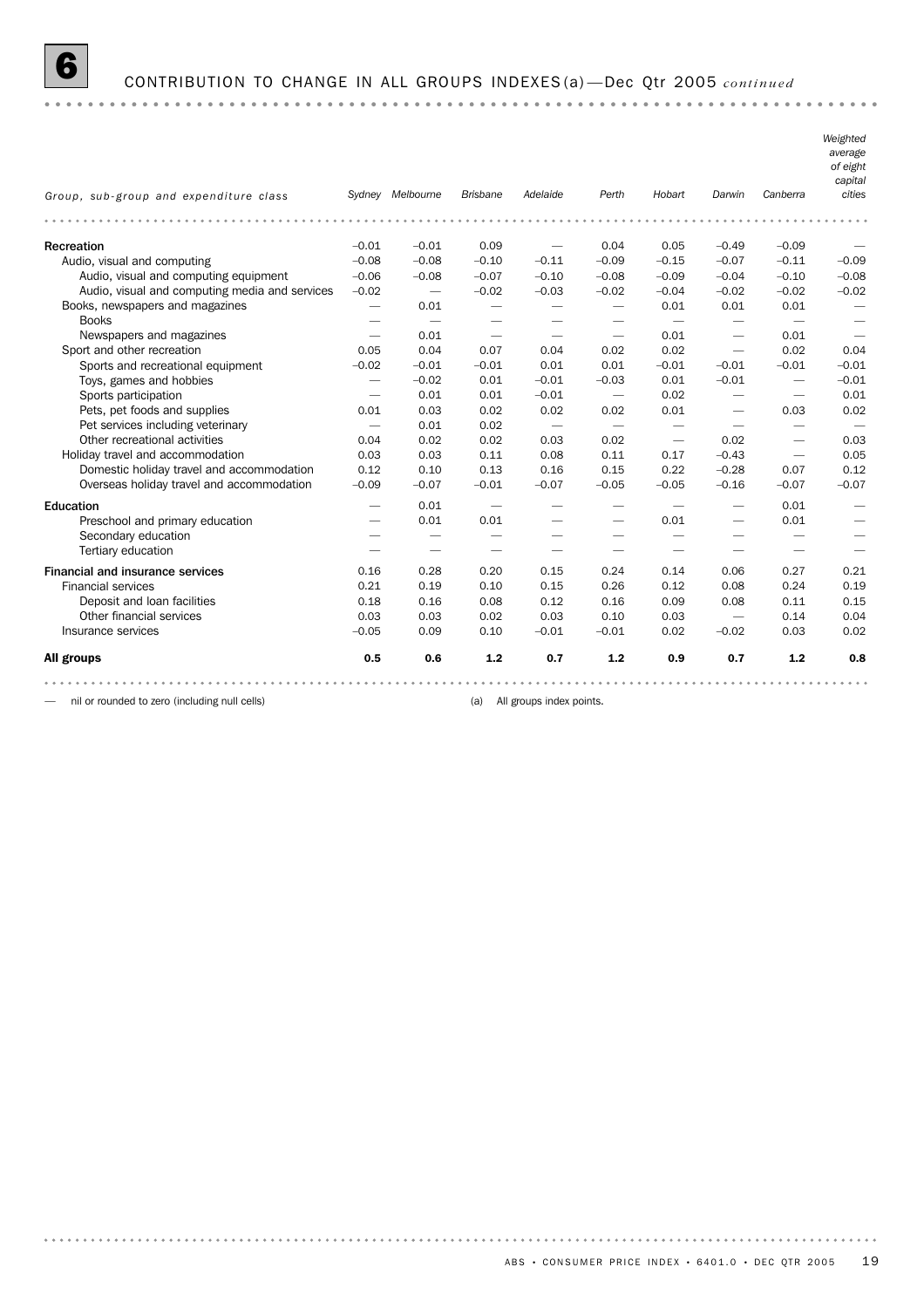

#### GROUP, SUB-GROUP AND EXPENDITURE CLASS, weighted average of eight capital cities

CONTRIBUTION TO TOTAL CPI CHANGE (ALL GROUPS IN POINTS INDEX NUMBERS(a) PERCENTAGE CHANGE INDEX POINTS) CONTRIBUTION *Dec Qtr Sep Qtr Dec Qtr Dec Qtr 2004 to Sep Qtr 2005 to Dec Qtr Sep Qtr Sep Qtr 2005 to Group, sub-group and expenditure class 2005 2004 2005 Dec Qtr 2005 Dec Qtr 2005 2005 2005 Dec Qtr 2005* Food 154.6 157.4 160.2 1.8 3.6 23.08 23.49 0.41 Dairy and related products 163.0 168.7 171.9 1.9 5.5 1.76 1.79 0.03<br>Milk 177.5 183.6 187.9 2.3 5.9 0.82 0.84 0.02 Milk 177.5 183.6 187.9 2.3 5.9 0.82 0.84 0.02 Cheese 141.0 146.6 149.7 2.1 6.2 0.48 0.49 0.01 Ice cream and other dairy products 155.7 160.3 161.8 0.9 3.9 0.46 0.47 0.01 Bread and cereal products 162.8 166.4 170.1 2.2 4.5 2.58 2.64 0.06 Bread 182.1 186.6 193.3 3.6 6.2 0.96 0.99 0.03 Cakes and biscuits 152.7 155.8 158.3 158.3 1.6 3.7 1.06 1.08 0.02 Breakfast cereals 139.3 143.4 147.7 3.0 6.0 0.30 0.30 — Other cereal products 141.6 142.9 142.0 -0.6 0.3 0.27 0.27 – 142.0 – 0.6 0.3 0.27 0.27 – 0.01 Meat and seafoods 142.6 142.6 144.9 145.4 145.4 146.9 2.0 3.59 3.60 0.01 Beef and veal 151.7 159.8 162.9 1.9 1.9 1.4 0.74 0.75 0.01 Lamb and mutton 201.8 214.6 209.2 –2.5 3.7 0.41 0.40 –0.01 Pork 153.8 168.6 163.3 – 3.1 6.2 0.24 0.24 – Poultry 103.7 98.3 97.7 –0.6 –5.8 0.69 0.69 — Bacon and ham 136.2 134.6 134.3 – 0.2 – 1.4 0.34 0.34 – Other fresh and processed meat 151.3 152.0 152.3 0.2 0.7 0.56 0.56 Fish and other seafood **124.1 124.1 128.2** 3.3 3.3 0.61 0.63 0.02 Fruit and vegetables 145.2 139.8 148.6 6.3 3.1 3.17 3.37 0.20 Fruit 171.7 152.7 161.5 5.8 –5.9 1.46 1.54 0.08 Vegetables 126.5 132.2 141.2 6.8 11.6 1.71 1.83 0.12 Non-alcoholic drinks and snack food 156.0 161.4 162.5 0.7 4.2 2.92 2.94 0.02 Soft drinks, waters and juices 140.4 143.3 144.0 0.5 2.6 1.35 1.36 0.01 0.01 Snacks and confectionery **175.9 184.3 186.0** 0.9 5.7 1.57 1.58 0.01 0.01 Meals out and take away foods 162.2 166.8 168.3 0.9 3.8 6.83 6.89 0.06 Restaurant meals 166.1 171.7 172.6 0.5 3.9 3.01 3.03 0.02 Take away and fast foods 161.0 164.9 166.8 1.2 3.6 3.82 3.87 0.05 Other food 144.3 146.5 148.0 1.0 2.6 2.23 2.25 0.02 Eggs 178.8 173.4 177.6 2.4 –0.7 0.15 0.15 — Jams, honey and sandwich spreads  $177.4$  183.9 182.7  $-0.7$  3.0 0.23 0.23  $-$ Tea, coffee and food drinks 133.6 135.7 137.6 1.4 3.0 0.36 0.36 — Food additives and condiments 129.0 131.9 129.7 –1.7 0.5 0.41 0.40 –0.01 Fats and oils **141.3 141.3 147.3 151.4** 2.8 7.1 0.27 0.28 0.01 Food n.e.c. 144.4 145.2 147.9 1.9 2.4 0.81 0.82 0.01 Alcohol and tobacco **224.0 230.3 231.4** 0.5 3.3 10.17 10.22 0.05 Alcoholic drinks 165.8 169.2 170.0 0.5 2.5 6.56 6.59 0.03 Beer 177.3 183.7 184.6 0.5 4.1 2.92 2.93 0.01 Wine 147.8 148.6 148.6 0.0 0.5 2.34 2.34 — Spirits 164.0 165.7 167.4 1.0 2.1 1.30 1.32 0.02 Tobacco 383.4 399.6 401.9 0.6 4.8 3.61 3.64 0.03 Clothing and footwear 110.9 110.9 110.5 110.3 −0.2 −0.5 5.82 5.81 −0.01<br>Men's clothing and footwear 109.1 109.1 107.7 107.4 −0.3 −1.6 1.10 1.10 − Men's clothing 109.1 107.7 107.4 –0.3 –1.6 1.10 1.10 — Men's outerwear 106.8 105.1 104.8 –0.3 –1.9 0.94 0.93 –0.01 Men's underwear, nightwear and socks  $121.7$  121.9  $121.8$  -0.1  $0.1$  0.16 0.16 0.16 Women's clothing 113.8 113.8 113.1 112.2 -0.8 -1.4 2.09 2.08 -0.01 Women's outerwear 107.4 106.4 105.8 –0.6 –1.5 1.68 1.67 –0.01 Women's underwear, nightwear and hosiery 139.6 140.1 138.0 -1.5 -1.1 0.41 0.40 -0.01 -0.01 Children's and infants' clothing 117.0 117.4 116.8 –0.5 –0.2 0.60 0.59 –0.01 Footwear 98.7 97.1 98.0 0.9 –0.7 0.95 0.96 0.01 Men's footwear 93.4 91.5 92.8 1.4 –0.6 0.26 0.26 — Women's footwear 103.0 100.8 101.9 1.1 –1.1 0.50 0.51 0.01 Children's footwear 99.1 99.3 99.5 0.2 0.4 0.19 0.19 — Accessories and clothing services(b)  $105.7$  107.1 107.6  $10.5$  1.8 1.07 1.08 0.01 0.4 0.83 0.83 - Accessories(b) 91.8 92.1 92.2 0.1 0.4 0.83 0.83 -Accessories(b) 91.8 92.1 92.2 0.1 0.4 0.83 0.83 Clothing services and shoe repair 171.7 175.9 178.8 1.6 1.6 1.4.1 0.24 0.24 

— nil or rounded to zero (including null cells) (b) Base: June quarter 1998 = 100.0.

(a) Unless otherwise specified, base of each index: 1989–90 = 100.0.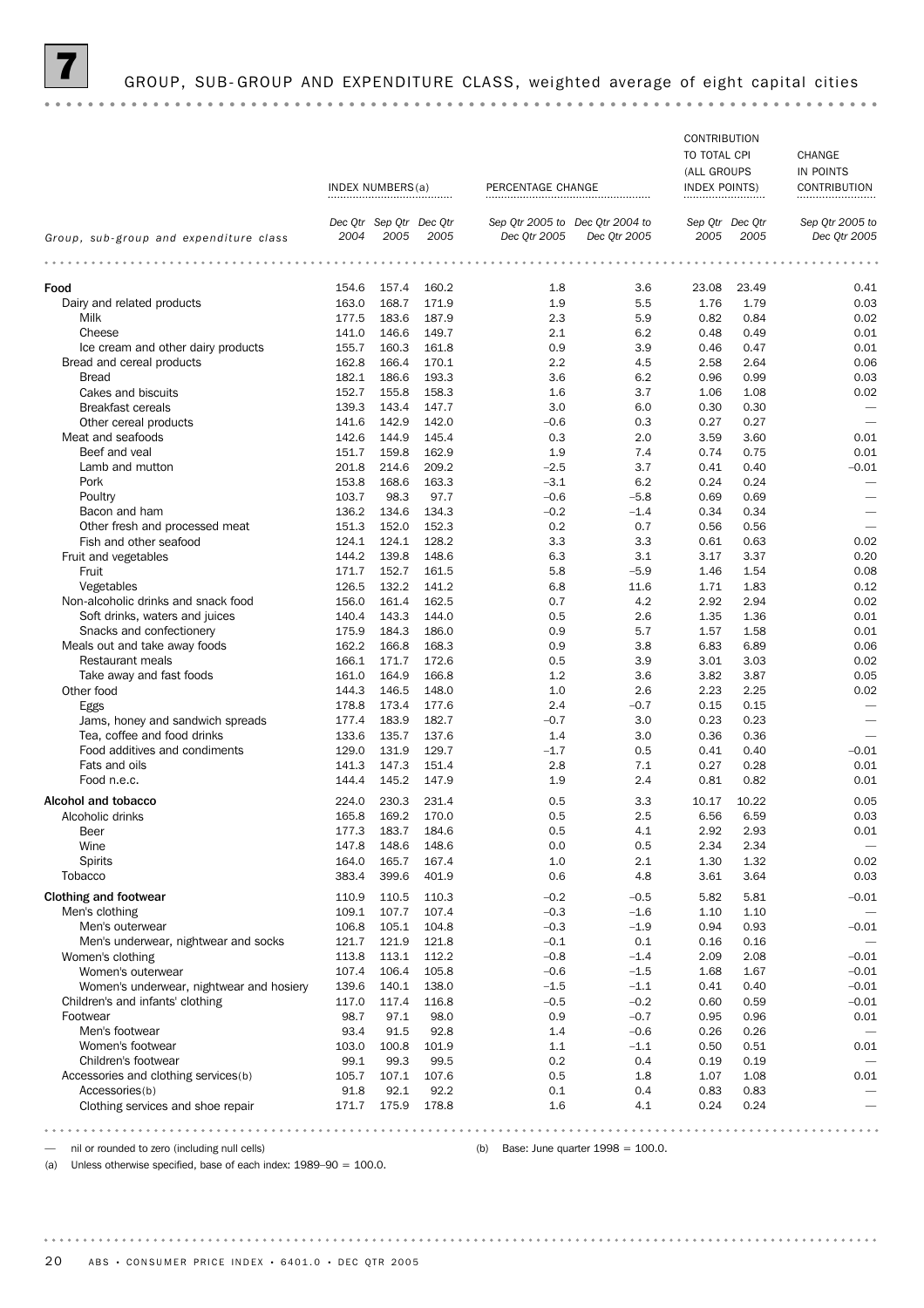

|                                             |       |                         |       |                                 |              | <b>CONTRIBUTION</b>  |                 |                          |
|---------------------------------------------|-------|-------------------------|-------|---------------------------------|--------------|----------------------|-----------------|--------------------------|
|                                             |       |                         |       |                                 |              | TO TOTAL CPI         |                 | CHANGE                   |
|                                             |       |                         |       |                                 |              | (ALL GROUPS          |                 | IN POINTS                |
|                                             |       | INDEX NUMBERS(a)        |       | PERCENTAGE CHANGE               |              | <b>INDEX POINTS)</b> |                 | CONTRIBUTION             |
|                                             |       |                         |       |                                 |              |                      |                 |                          |
|                                             |       |                         |       |                                 |              |                      |                 |                          |
|                                             |       | Dec Qtr Sep Qtr Dec Qtr |       | Sep Qtr 2005 to Dec Qtr 2004 to |              |                      | Sep Qtr Dec Qtr | Sep Qtr 2005 to          |
| Group, sub-group and expenditure class      | 2004  | 2005                    | 2005  | Dec Otr 2005                    | Dec Qtr 2005 | 2005                 | 2005            | Dec Qtr 2005             |
|                                             |       |                         |       |                                 |              |                      |                 |                          |
| Housing                                     | 124.3 | 128.0                   | 128.8 | 0.6                             | 3.6          | 29.37                | 29.58           | 0.21                     |
| Rents                                       | 141.6 | 144.1                   | 145.1 | 0.7                             | 2.5          | 7.78                 | 7.84            | 0.06                     |
| <b>Utilities</b>                            | 154.9 | 159.8                   | 161.0 | 0.8                             | 3.9          | 4.70                 | 4.74            | 0.04                     |
| Electricity                                 | 149.6 | 152.6                   | 153.6 | 0.7                             | 2.7          | 2.46                 | 2.48            | 0.02                     |
| Gas and other household fuels               | 170.5 | 179.7                   | 179.0 | $-0.4$                          | 5.0          | 1.06                 | 1.06            | $\overline{\phantom{0}}$ |
| Water and sewerage(b)                       | 125.0 | 129.5                   | 132.1 | 2.0                             | 5.7          | 1.18                 | 1.20            | 0.02                     |
|                                             |       |                         |       |                                 |              |                      |                 |                          |
| Other housing                               | 118.7 | 122.8                   | 123.6 | 0.7                             | 4.1          | 16.89                | 17.00           | 0.11                     |
| House purchase(b)                           | 142.9 | 148.0                   | 149.2 | 0.8                             | 4.4          | 11.83                | 11.92           | 0.09                     |
| Property rates and charges(b)               | 140.9 | 147.9                   | 147.9 | 0.0                             | 5.0          | 1.80                 | 1.80            |                          |
| House repairs and maintenance               | 155.5 | 159.0                   | 159.9 | 0.6                             | 2.8          | 3.26                 | 3.28            | 0.02                     |
| Household contents and services             | 121.3 | 121.6                   | 122.4 | 0.7                             | 0.9          | 14.30                | 14.39           | 0.09                     |
| Furniture and furnishings                   | 129.7 | 129.2                   | 129.8 | 0.5                             | 0.1          | 4.66                 | 4.68            | 0.02                     |
| Furniture                                   | 131.4 | 130.0                   | 130.7 | 0.5                             | $-0.5$       | 2.93                 | 2.94            | 0.01                     |
| Floor and window coverings                  | 138.8 | 142.1                   | 142.6 | 0.4                             | 2.7          | 1.16                 | 1.17            | 0.01                     |
| Towels and linen                            | 109.3 | 106.8                   | 107.4 | 0.6                             | $-1.7$       | 0.57                 | 0.58            | 0.01                     |
| Household appliances, utensils and tools    | 104.2 | 105.3                   | 104.0 | $-1.2$                          | $-0.2$       | 2.63                 | 2.60            | $-0.03$                  |
| Major household appliances                  | 106.9 | 111.0                   | 109.9 | $-1.0$                          | 2.8          | 1.01                 | 1.00            | $-0.01$                  |
| Small electric household appliances         | 98.3  | 95.5                    | 94.0  | $-1.6$                          | $-4.4$       | 0.39                 | 0.39            |                          |
|                                             |       |                         |       |                                 |              |                      |                 |                          |
| Glassware, tableware and household utensils | 97.6  | 97.5                    | 95.4  | $-2.2$                          | $-2.3$       | 0.71                 | 0.69            | $-0.02$                  |
| Tools                                       | 111.0 | 110.2                   | 110.1 | $-0.1$                          | $-0.8$       | 0.52                 | 0.52            |                          |
| Household supplies                          | 133.6 | 133.4                   | 135.1 | 1.3                             | 1.1          | 4.31                 | 4.36            | 0.05                     |
| Household cleaning agents                   | 124.8 | 126.4                   | 128.1 | 1.3                             | 2.6          | 0.49                 | 0.49            |                          |
| Toiletries and personal care products       | 140.9 | 142.2                   | 143.9 | 1.2                             | 2.1          | 1.75                 | 1.77            | 0.02                     |
| Other household supplies                    | 137.7 | 137.2                   | 139.0 | 1.3                             | 0.9          | 2.07                 | 2.10            | 0.03                     |
| Household services                          | 204.7 | 210.3                   | 213.8 | 1.7                             | 4.4          | 2.71                 | 2.75            | 0.04                     |
| Child care                                  | 192.2 | 204.4                   | 211.8 | 3.6                             | 10.2         | 0.68                 | 0.70            | 0.02                     |
| Hairdressing and personal care services     | 174.0 | 177.9                   | 179.7 | 1.0                             | 3.3          | 1.13                 | 1.14            | 0.01                     |
| Other household services                    | 204.7 | 209.4                   | 211.6 | 1.1                             | 3.4          | 0.90                 | 0.91            | 0.01                     |
| Health                                      | 198.8 | 209.3                   | 207.1 | $-1.1$                          | 4.2          | 6.90                 | 6.82            | $-0.08$                  |
|                                             |       |                         |       | 0.0                             |              | 5.29                 | 5.29            |                          |
| <b>Health services</b>                      | 215.5 | 225.2                   | 225.3 |                                 | 4.5          |                      |                 |                          |
| Hospital and medical services               | 225.2 | 235.6                   | 235.2 | $-0.2$                          | 4.4          | 4.11                 | 4.10            | $-0.01$                  |
| Optical services                            | 142.4 | 143.2                   | 145.0 | 1.3                             | 1.8          | 0.17                 | 0.18            | 0.01                     |
| Dental services                             | 204.2 | 213.8                   | 215.4 | 0.7                             | 5.5          | 1.01                 | 1.02            | 0.01                     |
| Pharmaceuticals                             | 138.2 | 150.9                   | 143.9 | $-4.6$                          | 4.1          | 1.60                 | 1.53            | $-0.07$                  |
| <b>Transportation</b>                       | 147.2 | 153.7                   | 153.0 | $-0.5$                          | 3.9          | 20.08                | 19.99           | $-0.09$                  |
| Private motoring                            | 144.0 | 150.6                   | 149.7 | $-0.6$                          | 4.0          | 19.00                | 18.89           | $-0.11$                  |
| Motor vehicles                              | 101.7 | 99.0                    | 97.9  | $-1.1$                          | $-3.7$       | 7.25                 | 7.18            | $-0.07$                  |
| Automotive fuel                             | 175.1 | 203.7                   | 201.8 | $-0.9$                          | 15.2         | 6.26                 | 6.21            | $-0.05$                  |
| Motor vehicle repair and servicing          | 142.2 | 144.5                   | 145.4 | 0.6                             | 2.3          | 2.93                 | 2.95            | 0.02                     |
| Motor vehicle parts and accessories         | 114.5 | 116.9                   | 118.5 | 1.4                             | 3.5          | 1.02                 | 1.04            | 0.02                     |
| Other motoring charges                      | 198.5 | 202.0                   | 202.4 | 0.2                             | 2.0          | 1.53                 | 1.53            |                          |
| Urban transport fares                       | 203.0 | 207.4                   | 209.7 | 1.1                             | 3.3          | 1.09                 | 1.10            | 0.01                     |
|                                             |       |                         |       |                                 |              |                      |                 |                          |
| Communication                               | 111.2 | 109.8                   | 109.0 | $-0.7$                          | $-2.0$       | 4.88                 | 4.85            | $-0.03$                  |
| Postal                                      | 134.1 | 134.7                   | 136.0 | 1.0                             | 1.4          | 0.16                 | 0.17            | 0.01                     |
| Telecommunication                           | 109.0 | 107.6                   | 106.7 | $-0.8$                          | $-2.1$       | 4.72                 | 4.68            | $-0.04$                  |
|                                             |       |                         |       |                                 |              |                      |                 |                          |
|                                             |       |                         |       |                                 |              |                      |                 |                          |

mil or rounded to zero (including null cells) (b) Base: June quarter 1998 = 100.0.

(a) Unless otherwise specified, base of each index:  $1989-90 = 100.0$ .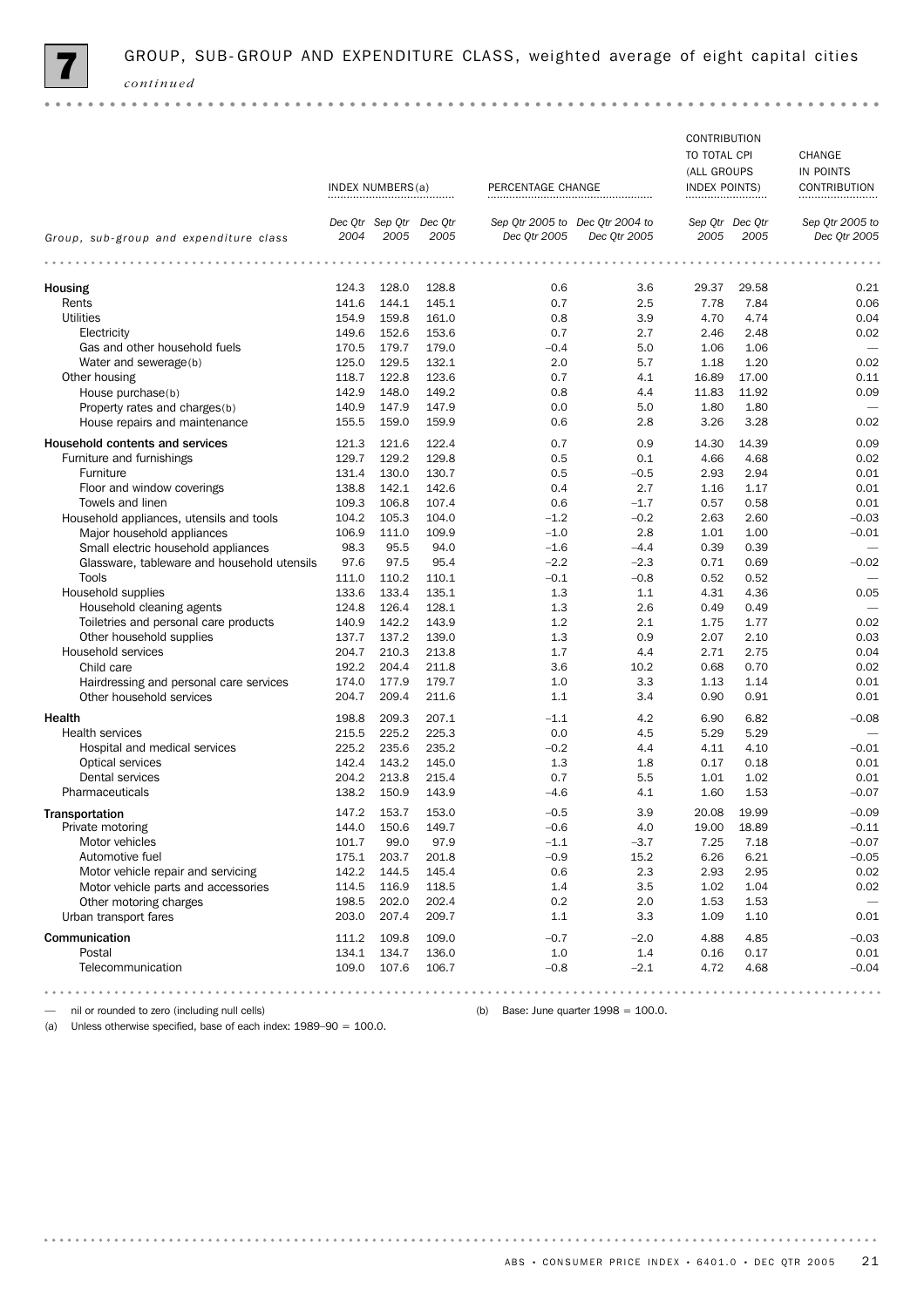

|                                           |                      |                         |       |                   |                                     | <b>CONTRIBUTION</b>  |                 |                 |
|-------------------------------------------|----------------------|-------------------------|-------|-------------------|-------------------------------------|----------------------|-----------------|-----------------|
|                                           |                      |                         |       |                   |                                     | TO TOTAL CPI         |                 | CHANGE          |
|                                           |                      |                         |       |                   |                                     | (ALL GROUPS          |                 | IN POINTS       |
|                                           |                      | INDEX NUMBERS(a)        |       | PERCENTAGE CHANGE |                                     | <b>INDEX POINTS)</b> |                 | CONTRIBUTION    |
|                                           |                      |                         |       |                   |                                     |                      |                 |                 |
|                                           |                      | Dec Qtr Sep Qtr Dec Qtr |       |                   | Sep Qtr 2005 to Dec Qtr 2004 to     |                      | Sep Qtr Dec Qtr | Sep Otr 2005 to |
| Group, sub-group and expenditure class    | 2004                 | 2005                    | 2005  | Dec Otr 2005      | Dec 0tr 2005                        | 2005                 | 2005            | Dec 0tr 2005    |
|                                           |                      |                         |       |                   |                                     |                      |                 |                 |
| Recreation                                | 130.9                | 131.7                   | 131.7 | 0.0               | 0.6                                 | 17.35                | 17.35           |                 |
| Audio, visual and computing               | 55.4                 | 53.0                    | 51.9  | $-2.1$            | $-6.3$                              | 4.30                 | 4.21            | $-0.09$         |
| Audio, visual and computing equipment     | 31.2                 | 28.3                    | 27.4  | $-3.2$            | $-12.2$                             | 2.24                 | 2.16            | $-0.08$         |
| Audio, visual and computing media and     |                      |                         |       |                   |                                     |                      |                 |                 |
| services                                  | 99.7                 | 98.6                    | 97.8  | $-0.8$            | $-1.9$                              | 2.06                 | 2.04            | $-0.02$         |
| Books, newspapers and magazines           | 203.8                | 206.7                   | 207.2 | 0.2               | 1.7                                 | 1.27                 | 1.27            |                 |
| Books(b)                                  | 122.9                | 124.4                   | 124.8 | 0.3               | 1.5                                 | 0.66                 | 0.66            |                 |
| Newspapers and magazines(b)               | 135.8                | 138.3                   | 138.4 | 0.1               | 1.9                                 | 0.61                 | 0.61            |                 |
| Sport and other recreation                | 160.2                | 163.8                   | 165.0 | 0.7               | 3.0                                 | 5.59                 | 5.63            | 0.04            |
| Sports and recreational equipment(b)      | 90.0                 | 89.2                    | 88.3  | $-1.0$            | $-1.9$                              | 0.82                 | 0.81            | $-0.01$         |
| Toys, games and hobbies(b)                | 95.7                 | 97.7                    | 96.6  | $-1.1$            | 0.9                                 | 0.76                 | 0.75            | $-0.01$         |
| Sports participation(b)                   | 142.6                | 148.2                   | 148.8 | 0.4               | 4.3                                 | 1.10                 | 1.11            | 0.01            |
| Pets, pet foods and supplies              | 133.9                | 142.8                   | 147.3 | 3.2               | 10.0                                | 0.61                 | 0.63            | 0.02            |
| Pet services including veterinary         | 195.2                | 200.0                   | 201.7 | 0.9               | 3.3                                 | 0.67                 | 0.67            |                 |
| Other recreational activities(b)          | 135.5                | 137.0                   | 139.5 | 1.8               | 3.0                                 | 1.62                 | 1.65            | 0.03            |
| Holiday travel and accommodation          | 132.8                | 134.5                   | 135.6 | 0.8               | 2.1                                 | 6.19                 | 6.24            | 0.05            |
| Domestic holiday travel and accommodation | 139.2                | 141.3                   | 146.0 | 3.3               | 4.9                                 | 3.48                 | 3.60            | 0.12            |
| Overseas holiday travel and accommodation | 124.7                | 126.0                   | 122.8 | $-2.5$            | $-1.5$                              | 2.71                 | 2.64            | $-0.07$         |
| Education                                 | 231.7                | 246.0                   | 246.3 | 0.1               | 6.3                                 | 4.06                 | 4.06            |                 |
| Preschool and primary education(c)        | 128.9                | 137.9                   | 138.6 | 0.5               | 7.5                                 | 0.79                 | 0.79            |                 |
| Secondary education(c)                    | 129.3                | 138.3                   | 138.3 | 0.0               | 7.0                                 | 1.40                 | 1.40            |                 |
| Tertiary education(c)                     | 117.7                | 123.9                   | 123.9 | 0.0               | 5.3                                 | 1.87                 | 1.87            |                 |
| Financial and insurance services(d)       | $\sim$ $\sim$        | 100.1                   | 101.6 | 1.5               | $\sim$ $\sim$                       | 13.81                | 14.02           | 0.21            |
| Financial services(d)                     | $\ddot{\phantom{0}}$ | 99.8                    | 101.5 | 1.7               | $\ddotsc$                           | 11.56                | 11.75           | 0.19            |
| Deposit and loan facilities(d)            | $\ddot{\phantom{0}}$ | 99.3                    | 101.6 | 2.3               | $\ddot{\phantom{0}}$                | 6.58                 | 6.73            | 0.15            |
| Other financial services(d)               | $\ddot{\phantom{0}}$ | 100.6                   | 101.4 | 0.8               | $\sim$ $\sim$                       | 4.98                 | 5.02            | 0.04            |
| Insurance services                        | 244.4                | 251.6                   | 253.7 | 0.8               | 3.8                                 | 2.25                 | 2.27            | 0.02            |
| All groups                                | 146.5                | 149.8                   | 150.6 | 0.5               | 2.8                                 | 149.8                | 150.6           | 0.8             |
|                                           |                      |                         |       |                   |                                     |                      |                 |                 |
| not applicable                            |                      |                         |       | (b)               | Base: June quarter $1998 = 100.0$ . |                      |                 |                 |

— nil or rounded to zero (including null cells)

(a) Unless otherwise specified, base of each index:  $1989-90 = 100.0$ .

(c) Base: June quarter  $2000 = 100.0$ .

(d) Base: June quarter  $2005 = 100.0$ .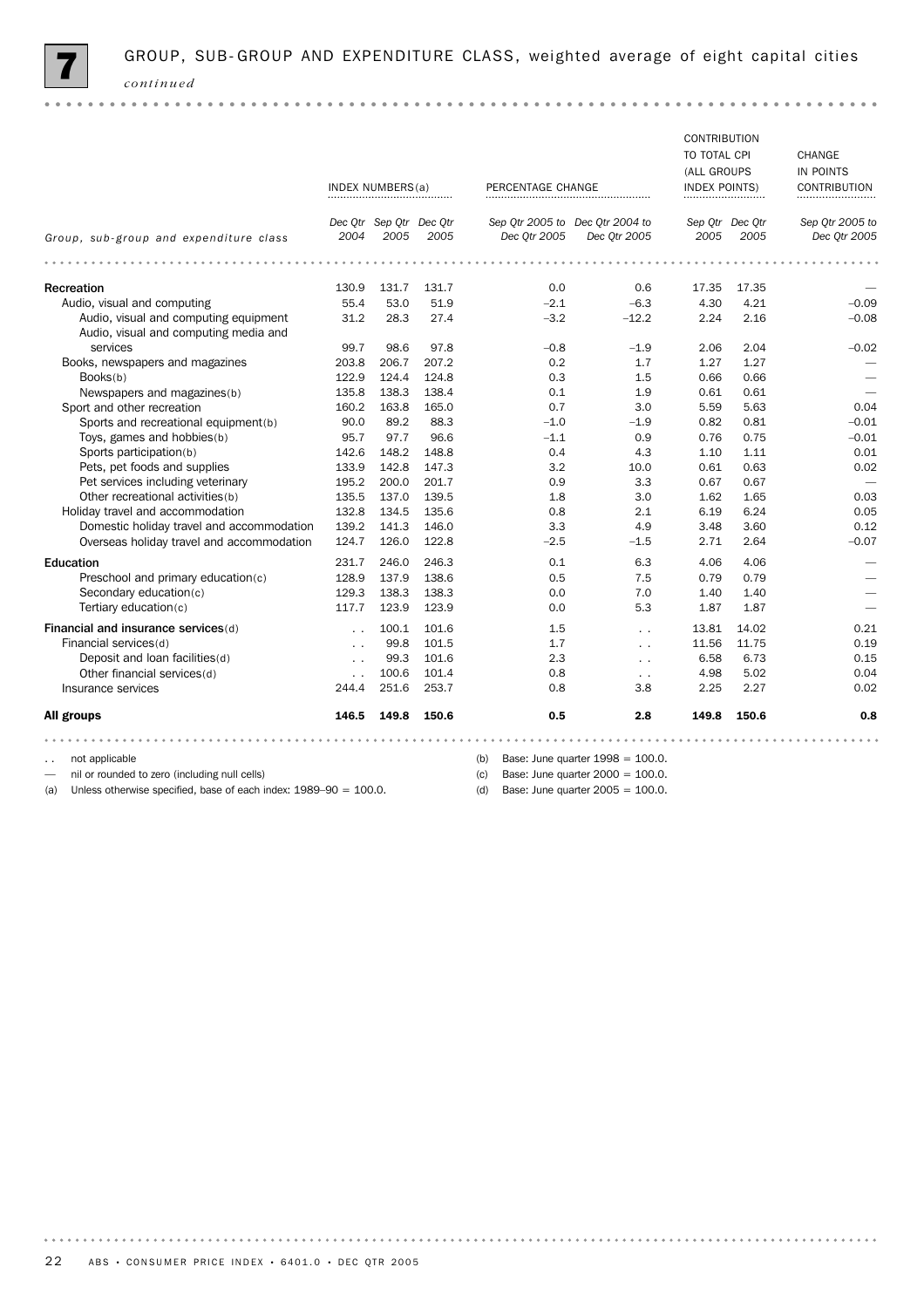## 8 SPECIAL SERIES, Weighted average of eight capital cities(a)

|                                              |         |                         |       |                   |                                 | <b>CONTRIBUTION</b>  |               |                     |
|----------------------------------------------|---------|-------------------------|-------|-------------------|---------------------------------|----------------------|---------------|---------------------|
|                                              |         |                         |       |                   |                                 | TO TOTAL CPI         |               | CHANGE              |
|                                              |         |                         |       |                   |                                 | (ALL GROUPS          |               | IN POINTS           |
|                                              |         | <b>INDEX NUMBERS(b)</b> |       | PERCENTAGE CHANGE |                                 | <b>INDEX POINTS)</b> |               | <b>CONTRIBUTION</b> |
|                                              |         |                         |       |                   |                                 |                      |               |                     |
|                                              | Dec Otr | Sep Otr Dec Otr         |       |                   | Sep Otr 2005 to Dec Otr 2004 to | Sep Otr              | Dec Qtr       | Sep Qtr 2005 to     |
|                                              | 2004    | 2005                    | 2005  | Dec Otr 2005      | Dec Otr 2005                    | 2005                 | 2005          | Dec 0tr 2005        |
|                                              |         |                         |       |                   |                                 |                      |               |                     |
| All groups                                   | 146.50  | 149.8                   | 150.6 | 0.5               | 2.8                             | 149.8                | 150.6         | 0.8                 |
| Selected components                          |         |                         |       |                   |                                 |                      |               |                     |
| Goods component                              | 145.7   | 149.0                   | 149.6 | 0.4               | 2.7                             | 87.85                | 88.17         | 0.32                |
| Services component                           | 148.8   | 152.2                   | 153.3 | 0.7               | 3.0                             | 61.98                | 62.42         | 0.44                |
| Tradables component(c)                       | 112.6   | 114.8                   | 114.8 | 0.0               | 2.0                             | 62.75                | 62.74         | $-0.01$             |
| Non-tradables component(c)                   | 128.8   | 132.2                   | 133.3 | 0.8               | 3.5                             | 87.07                | 87.85         | 0.78                |
| All groups excluding                         |         |                         |       |                   |                                 |                      |               |                     |
| Food                                         | 144.8   | 148.2                   | 148.6 | 0.3               | 2.6                             |                      | 126.75 127.10 | 0.35                |
| Alcohol and tobacco                          | 141.0   | 144.2                   | 144.9 | 0.5               | 2.8                             |                      | 139.65 140.37 | 0.72                |
| Clothing and footwear                        | 148.9   | 152.5                   | 153.3 | 0.5               | 3.0                             |                      | 144.01 144.78 | 0.77                |
| Housing                                      | 149.8   | 152.9                   | 153.6 | 0.5               | 2.5                             |                      | 120.46 121.01 | 0.55                |
| Household contents and services              | 150.4   | 154.1                   | 154.9 | 0.5               | 3.0                             |                      | 135.52 136.20 | 0.68                |
| Health                                       | 143.9   | 146.9                   | 147.8 | 0.6               | 2.7                             |                      | 142.93 143.77 | 0.84                |
| Transportation                               | 146.4   | 149.3                   | 150.3 | 0.7               | 2.7                             |                      | 129.75 130.60 | 0.85                |
| Communication                                | 147.1   | 150.7                   | 151.5 | 0.5               | 3.0                             |                      | 144.95 145.74 | 0.79                |
| Recreation                                   | 148.7   | 152.4                   | 153.3 | 0.6               | 3.1                             |                      | 132.48 133.24 | 0.76                |
| Education                                    | 145.5   | 148.6                   | 149.4 | 0.5               | 2.7                             |                      | 145.77 146.53 | 0.76                |
| Financial and insurance services             | 152.6   | 156.3                   | 156.9 | 0.4               | 2.8                             |                      | 136.01 136.57 | 0.56                |
| Housing and Financial and insurance services | 149.9   | 153.2                   | 153.7 | 0.3               | 2.5                             |                      | 106.64 106.99 | 0.35                |
| Hospital and medical services                | 144.4   | 147.6                   | 148.3 | 0.5               | 2.7                             |                      | 145.72 146.49 | 0.77                |
|                                              |         |                         |       |                   |                                 |                      |               |                     |

(a) Refer to paragraph 12 of the Explanatory Notes for a description of these series.

(b) Unless otherwise specified, base of each index: 1989–90 = 100.0.

(c) Base: June quarter  $1998 = 100.0$ .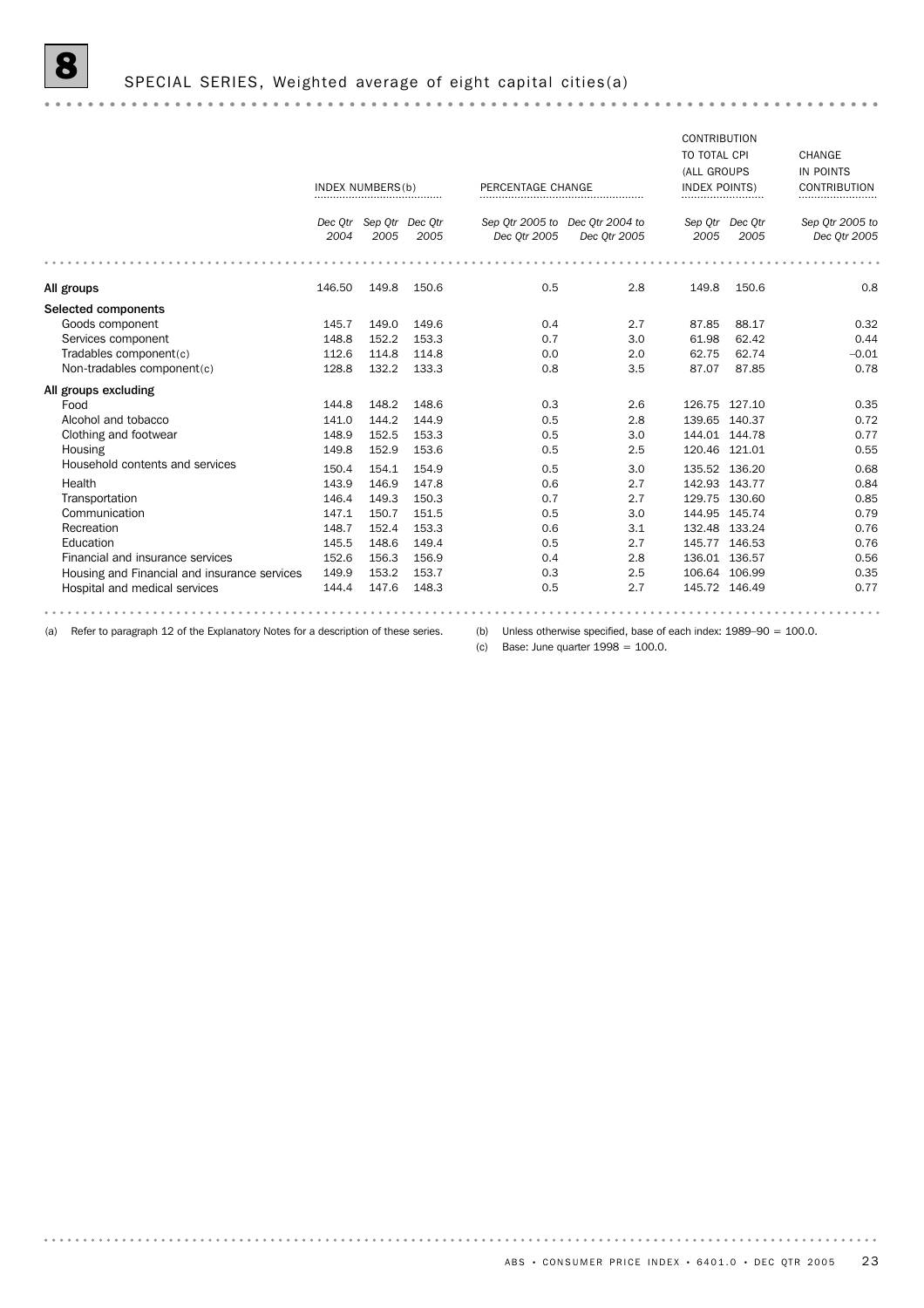#### ANALYTICAL SERIES, Index numbers(a)(b)

|           |            |                      |                  |       | MARKET GOODS AND SERVICES         |       |              |                  |
|-----------|------------|----------------------|------------------|-------|-----------------------------------|-------|--------------|------------------|
|           |            | All groups excluding |                  |       | <b>EXCLUDING 'VOLATILE ITEMS'</b> |       |              |                  |
|           |            | Housing and          | All groups       |       |                                   |       |              |                  |
|           |            | Financial and        | excluding        |       |                                   |       |              |                  |
| Period    | All groups | insurance services   | 'volatile items' | Goods | Services                          | Total | Tradebles(c) | Non-tradables(c) |
|           |            |                      |                  |       |                                   |       |              |                  |
| 2001-02   | 136.0      | 140.4                | 143.3            | 137.1 | 149.3                             | 140.5 | 109.1        | 115.5            |
| 2002-03   | 140.2      | 144.6                | 147.4            | 139.6 | 154.7                             | 143.8 | 111.3        | 120.0            |
| 2003-04   | 143.5      | 147.3                | 150.8            | 141.6 | 157.7                             | 146.1 | 111.5        | 125.1            |
| 2004-05   | 147.0      | 150.3                | 154.0            | 143.2 | 161.5                             | 148.4 | 112.6        | 129.6            |
| 2001      |            |                      |                  |       |                                   |       |              |                  |
| December  | 135.4      | 139.9                | 142.7            | 137.0 | 148.4                             | 140.1 | 108.7        | 114.9            |
| 2002      |            |                      |                  |       |                                   |       |              |                  |
| March     | 136.6      | 141.1                | 144.1            | 137.6 | 150.5                             | 141.2 | 109.4        | 116.2            |
| June      | 137.6      | 142.2                | 145.0            | 138.2 | 151.8                             | 142.0 | 110.3        | 116.9            |
| September | 138.5      | 142.8                | 146.0            | 138.4 | 153.5                             | 142.7 | 110.3        | 118.4            |
| December  | 139.5      | 144.0                | 146.8            | 139.2 | 154.5                             | 143.5 | 111.1        | 119.2            |
| 2003      |            |                      |                  |       |                                   |       |              |                  |
| March     | 141.3      | 145.9                | 148.0            | 139.9 | 155.2                             | 144.2 | 112.4        | 120.8            |
| June      | 141.3      | 145.5                | 148.9            | 140.8 | 155.6                             | 144.9 | 111.4        | 121.7            |
| September | 142.1      | 145.9                | 149.8            | 141.3 | 156.2                             | 145.5 | 111.1        | 123.3            |
| December  | 142.8      | 146.6                | 150.3            | 141.4 | 157.9                             | 146.1 | 111.1        | 124.4            |
| 2004      |            |                      |                  |       |                                   |       |              |                  |
| March     | 144.1      | 147.9                | 151.1            | 141.5 | 158.0                             | 146.1 | 111.8        | 125.8            |
| June      | 144.8      | 148.6                | 151.8            | 142.0 | 158.6                             | 146.7 | 112.0        | 126.7            |
| September | 145.4      | 148.8                | 152.5            | 142.2 | 159.9                             | 147.2 | 111.9        | 127.8            |
| December  | 146.5      | 149.9                | 153.4            | 143.1 | 161.2                             | 148.2 | 112.6        | 128.8            |
| 2005      |            |                      |                  |       |                                   |       |              |                  |
| March     | 147.5      | 150.8                | 154.7            | 143.4 | 162.5                             | 148.8 | 112.5        | 130.5            |
| June      | 148.4      | 151.7                | 155.3            | 144.2 | 162.4                             | 149.3 | 113.4        | 131.1            |
| September | 149.8      | 153.2                | 156.2            | 144.9 | 163.4                             | 150.2 | 114.8        | 132.2            |
| December  | 150.6      | 153.7                | 156.9            | 145.3 | 164.8                             | 150.9 | 114.8        | 133.3            |
|           |            |                      |                  |       |                                   |       |              |                  |
|           |            |                      |                  |       |                                   |       |              |                  |

(a) Unless otherwise specified, base of each index:  $1989-90 = 100.0$ . (c) Base: June quarter  $1998 = 100.0$ .

(b) Refer to paragraph 12 of the Explanatory Notes for a description of these series.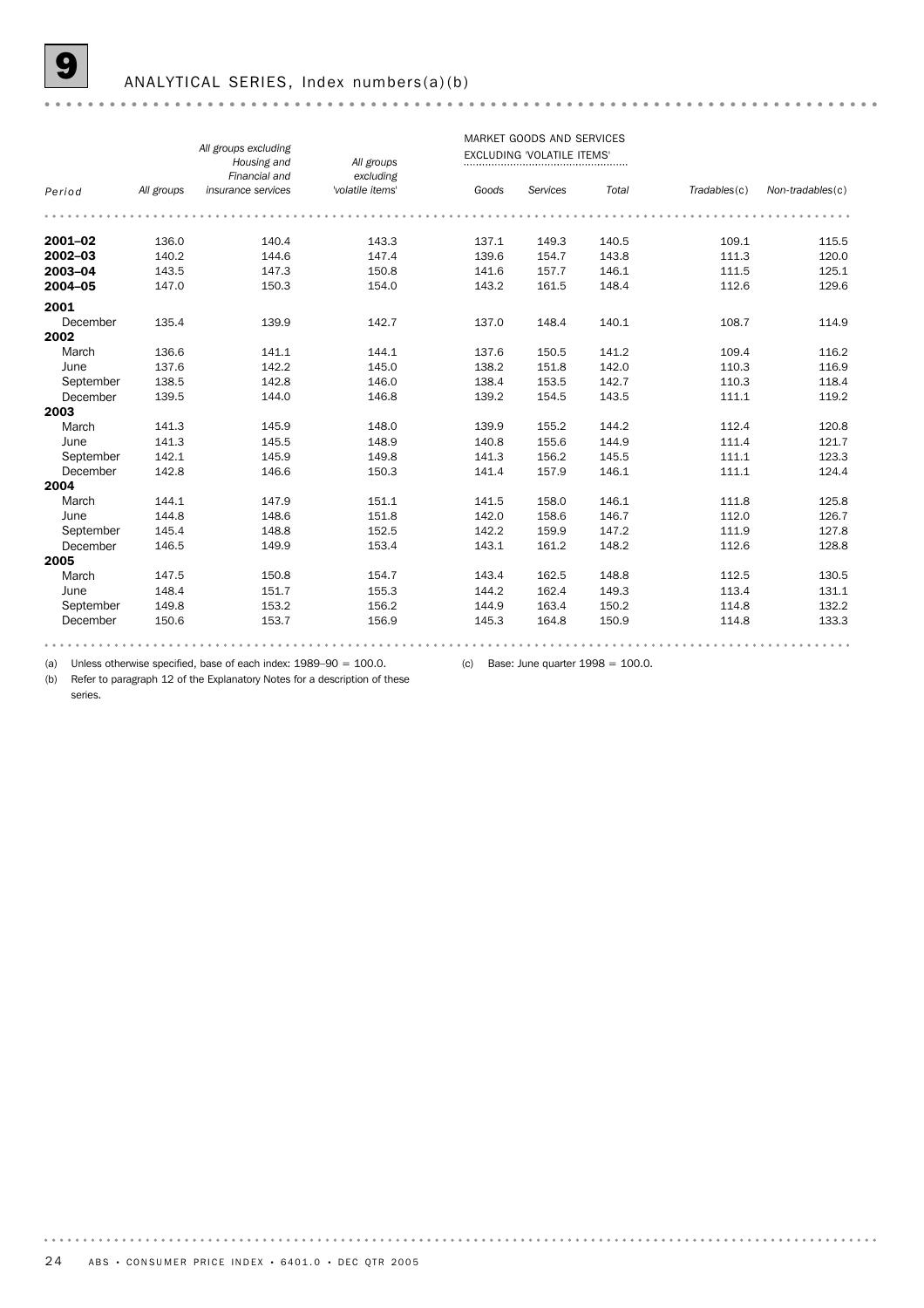

10 ANALYTICAL SERIES, percentage changes(a)

|                       |            | All groups excluding<br>Housing and<br>Financial and            | All groups<br>excluding                          |            |            | MARKET GOODS AND SERVICES<br>EXCLUDING 'VOLATILE ITEMS' |            |                |                |
|-----------------------|------------|-----------------------------------------------------------------|--------------------------------------------------|------------|------------|---------------------------------------------------------|------------|----------------|----------------|
| Period                | All groups | insurance services                                              | 'volatile items'                                 | Goods      |            | Services                                                | Total      | Tradables      | Non-tradables  |
|                       |            |                                                                 | PERCENTAGE CHANGE (from previous financial year) |            |            |                                                         |            |                |                |
| 2001-02               | 2.9        | 2.7                                                             | 3.3                                              |            | 3.2        | 3.6                                                     | 3.3        | 2.4            | 3.3            |
| 2002-03               | 3.1        | 3.0                                                             | 2.9                                              |            | 1.8        | 3.6                                                     | 2.3        | 2.0            | 3.9            |
| 2003-04               | 2.4        | 1.9                                                             | 2.3                                              | 1.4        |            | 1.9                                                     | 1.6        | 0.2            | 4.3            |
| 2004-05               | 2.4        | 2.0                                                             | 2.1                                              | 1.1        |            | 2.4                                                     | 1.6        | 1.0            | 3.6            |
|                       |            | PERCENTAGE CHANGE (from corresponding quarter of previous year) |                                                  |            |            |                                                         |            |                |                |
| 2001                  |            |                                                                 |                                                  |            |            |                                                         |            |                |                |
| December              | 3.1        | 3.2                                                             | 3.6                                              | 3.9        |            | 3.2                                                     | 3.6        | 3.1            | 3.1            |
| 2002<br>March         |            |                                                                 |                                                  |            |            |                                                         |            |                |                |
| June                  | 2.9<br>2.8 | 2.8<br>2.6                                                      | 3.6<br>3.3                                       |            | 3.2<br>2.4 | 4.4<br>4.7                                              | 3.6<br>3.1 | 2.3<br>1.8     | 3.6<br>3.8     |
| September             | 3.2        | 3.1                                                             | 3.3                                              | 2.0        |            | 4.8                                                     | 3.0        | 2.3            | 4.0            |
| December              | 3.0        | 2.9                                                             | 2.9                                              |            | 1.6        | 4.1                                                     | 2.4        | 2.2            | 3.7            |
| 2003                  |            |                                                                 |                                                  |            |            |                                                         |            |                |                |
| March                 | 3.4        | 3.4                                                             | 2.7                                              | 1.7        |            | 3.1                                                     | 2.1        | 2.7            | 4.0            |
| June                  | 2.7        | 2.3                                                             | 2.7                                              |            | 1.9        | 2.5                                                     | 2.0        | 1.0            | 4.1            |
| September             | 2.6        | 2.2                                                             | 2.6                                              |            | 2.1        | 1.8                                                     | 2.0        | 0.7            | 4.1            |
| December<br>2004      | 2.4        | 1.8                                                             | 2.4                                              |            | 1.6        | 2.2                                                     | 1.8        | 0.0            | 4.4            |
| March                 | 2.0        | 1.4                                                             | 2.1                                              |            | 1.1        | 1.8                                                     | 1.3        | $-0.5$         | 4.1            |
| June                  | 2.5        | 2.1                                                             | 1.9                                              |            | 0.9        | 1.9                                                     | 1.2        | 0.5            | 4.1            |
| September             | 2.3        | 2.0                                                             | 1.8                                              |            | 0.6        | 2.4                                                     | 1.2        | 0.7            | 3.6            |
| December              | 2.6        | 2.3                                                             | 2.1                                              |            | 1.2        | 2.1                                                     | 1.4        | 1.4            | 3.5            |
| 2005                  |            |                                                                 |                                                  |            |            |                                                         |            |                |                |
| March                 | 2.4        | 2.0                                                             | 2.4                                              | 1.3        |            | 2.8                                                     | 1.8        | 0.6            | 3.7            |
| June                  | 2.5        | 2.1                                                             | 2.3<br>2.4                                       |            | 1.5        | 2.4                                                     | 1.8        | 1.3            | 3.5            |
| September<br>December | 3.0<br>2.8 | 3.0<br>2.5                                                      | 2.3                                              | 1.9        | 1.5        | 2.2<br>2.2                                              | 2.0<br>1.8 | 2.6<br>2.0     | 3.4<br>3.5     |
|                       |            |                                                                 |                                                  |            |            |                                                         |            |                |                |
|                       |            |                                                                 | PERCENTAGE CHANGE (from previous quarter)        |            |            |                                                         |            |                |                |
| 2001                  |            |                                                                 |                                                  |            |            |                                                         |            |                |                |
| December              | 0.9        | 1.0                                                             | 0.9                                              |            | 1.0        | 1.4                                                     | 1.1        | 0.8            | 1.0            |
| 2002<br>March         | 0.9        | 0.9                                                             | 1.0                                              |            |            |                                                         | 0.8        |                | 1.1            |
| June                  | 0.7        | 0.8                                                             | 0.6                                              | 0.4<br>0.4 |            | 1.4<br>0.9                                              | 0.6        | 0.6<br>0.8     | 0.6            |
| September             | 0.7        | 0.4                                                             | 0.7                                              |            | 0.1        | 1.1                                                     | 0.5        | 0.0            | 1.3            |
| December              | 0.7        | 0.8                                                             | 0.5                                              | 0.6        |            | 0.7                                                     | 0.6        | 0.7            | $0.7\,$        |
| 2003                  |            |                                                                 |                                                  |            |            |                                                         |            |                |                |
| March                 | $1.3\,$    | $1.3\,$                                                         | $0.8\,$                                          | $0.5\,$    |            | 0.5                                                     | 0.5        | $1.2\,$        | $1.3\,$        |
| June                  | 0.0        | $-0.3$                                                          | 0.6                                              |            | 0.6        | 0.3                                                     | 0.5        | $-0.9$         | 0.7            |
| September<br>December | 0.6<br>0.5 | 0.3<br>0.5                                                      | 0.6<br>0.3                                       | 0.1        | 0.4        | 0.4<br>$1.1\,$                                          | 0.4<br>0.4 | $-0.3$<br>0.0  | 1.3<br>$0.9\,$ |
| 2004                  |            |                                                                 |                                                  |            |            |                                                         |            |                |                |
| March                 | 0.9        | 0.9                                                             | 0.5                                              | 0.1        |            | 0.1                                                     | 0.0        | 0.6            | $1.1\,$        |
| June                  | 0.5        | 0.5                                                             | 0.5                                              |            | 0.4        | 0.4                                                     | 0.4        | 0.2            | 0.7            |
| September             | 0.4        | 0.1                                                             | 0.5                                              | 0.1        |            | 0.8                                                     | 0.3        | $-0.1$         | 0.9            |
| December              | 0.8        | 0.7                                                             | 0.6                                              |            | 0.6        | 0.8                                                     | 0.7        | 0.6            | 0.8            |
| 2005                  |            |                                                                 |                                                  |            |            |                                                         |            |                |                |
| March                 | 0.7        | 0.6                                                             | 0.8                                              | 0.2        |            | 0.8                                                     | 0.4        | $-0.1$         | 1.3            |
| June<br>September     | 0.6<br>0.9 | 0.6<br>1.0                                                      | 0.4<br>0.6                                       |            | 0.6<br>0.5 | $-0.1$<br>0.6                                           | 0.3<br>0.6 | 0.8<br>$1.2\,$ | 0.5<br>0.8     |
| December              | 0.5        | 0.3                                                             | 0.4                                              | 0.3        |            | 0.9                                                     | 0.5        | 0.0            | 0.8            |
|                       |            |                                                                 |                                                  |            |            |                                                         |            |                |                |

(a) Refer to paragraph 12 of the Explanatory Notes for a description of these series.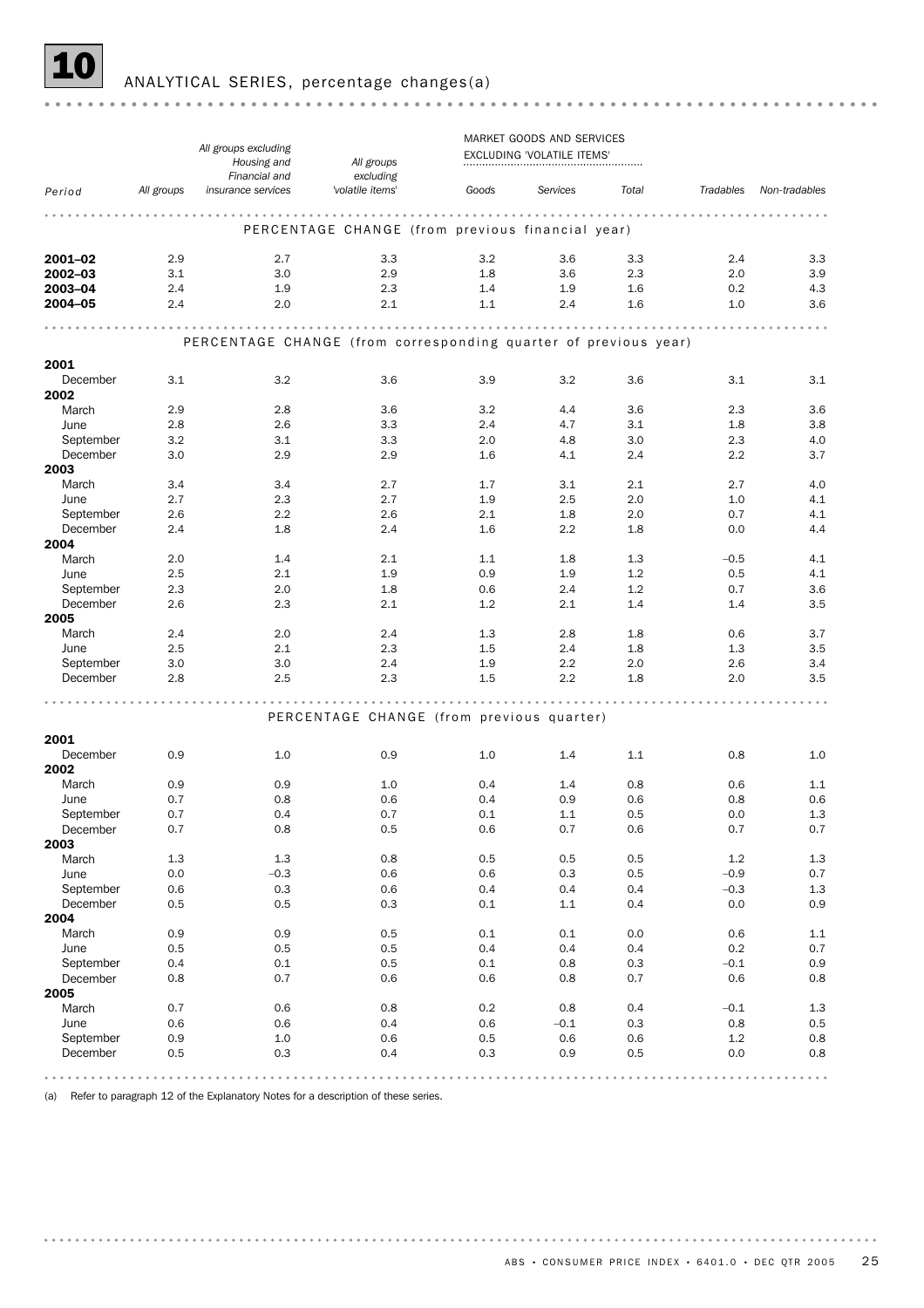INTERNATIONAL COMPARISONS, All groups excluding Housing and Financial and insurance services —Index numbers(a)

|                       |           | New     | Hong  |                                                  |       | Korea,<br>Republic |           |        | Canada | United<br>States of |         | United  |
|-----------------------|-----------|---------|-------|--------------------------------------------------|-------|--------------------|-----------|--------|--------|---------------------|---------|---------|
| Period                | Australia | Zealand | Kong  | Indonesia                                        | Japan | оf                 | Singapore | Taiwan |        | America             | Germany | Kingdom |
|                       |           |         |       |                                                  |       |                    |           |        |        |                     |         |         |
| 2001-02               | 140.4     | 127.3   | 162.5 | 458.3                                            | 107.7 | 185.0              | 121.9     | 130.6  | 130.3  | 136.4               | 126.0   | 143.5   |
| 2002-03               | 144.6     | 129.8   | 159.2 | 495.8                                            | 106.4 | 190.9              | 122.4     | 130.5  | 135.2  | 138.9               | 127.4   | 145.8   |
| 2003-04               | 147.3     | 130.4   | 158.7 | 524.4                                            | 106.1 | 197.4              | 124.2     | 131.1  | 136.9  | 141.8               | 128.9   | 147.9   |
| 2004-05               | 150.3     | 132.9   | 161.3 | 560.2                                            | 106.2 | 204.9              | 125.6     | 134.7  | 139.3  | 146.2               | 131.1   | 149.7   |
| 2001                  |           |         |       |                                                  |       |                    |           |        |        |                     |         |         |
| December              | 139.9     | 126.7   | 163.4 | 453.8                                            | 108.3 | 183.3              | 121.7     | 131.6  | 128.7  | 135.8               | 125.2   | 143.2   |
| 2002                  |           |         |       |                                                  |       |                    |           |        |        |                     |         |         |
| March                 | 141.1     | 127.4   | 161.4 | 470.1                                            | 107.0 | 185.1              | 121.5     | 130.1  | 129.9  | 135.7               | 126.6   | 143.4   |
| June                  | 142.2     | 128.8   | 161.2 | 473.8                                            | 106.8 | 187.7              | 122.0     | 130.4  | 132.5  | 137.3               | 126.8   | 144.6   |
| September             | 142.8     | 129.2   | 160.4 | 480.5                                            | 106.6 | 188.2              | 122.2     | 130.5  | 134.1  | 137.7               | 127.1   | 144.5   |
| December              | 144.0     | 129.9   | 160.0 | 498.6                                            | 106.5 | 189.1              | 122.2     | 131.1  | 134.5  | 138.2               | 126.8   | 145.4   |
| 2003                  |           |         |       |                                                  |       |                    |           |        |        |                     |         |         |
| March                 | 145.9     | 130.1   | 158.5 | 500.9                                            | 106.0 | 192.7              | 122.7     | 130.1  | 136.2  | 139.7               | 127.9   | 146.0   |
| June                  | 145.5     | 129.8   | 157.9 | 503.3                                            | 106.5 | 193.7              | 122.4     | 130.3  | 135.8  | 140.1               | 127.7   | 147.1   |
| September             | 145.9     | 129.6   | 157.1 | 509.8                                            | 106.3 | 194.0              | 123.0     | 129.4  | 136.2  | 140.6               | 128.1   | 147.1   |
| December              | 146.6     | 130.1   | 158.4 | 523.2                                            | 106.1 | 195.8              | 123.3     | 131.1  | 136.0  | 140.6               | 128.1   | 147.7   |
| 2004                  |           |         |       |                                                  |       |                    |           |        |        |                     |         |         |
| March                 | 147.9     | 130.5   | 159.2 | 526.4                                            | 105.8 | 199.1              | 125.1     | 131.2  | 136.9  | 141.8               | 129.2   | 147.9   |
| June                  | 148.6     | 131.2   | 160.2 | 538.3                                            | 106.2 | 200.5              | 125.3     | 132.6  | 138.6  | 144.0               | 130.2   | 148.9   |
| September             | 148.8     | 131.6   | 160.2 | 539.1                                            | 106.2 | 203.2              | 125.7     | 134.5  | 138.5  | 144.3               | 130.6   | 148.6   |
| December              | 149.9     | 132.8   | 161.0 | 553.0                                            | 106.8 | 203.0              | 125.6     | 134.2  | 138.9  | 145.7               | 130.6   | 149.5   |
| 2005                  |           |         |       |                                                  |       |                    |           |        |        |                     |         |         |
| March                 | 150.8     | 133.1   | 161.5 | 571.4                                            | 105.6 | 206.0              | 125.4     | 133.9  | 139.2  | 146.2               | 131.2   | 149.7   |
| June                  | 151.7     | 133.9   | 162.5 | 577.1                                            | 106.1 | 207.3              | 125.6     | 136.2  | 140.6  | 148.6               | 131.8   | 151.1   |
| September             | 153.2     | 135.3   | 162.7 | 589.5                                            | 105.8 | 208.7              | 126.3     | 139.8  | 141.9  | 150.9               | 132.8   | 151.4   |
| December              | 153.7     | 136.0   | nya   | 655.1                                            | nya   | 208.8              | nya       | 138.5  | 141.5  | 152.0               | 132.9   | 152.3   |
|                       |           |         |       |                                                  |       |                    |           |        |        |                     |         |         |
| nya not yet available |           |         |       | Base of each index: $1989 - 90 = 100.0$ .<br>(a) |       |                    |           |        |        |                     |         |         |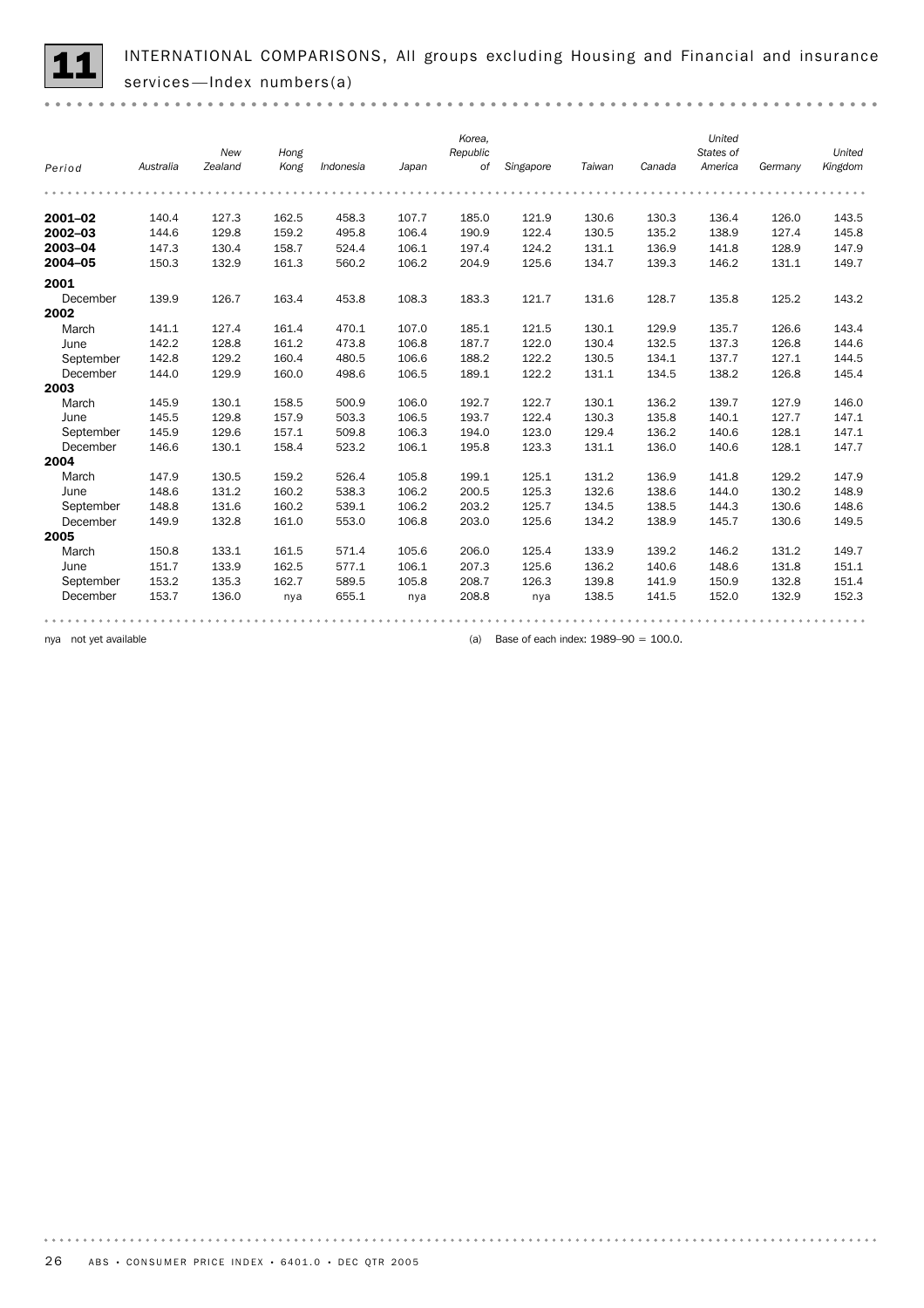

INTERNATIONAL COMPARISONS, All groups excluding Housing and Financial and insurance services —Percentage changes

|                  |            | New     | Hong   |           |                                                                 | Korea,<br>Republic |           |         |        | United<br>States of |         | United  |
|------------------|------------|---------|--------|-----------|-----------------------------------------------------------------|--------------------|-----------|---------|--------|---------------------|---------|---------|
| Period           | Australia  | Zealand | Kong   | Indonesia | Japan                                                           | of                 | Singapore | Taiwan  | Canada | America             | Germany | Kingdom |
|                  |            |         |        |           | PERCENTAGE CHANGE (from previous financial year)                |                    |           |         |        |                     |         |         |
| 2001-02          | 2.7        | 2.9     | $-1.4$ | 13.8      | $-3.0$                                                          | 3.2                | $-0.2$    | $-0.2$  | 1.7    | 0.8                 | 1.9     | 1.5     |
| $2002 - 03$      | 3.0        | 2.0     | $-2.0$ | 8.2       | $-1.2$                                                          | 3.2                | 0.4       | $-0.1$  | 3.8    | 1.8                 | 1.1     | 1.6     |
| 2003-04          | 1.9        | 0.5     | $-0.3$ | 5.8       | $-0.3$                                                          | 3.4                | 1.5       | 0.5     | 1.3    | 2.1                 | 1.2     | 1.4     |
| 2004-05          | 2.0        | 1.9     | 1.6    | 6.8       | 0.1                                                             | 3.8                | 1.1       | 2.7     | 1.8    | 3.1                 | 1.7     | 1.2     |
|                  |            |         |        |           |                                                                 |                    |           |         |        |                     |         |         |
|                  |            |         |        |           | PERCENTAGE CHANGE (from corresponding quarter of previous yeaR) |                    |           |         |        |                     |         |         |
| 2001             |            |         |        |           |                                                                 |                    |           |         |        |                     |         |         |
| December<br>2002 | 3.2        | r2.6    | $-1.3$ | 12.5      | $-2.6$                                                          | 3.2                | $-0.2$    | $-0.6$  | 0.9    | 0.9                 | 1.8     | 1.4     |
| March            | 2.8        | r2.7    | $-1.4$ | 15.8      | $-3.5$                                                          | 2.5                | $-1.0$    | 0.2     | 1.6    | 0.0                 | 2.3     | 1.8     |
| June             | 2.6        | r2.8    | $-1.9$ | 11.6      | $-3.6$                                                          | 2.8                | $-0.4$    | 0.4     | 2.1    | 0.1                 | 1.3     | 1.1     |
| September        | 3.1        | r2.5    | $-2.2$ | 10.4      | $-2.0$                                                          | 2.4                | $-0.2$    | 0.1     | 3.1    | 0.7                 | 1.4     | 1.1     |
| December         | 2.9        | r2.5    | $-2.1$ | 9.9       | $-1.7$                                                          | 3.2                | 0.4       | $-0.4$  | 4.5    | 1.8                 | 1.3     | 1.5     |
| 2003             |            |         |        |           |                                                                 |                    |           |         |        |                     |         |         |
| March            | 3.4        | r2.1    | $-1.8$ | 6.6       | $-0.9$                                                          | 4.1                | 1.0       | 0.0     | 4.8    | 2.9                 | 1.0     | 1.8     |
| June             | 2.3        | r0.8    | $-2.0$ | 6.2       | $-0.3$                                                          | 3.2                | 0.3       | $-0.1$  | 2.5    | 2.0                 | 0.7     | 1.7     |
| September        | 2.2        | r0.3    | $-2.1$ | 6.1       | $-0.3$                                                          | 3.1                | 0.7       | $-0.8$  | 1.6    | 2.1                 | 0.8     | 1.8     |
| December         | 1.8        | r0.2    | $-1.0$ | 4.9       | $-0.4$                                                          | 3.5                | 0.9       | 0.0     | 1.1    | 1.7                 | 1.0     | 1.6     |
| 2004             |            |         |        |           |                                                                 |                    |           |         |        |                     |         |         |
| March            | 1.4        | r0.3    | 0.4    | 5.1       | $-0.2$                                                          | 3.3                | 2.0       | 0.8     | 0.5    | 1.5                 | 1.0     | 1.3     |
| June             | 2.1        | r1.1    | 1.5    | 7.0       | $-0.3$                                                          | 3.5                | 2.4       | 1.8     | 2.1    | 2.8                 | 2.0     | 1.2     |
| September        | 2.0        | r1.5    | 2.0    | 5.7       | $-0.1$                                                          | 4.7                | 2.2       | 3.9     | 1.7    | 2.6                 | 2.0     | 1.0     |
| December         | 2.3        | r2.1    | 1.6    | 5.7       | 0.7                                                             | 3.7                | 1.9       | 2.4     | 2.1    | 3.6                 | 2.0     | 1.2     |
| 2005             |            |         |        |           |                                                                 |                    |           |         |        |                     |         |         |
| March            | 2.0        | r2.0    | 1.4    | 8.5       | $-0.2$                                                          | 3.5                | 0.2       | 2.1     | 1.7    | 3.1                 | 1.5     | 1.2     |
| June             | 2.1        | r2.1    | 1.4    | 7.2       | $r - 0.1$                                                       | 3.4                | 0.2       | 2.7     | 1.4    | 3.2                 | 1.2     | 1.5     |
| September        | 3.0        | r2.8    | 1.6    | 9.3       | $-0.4$                                                          | 2.7                | 0.5       | 3.9     | 2.5    | 4.6                 | 1.7     | 1.9     |
| December         | 2.5        | 2.4     | nya    | 18.5      | nya                                                             | 2.9                | nya       | 3.2     | 1.9    | 4.3                 | 1.8     | 1.9     |
|                  |            |         |        |           | PERCENTAGE CHANGE (from previous quarter)                       |                    |           |         |        |                     |         |         |
| 2001             |            |         |        |           |                                                                 |                    |           |         |        |                     |         |         |
| December         | 1.0        | 0.5     | $-0.4$ | 4.2       | $-0.5$                                                          | $-0.2$             | $-0.7$    | 0.9     | $-1.1$ | $-0.7$              | $-0.2$  | 0.2     |
| 2002             |            |         |        |           |                                                                 |                    |           |         |        |                     |         |         |
| March            | 0.9        | 0.6     | $-1.2$ | 3.6       | $-1.2$                                                          | 1.0                | $-0.2$    | $-1.1$  | 0.9    | $-0.1$              | 1.1     | 0.1     |
| June             | 0.8        | 1.1     | $-0.1$ | 0.8       | $-0.2$                                                          | 1.4                | 0.4       | 0.2     | 2.0    | 1.2                 | 0.2     | 0.8     |
| September        | 0.4        | 0.3     | $-0.5$ | 1.4       | $-0.2$                                                          | 0.3                | 0.2       | 0.1     | 1.2    | 0.3                 | 0.2     | $-0.1$  |
| December         | 0.8        | 0.5     | $-0.2$ | 3.8       | $-0.1$                                                          | 0.5                | 0.0       | 0.5     | 0.3    | 0.4                 | $-0.2$  | 0.6     |
| 2003             |            |         |        |           |                                                                 |                    |           |         |        |                     |         |         |
| March            | 1.3        | 0.2     | $-0.9$ | 0.5       | $-0.5$                                                          | 1.9                | 0.4       | $-0.8$  | 1.3    | $1.1\,$             | 0.9     | 0.4     |
| June             | $-0.3$     | $-0.2$  | $-0.4$ | 0.5       | 0.5                                                             | 0.5                | $-0.2$    | $0.2\,$ | $-0.3$ | 0.3                 | $-0.2$  | 0.8     |
| September        | 0.3        | $-0.2$  | $-0.5$ | 1.3       | $-0.2$                                                          | 0.2                | 0.5       | $-0.7$  | 0.3    | 0.4                 | 0.3     | 0.0     |
| December         | 0.5        | 0.4     | 0.8    | 2.6       | $-0.2$                                                          | 0.9                | 0.2       | 1.3     | $-0.1$ | 0.0                 | 0.0     | 0.4     |
| 2004             |            |         |        |           |                                                                 |                    |           |         |        |                     |         |         |
| March            | 0.9        | 0.3     | 0.5    | 0.6       | $-0.3$                                                          | 1.7                | 1.5       | 0.1     | 0.7    | 0.9                 | 0.9     | 0.1     |
| June             | 0.5        | 0.5     | 0.6    | 2.3       | 0.4                                                             | 0.7                | 0.2       | 1.1     | 1.2    | 1.6                 | 0.8     | 0.7     |
| September        | 0.1        | 0.3     | 0.0    | 0.1       | 0.0                                                             | 1.3                | 0.3       | 1.4     | $-0.1$ | 0.2                 | 0.3     | $-0.2$  |
| December         | 0.7        | 0.9     | 0.5    | 2.6       | 0.6                                                             | $-0.1$             | $-0.1$    | $-0.2$  | 0.3    | $1.0$               | 0.0     | 0.6     |
| 2005             |            | 0.2     | 0.3    | 3.3       |                                                                 |                    | $-0.2$    | $-0.2$  | 0.2    | 0.3                 | 0.5     | 0.1     |
| March<br>June    | 0.6<br>0.6 | 0.6     | 0.6    | $1.0\,$   | $-1.1$<br>0.5                                                   | 1.5<br>0.6         | 0.2       | 1.7     | 1.0    | 1.6                 | 0.5     | 0.9     |
| September        | 1.0        | $1.0\,$ | 0.1    | 2.1       | $-0.3$                                                          | 0.7                | 0.6       | 2.6     | 0.9    | 1.5                 | 0.8     | 0.2     |
| December         | 0.3        | 0.5     | nya    | 11.1      | nya                                                             | 0.0                | nya       | $-0.9$  | $-0.3$ | 0.7                 | 0.1     | 0.6     |
|                  |            |         |        |           |                                                                 |                    |           |         |        |                     |         |         |
|                  |            |         |        |           |                                                                 |                    |           |         |        |                     |         |         |

nya not yet available r revised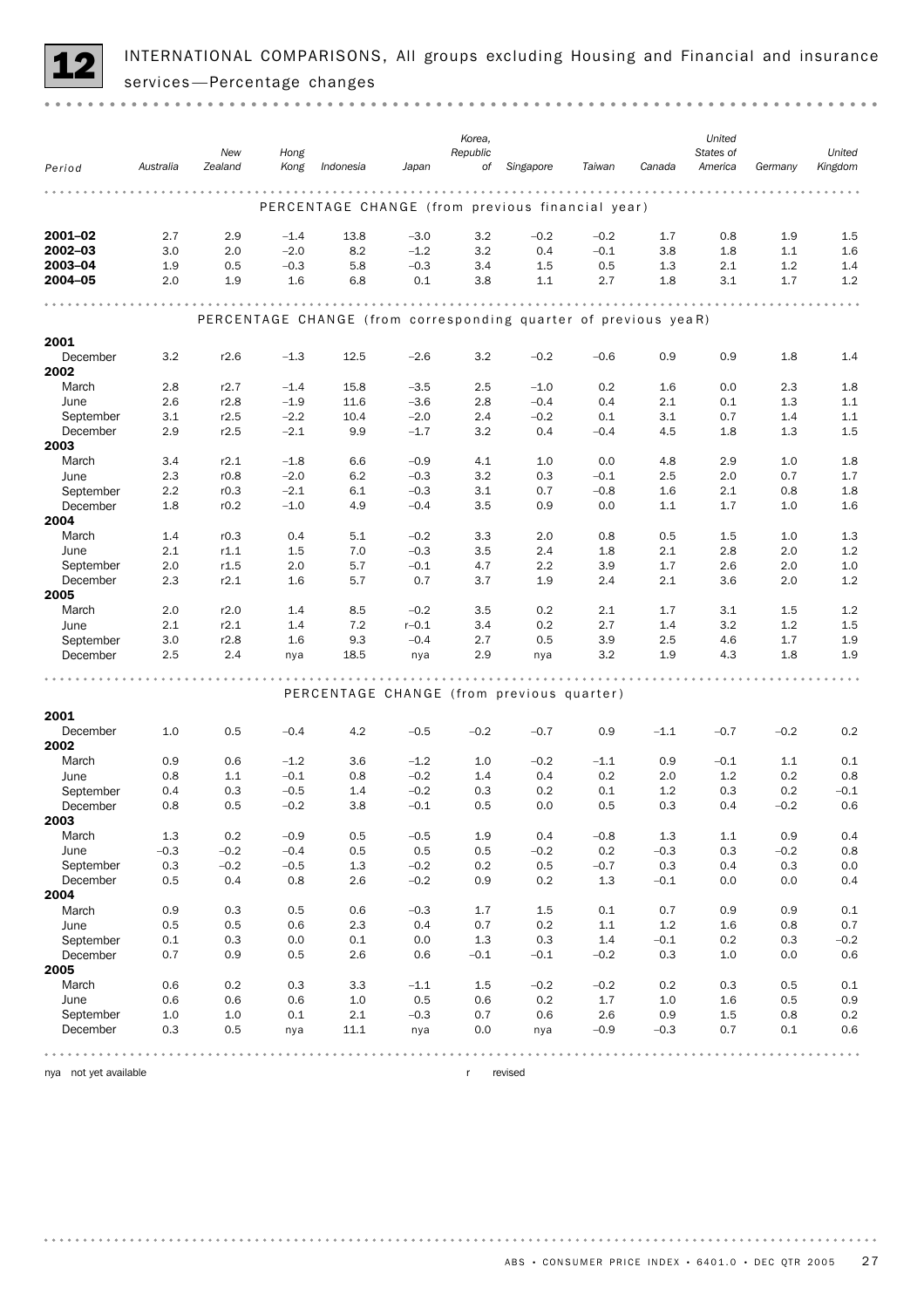### EXPLANATORY NOTES

| BRIEF DESCRIPTION OF THE<br>CPI | The Consumer Price Index (CPI) measures quarterly changes in the price of a<br>1<br>'basket' of goods and services which account for a high proportion of expenditure by the<br>CPI population group (i.e. metropolitan households). This 'basket' covers a wide range<br>of goods and services, arranged in the following eleven groups:<br>food<br>alcohol and tobacco<br>clothing and footwear<br>housing<br>household contents and services<br>health<br>transportation<br>communication<br>recreation<br>education<br>financial and insurance services.                                                                                                                                                                                                                                                                                                                                                                    |
|---------------------------------|---------------------------------------------------------------------------------------------------------------------------------------------------------------------------------------------------------------------------------------------------------------------------------------------------------------------------------------------------------------------------------------------------------------------------------------------------------------------------------------------------------------------------------------------------------------------------------------------------------------------------------------------------------------------------------------------------------------------------------------------------------------------------------------------------------------------------------------------------------------------------------------------------------------------------------|
|                                 | 2 The capital city indexes measure price movements over time in each city individually.<br>They do not measure differences in retail price levels between cities.<br><b>3</b> Further information about the CPI is contained in Australian Consumer Price Index:                                                                                                                                                                                                                                                                                                                                                                                                                                                                                                                                                                                                                                                                |
|                                 | Concepts, Sources and Methods, 2005 (cat. no. 6461.0) which is available on the ABS web<br>site <http: www.abs.gov.au="">.</http:>                                                                                                                                                                                                                                                                                                                                                                                                                                                                                                                                                                                                                                                                                                                                                                                              |
| PRICES                          | 4 The frequency of price collection by item varies as necessary to obtain reliable price<br>measures. Prices of some items are volatile (i.e. their prices may vary many times each<br>quarter) and for these items frequent price observations are necessary to obtain a<br>reliable measure of the average price for the quarter. Each month prices are collected at<br>regular intervals for goods such as milk, bread, fresh meat and seafood, fresh fruit and<br>vegetables, alcohol, tobacco, women's outerwear, project homes, motor vehicles, petrol<br>and holiday travel and accommodation. For most other items, price volatility is not a<br>problem and prices are collected once a quarter. There are a few items where prices are<br>changed at infrequent intervals, for example education fees where prices are set once a<br>year. In these cases, the frequency of price collection is modified accordingly. |
|                                 | In order to facilitate a more even spread of field collection workload, the number of<br>5<br>items for which prices are collected quarterly is distributed roughly equally across each<br>month of each quarter. In all cases, however, individual items are priced in the same<br>month of each quarter. For example, items for which prices are collected in the first<br>month of the September quarter, July, are also priced in the first month of subsequent<br>quarters, namely October, January and April.                                                                                                                                                                                                                                                                                                                                                                                                             |
| WEIGHTING PATTERN               | There are 90 expenditure classes (that is, groupings of like items) in the fifteenth<br>6<br>series CPI and each expenditure class has its own weight, or measure of relative<br>importance. In calculating the index, price changes for the various expenditure classes<br>are combined using these weights.                                                                                                                                                                                                                                                                                                                                                                                                                                                                                                                                                                                                                   |
|                                 | Changes in the weighting pattern have been made at approximately five-yearly<br>7<br>intervals to take account of changes in household spending patterns. The CPI now<br>comprises fifteen series of price indexes which have been linked to form a continuous<br>series. The current weighting pattern for the CPI for the weighted average of the eight<br>capital cities is published in A Guide to the Consumer Price Index, 15th Series (cat. no.<br>6440.0). The 15th series weighting pattern for the weighted average of eight capital cities<br>and for each of the eight capital cities, as well as each city's percentage contribution to<br>the weighted average, are also published in the Consumer Price Index: 15th Series<br>Weighting Pattern (Reissue) (cat. no. 6430.0) (electronic publication). Both publications<br>are available on the ABS web site <http: www.abs.gov.au="">.</http:>                  |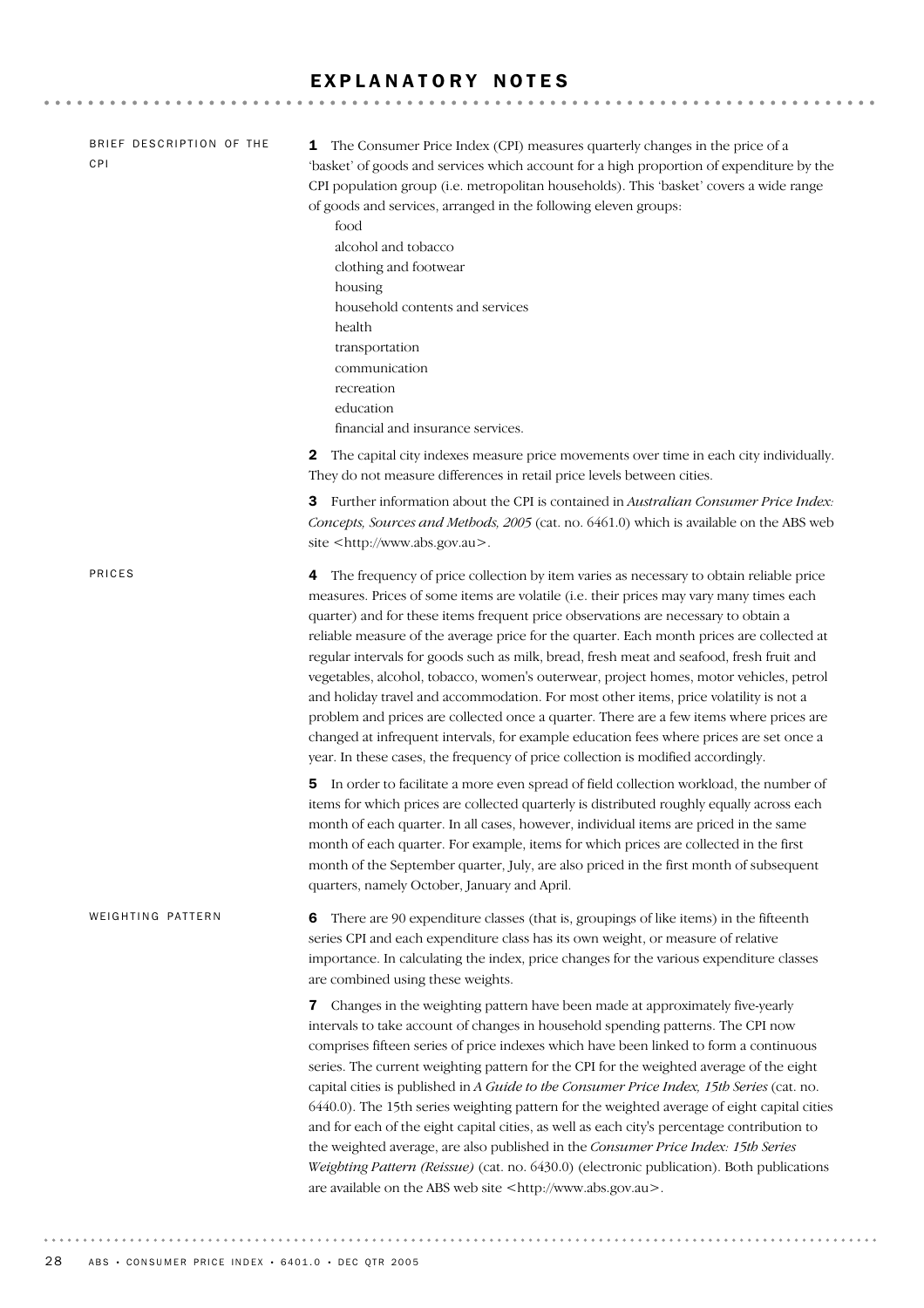#### E X P L A N A T O R Y N O T E S *continued*

ANALYSIS OF CPI CHANGES

8 Movements in indexes from one period to another can be expressed either as changes in index points or as percentage changes. The following example illustrates the method of calculating changes in index points and percentage changes between any two periods:

All groups CPI: Weighted average of eight capital cities.

|                             | Index numbers:                     |
|-----------------------------|------------------------------------|
| December Quarter 2005       | 150.6 (see table 1)                |
| less September Quarter 2005 | 149.8 (see table 1)                |
| Change in index points      | 0.8                                |
| Percentage change           | $0.8/149.8 \text{ X } 100 = 0.5\%$ |

9 Percentage changes are calculated to illustrate three different kinds of movements in index numbers:

- ! movements between consecutive financial years (where the index numbers for financial years are simple averages of the quarterly index numbers)
- ! movements between corresponding quarters of consecutive years
- $\blacksquare$  movements between consecutive quarters.

10 Table 7 provides a detailed analysis, for the weighted average of eight capital cities, of movements in the CPI since the previous quarter, including information on movements for groups, sub-groups and expenditure classes. It also shows the contribution which each makes to the total CPI. For instance, the dairy and related products sub-group contributed 1.79 index points to the total All groups index number of 150.6 for December Quarter 2005. The final column shows contributions to the change in All Groups index points by each group, sub-group and expenditure class.

11 Various series are presented in tables 8, 9 and 10 in this publication which are helpful for analytical purposes. These series are compiled by taking subsets of the CPI basket. (A complete list of CPI groups, sub-groups and expenditure classes is contained in tables 6 and 7.) SPECIAL SERIES

> 12 Some of the compiled series are self explanatory, such as 'All groups excluding Food'. Other series and their composition are described below:

- ! *All groups excluding Financial and insurance services*: Reflecting the changing composition of the CPI, from September quarter 1989 to June quarter 1998, comprises the All groups CPI excluding house insurance, house contents insurance, vehicle insurance and mortgage interest charges and consumer credit charges; from September quarter 1998 to June quarter 2000 comprises the All groups CPI excluding house insurance, house contents insurance and vehicle insurance; from September quarter 2000 to June quarter 2005 comprises the All groups CPI excluding insurance services; from September quarter 2005 comprises the All groups CPI excluding Financial and insurance services.
- ! *All groups excluding Housing and Financial and insurance services*: Reflecting the changing composition of the CPI, from September quarter 1989 to June quarter 1998, comprises the All groups CPI excluding Housing, house contents insurance, vehicle insurance and consumer credit charges; from September quarter 1998 to June quarter 2000 comprises the All groups CPI excluding Housing, house insurance, house contents insurance and vehicle insurance; from September quarter 2000 to June quarter 2005 comprises the All groups CPI excluding Housing and insurance services; from September quarter 2005 comprises the All groups CPI excluding Housing and Financial and insurance services.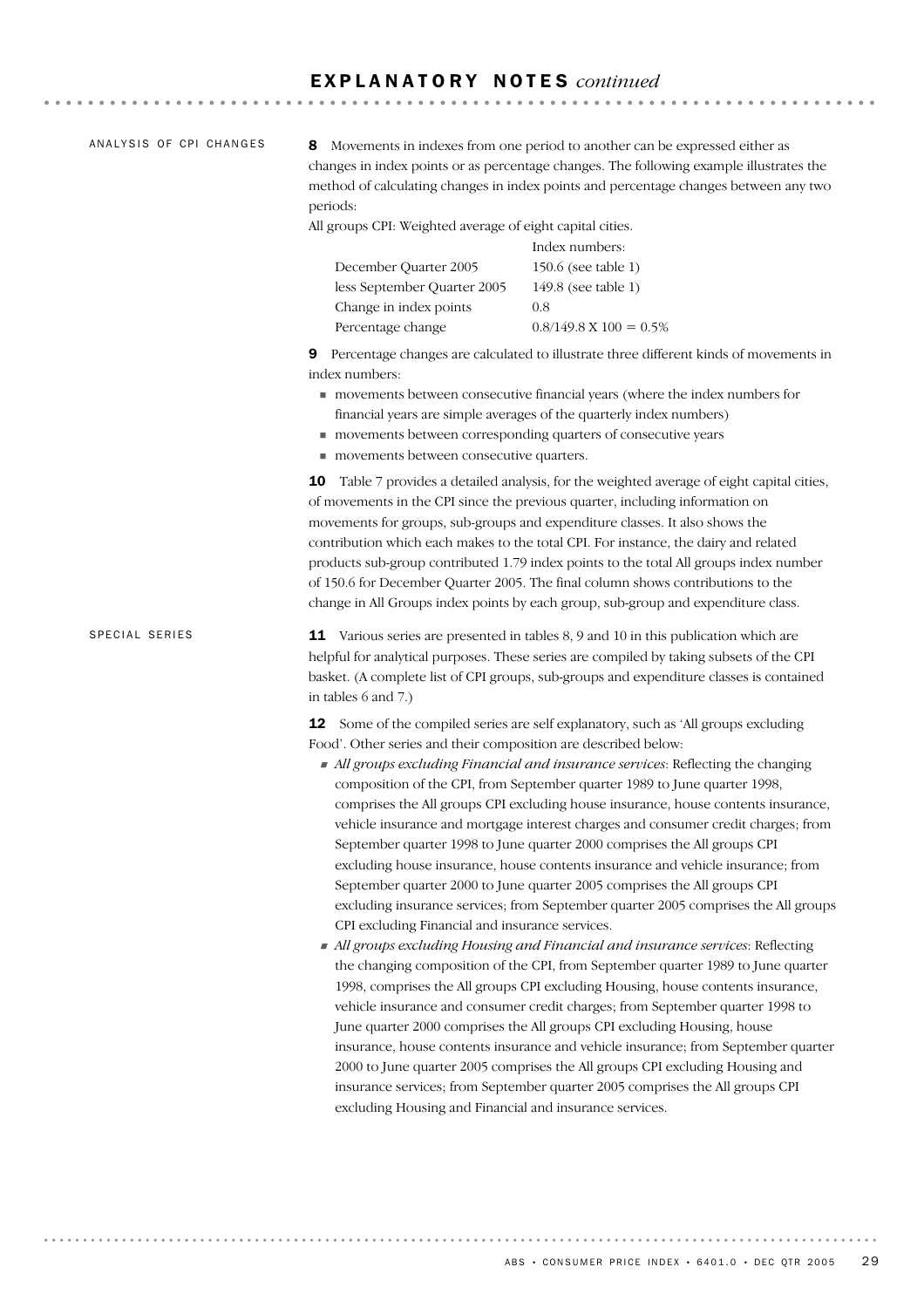### E X P L A N A T O R Y N O T E S *continued*

| SPECIAL SERIES continued     | All groups, goods component: comprises the Food group (except Restaurant meals<br>expenditure class), Alcohol and tobacco group, Clothing and footwear group<br>(except Clothing services and shoe repair expenditure class) and Household<br>contents and services group (except Household services sub-group); the Utilities,<br>Audio, visual and computing and Books, newspapers and magazines sub-groups;<br>and the House purchase, Pharmaceuticals, Motor vehicles, Automotive fuel, Motor<br>vehicle parts and accessories, Sports and recreational equipment, Toys, games and<br>hobbies and Pets, pet foods and supplies expenditure classes.<br>All groups, services component: comprises all items not included in the 'All groups,<br>goods component'.<br>All groups, tradables component: comprises all items whose prices are largely<br>determined on the world market.<br>All groups, non-tradables component: comprises all items not included in the 'All<br>groups, tradables component'.<br>All groups excluding 'volatile items': comprises the All groups CPI excluding Fruit<br>and vegetables and Automotive fuel.<br><b>13</b> Market goods and services excluding 'volatile items': in addition to the items<br>excluded from the series 'All groups excluding 'volatile items'', also excludes: Utilities,<br>Property rates and charges, Child care, Health, Other motoring charges, Urban transport<br>fares, Postal, and Education. A detailed description of the special and analytical series was<br>published in Appendix 1 to the September quarter 2005 issue of Consumer Price Index,<br>Australia (cat. no. 6401.0).<br>14 The ABS is grateful for the assistance of the Reserve Bank of Australia for specifying<br>the items included in the 'All groups excluding 'volatile items" and 'Market goods and<br>services excluding 'volatile items". The Reserve Bank of Australia does not accord any<br>special policy status to these series. |
|------------------------------|----------------------------------------------------------------------------------------------------------------------------------------------------------------------------------------------------------------------------------------------------------------------------------------------------------------------------------------------------------------------------------------------------------------------------------------------------------------------------------------------------------------------------------------------------------------------------------------------------------------------------------------------------------------------------------------------------------------------------------------------------------------------------------------------------------------------------------------------------------------------------------------------------------------------------------------------------------------------------------------------------------------------------------------------------------------------------------------------------------------------------------------------------------------------------------------------------------------------------------------------------------------------------------------------------------------------------------------------------------------------------------------------------------------------------------------------------------------------------------------------------------------------------------------------------------------------------------------------------------------------------------------------------------------------------------------------------------------------------------------------------------------------------------------------------------------------------------------------------------------------------------------------------------------------------------------------------------------------------------------|
| ROUNDING                     | The CPI uses a hierarchy of rounding procedures to ensure consistency between<br>15<br>published index numbers and percentage changes. However, rounding differences can<br>arise in the "points contributions" published in tables 6, 7 and 8 because of the different<br>levels of precision required in those data.                                                                                                                                                                                                                                                                                                                                                                                                                                                                                                                                                                                                                                                                                                                                                                                                                                                                                                                                                                                                                                                                                                                                                                                                                                                                                                                                                                                                                                                                                                                                                                                                                                                                 |
| INTERNATIONAL<br>COMPARISONS | In analysing price movements in Australia, an important consideration is Australia's<br>16<br>performance relative to other countries. However, a simple comparison of All groups (or<br>headline) CPIs is often inappropriate because of the different measurement approaches<br>used by countries for certain products, particularly housing and financial and insurance<br>services. To provide a better basis for international comparisons, the Seventeenth<br>International Conference of Labour Statisticians adopted a resolution which called for<br>countries to 'if possible, compile and provide for dissemination to the international<br>community an index that excludes housing and financial services' in addition to the<br>all-items index.<br>17 Table 11 aims to present indexes for selected countries on a basis consistent with<br>the above resolution and comparable to the Australian series 'All groups excluding<br>Housing and Financial services' (see paragraph 13). However, other than Australia and<br>New Zealand, the countries represented in this table are yet to develop indexes on this<br>basis, so the indexes presented here are consistent with the series previously published<br>for All groups excluding Housing. To facilitate comparisons all indexes in this table have<br>been converted, where necessary, to a quarterly basis and re-referenced to a base of<br>$1989 - 90 = 100.0$ .<br>In producing table 11, the ABS is grateful for the assistance of the relevant national<br>18<br>statistical agencies which have either directly supplied indexes for all items excluding<br>housing and financial services or data to enable their derivation.                                                                                                                                                                                                                                                                         |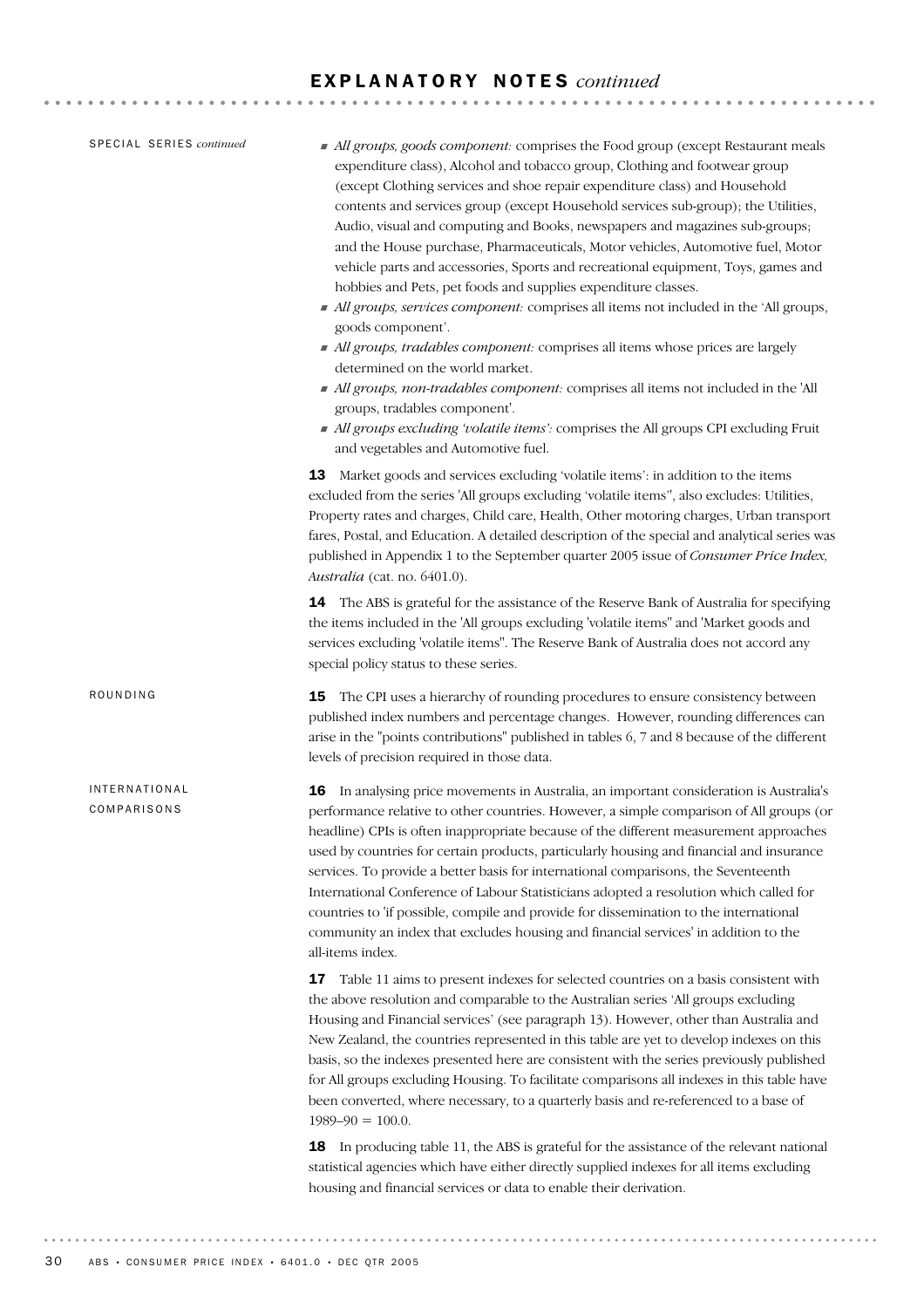## E X P L A N A T O R Y N O T E S *continued*

| RELATED PUBLICATIONS             | 19 Current publications and other products released by the ABS are listed in the<br>Catalogue of Publications and Products (cat. no. 1101.0). The Catalogue is available<br>from any ABS office or the ABS web site <http: www.abs.gov.au="">. The ABS also issues a<br/>daily Release Advice on the web site which details products to be released in the week<br/>ahead.</http:> |
|----------------------------------|------------------------------------------------------------------------------------------------------------------------------------------------------------------------------------------------------------------------------------------------------------------------------------------------------------------------------------------------------------------------------------|
|                                  | <b>20</b> Users may also wish to refer to the following publications and other data products<br>that are available free of charge from the ABS web site:<br>Average Retail Prices of Selected Items, Eight Capital Cities (cat. no. 6403.0.55.001)<br>Information Paper: Experimental Price Indexes for Financial Services (cat. no.                                               |
|                                  | 6413.0<br>$\blacksquare$ House Price Indexes: Eight Capital Cities (cat. no. 6416.0)<br>• Consumer Price Index: 15th Series Weighting Pattern (Reissue) (cat. no. $6430.0$ )<br>A Guide to the Consumer Price Index, 15th Series (cat. no. 6440.0)<br>Consumer Price Index: Concordance with Household Expenditure Classification,<br>Australia (cat. no. 6446.0.55.001)           |
|                                  | Consumer Price Index Standard Data Report: Capital Cities Index Numbers by<br><i>Expenditure Class (cat. no.</i> $6455.0.55.001$ )<br>Information Paper: The Introduction of Hedonic Price Indexes for Personal<br>Computers (cat. no. 6458.0)                                                                                                                                     |
|                                  | Australian Consumer Price Index: Concepts, Sources and Methods, 2005 (cat. no.<br>6461.0<br>Information Paper: Introduction of the 15th Series Australian Consumer Price<br><i>Index 2005 (Reissue)</i> (cat. no. 6462.0).                                                                                                                                                         |
| ABS DATA AVAILABLE ON<br>REQUEST | <b>21</b> As well as the statistics included in this and related publications, the ABS may have<br>other relevant data available on request. Inquiries should be made to Steve Whennan on<br>(02) 6252 6251 or to the National Information and Referral Service on 1300 135 070.                                                                                                   |